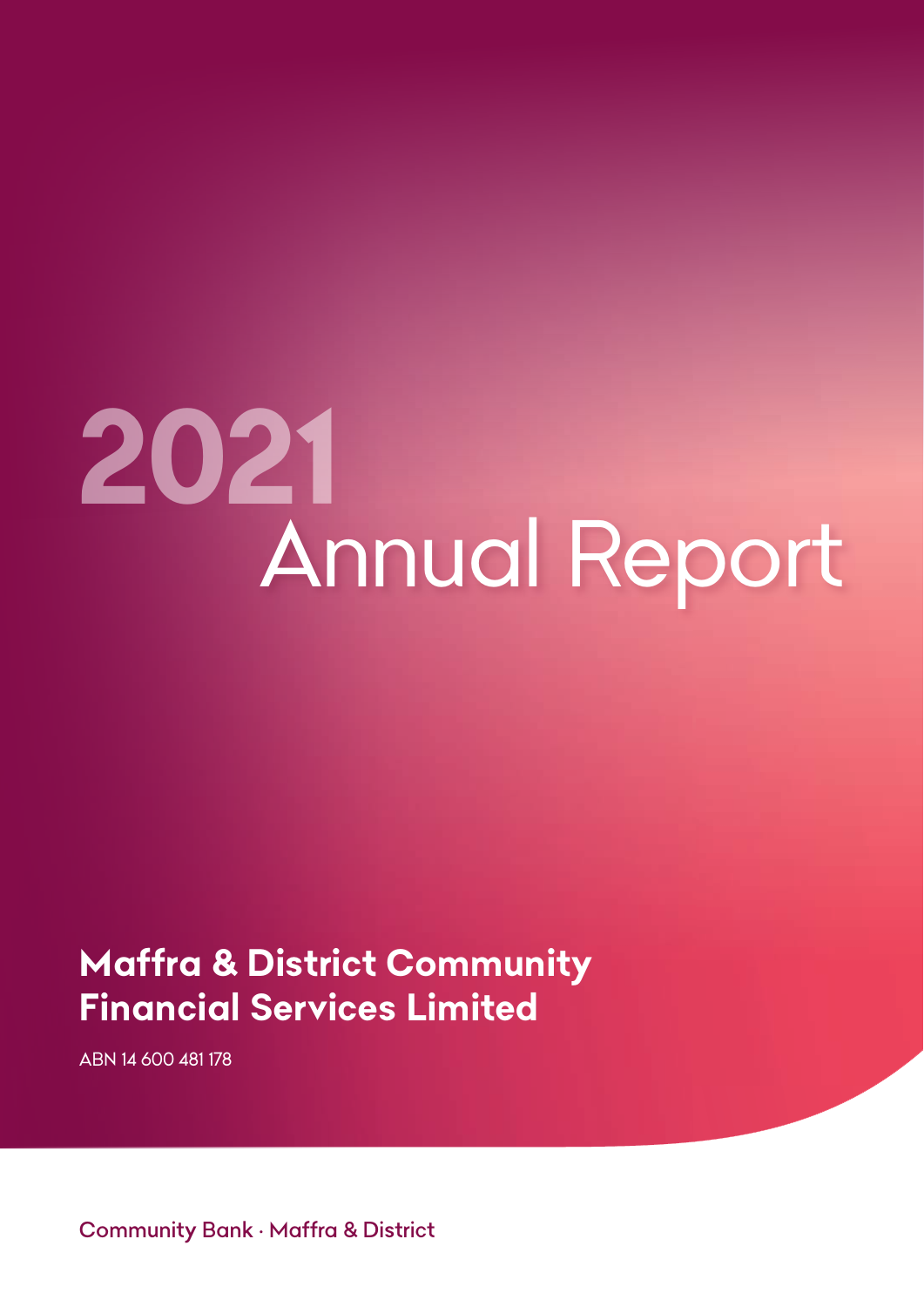# *Contents*

| Chairman's report                  | $\overline{2}$          |
|------------------------------------|-------------------------|
| Manager's report                   | $\overline{\mathbf{4}}$ |
| Bendigo and Adelaide Bank report   | 5                       |
| Directors' report                  | 6                       |
| Auditor's independence declaration | 11                      |
| Financial statements               | 12 <sup>°</sup>         |
| Notes to the financial statements  | 16                      |
| Directors' declaration             | 43                      |
| Independent audit report           | 44                      |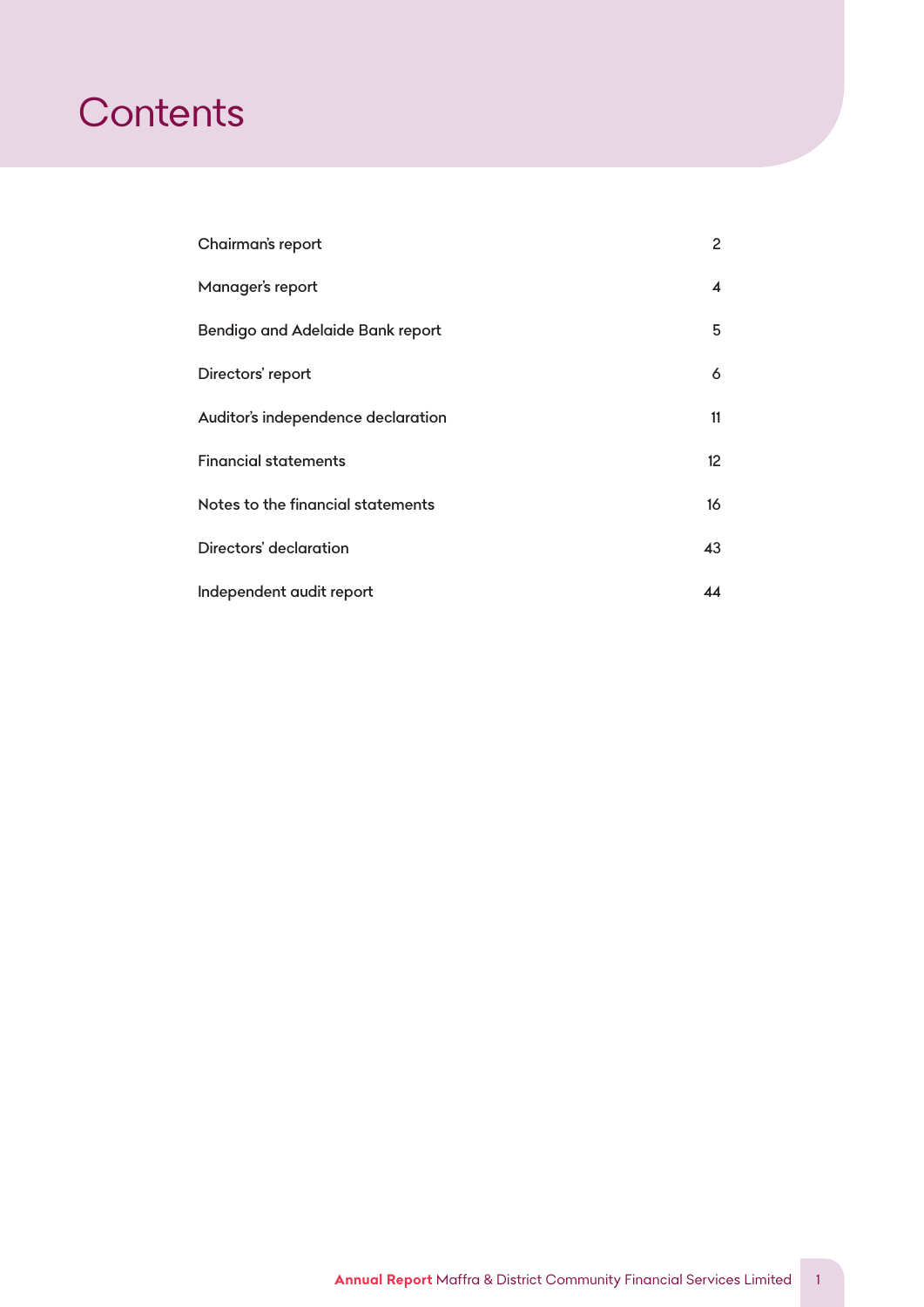# <span id="page-2-0"></span>*Chairman's report*

# *For year ending 30 June 2021*



During the year Community Bank Maffra & District was inducted into the Bendigo Bank Hall of Fame for going above and beyond expectations for our customers. This is a credit to Renee and her team.

On behalf of Maffra & District Community Financial Services Limited, I am pleased to present our seventh Annual *Report.* growth, we have exceeded targets and that the output financial position have been able to our excellent financial position  $\mathcal{L}$ 

*We continue to work closely with and are supported by Bendigo and Adelaide Bank Limited in our endeavours to ensure that our customers have the best possible experience.* we continue to work closer with and die supported by behalge and Adelaide bank Einheid in our chaedvours to ensure

This has been another extremely difficult year for our community, and the pandemic has had a considerable impact on the way in which we have conducted our business. Community Bank Maffra & District has remained open throughout and whilst other banks have closed in the town and others have reduced their hours restricting services, we have continued to provide a full range of services to assist our new and old customers.

Notwithstanding these pressures the bank has again had an excellent year with continued growth. We have exceeded *our projected targets, and thanks to our excellent financial position, have paid another dividend to shareholders. Renee*  role. Danielle Brown has continued as our Customer Service Officer. Although we have been understaffed for the *our Manager has again done an exceptional job developing and growing our business in difficult circumstances and*  **can having for the eigenst and and and here pursuit** give and service ping and growing our addition to monitorine and and constantly striving for the pursuit of excellence in client service.

*During the year Community Bank Maffra & District was inducted into the Bendigo Bank Hall of Fame for going above*  and beyond expectations for our customers. This is a credit to **the services of Michelle Wright who has tireless** *Renee and her team.* maintain our excellent customer service. secretarial work of the Board. She has recorded minutes, sent out agendas, dealt with correspondence and *Sponsorship recipient list for 2020/21*

Margins like interest rates have been at all-time lows. Nevertheless, our business has remained profitable and **The Board Has established a Marketing Committee to promo**<br>Pointable Decention Decentership of the leadership of the leadership of the activities of the leadership of continued to grow. Our overall book has in the last twelve **Board Member Linda Hecreation Reserve** Processes and I<br>Reserve the Board of the Board of the Board of the Board of the Board of the I thank all members for the I *months increased substantially.* time and commitment to the organisation.

*Since Community Bank Maffra & District commenced*  operations, we have invested more than \$150,000 back into **Finally, the community of the continues will be contin** the community. This year we have returned over \$41,000 in the **community. This year we have returned** over \$41,000 in the **community.** This year we have returned over \$41,000 in the **community.** form of sponsorships to the local community as well as a further *\$4,268 in donations. One of our projects was a trivia night in support of Gippsland Lifeline. We are exploring other ways in which we can assist and perhaps form a partnership with this organization to give it a more local focus.*

*Staffing has been more settled this year, Sam Shingles has continued in the role of Customer Relations Officer and Danielle*  **Rob Christie** *Brown has continued as our Customer Service Officer. They*  **Chairman** *have been joined by Harmoni Bennett on the counter.*

*Boisdale Playgroup*

*Boisdale Recreation Reserve*

*Briagolong Recreation Reserve*

*Maffra Secondary College*

*Maffra Cricket Club*

*Briagolong Tennis Club Commitment \$10,000*

*Maffra Golf Club*

*Maffra Volleyball*

*Maffra Men's Shed*

*Maffra Football and Netball Club*

*Maffra Agricultural Society*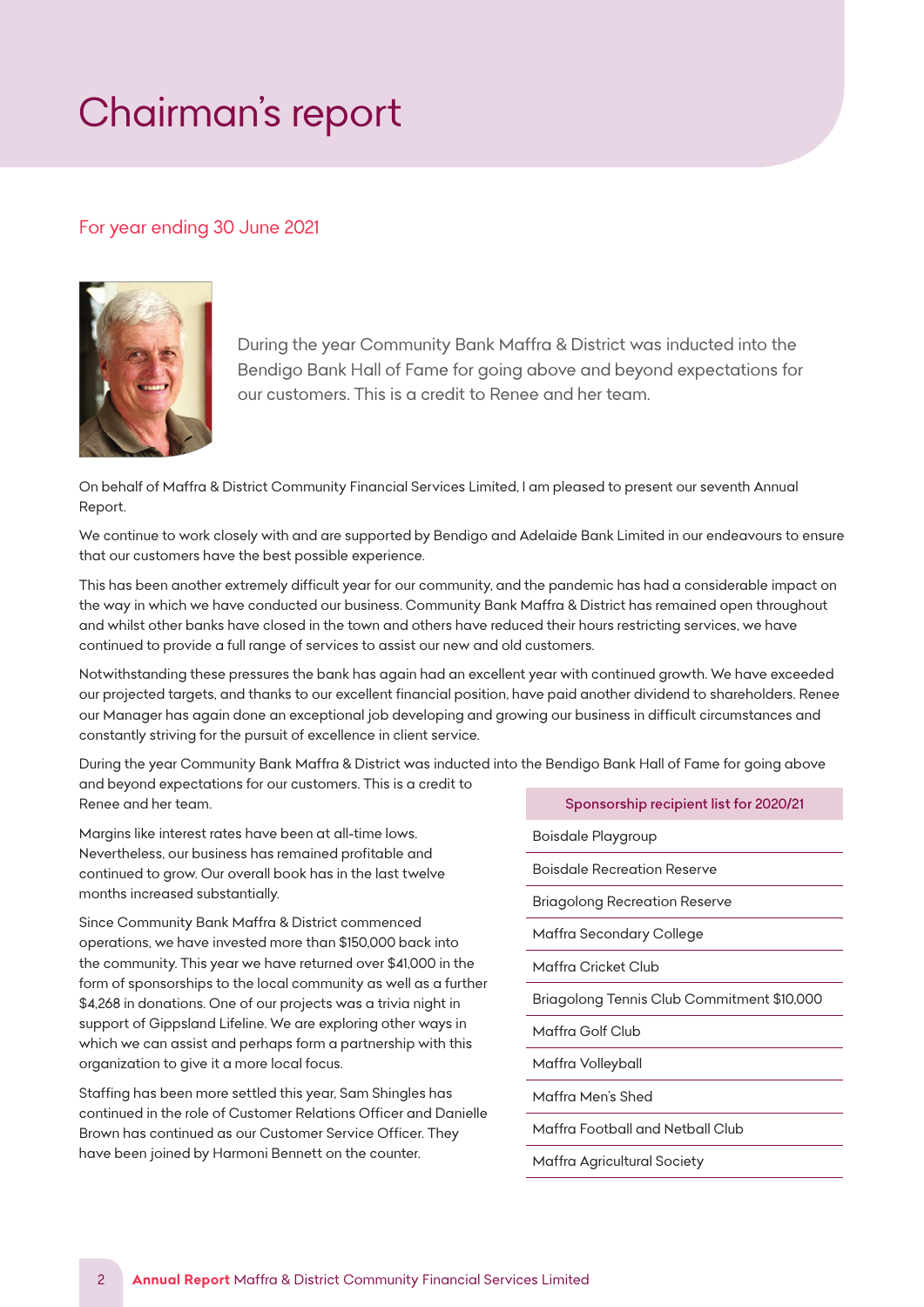# *Chairman's report (continued)*

*Michelle Wright who has carried out the secretarial work of the Board for the past twelve months resigned to take on full time work. We have been fortunate to gain the services of Traci Grogan who has had previous experience acting in the role of Secretary to a Community Bank.*

*Our scholarship recipient and junior Board member this year was Josh Lenehan, who despite the lack of face-to-face contact, has managed to attend most of the zoom meetings.*

*The Board's Marketing Committee has met on a regular basis to promote the activities of Community Bank Maffra & District under the leadership of Board Member Linda Hunt. The Board has continued to meet monthly via Zoom, and I thank all members for their time and commitment to the organization.*

Finally, thank you to the community, shareholders and customers for your continued support. The challenges will *continue in 2021/22 but with an easing of restrictions with a dedicated staff and supportive Board we are well placed to meet those challenges and continue to grow.*

Albert

*Rob Christie Chairman*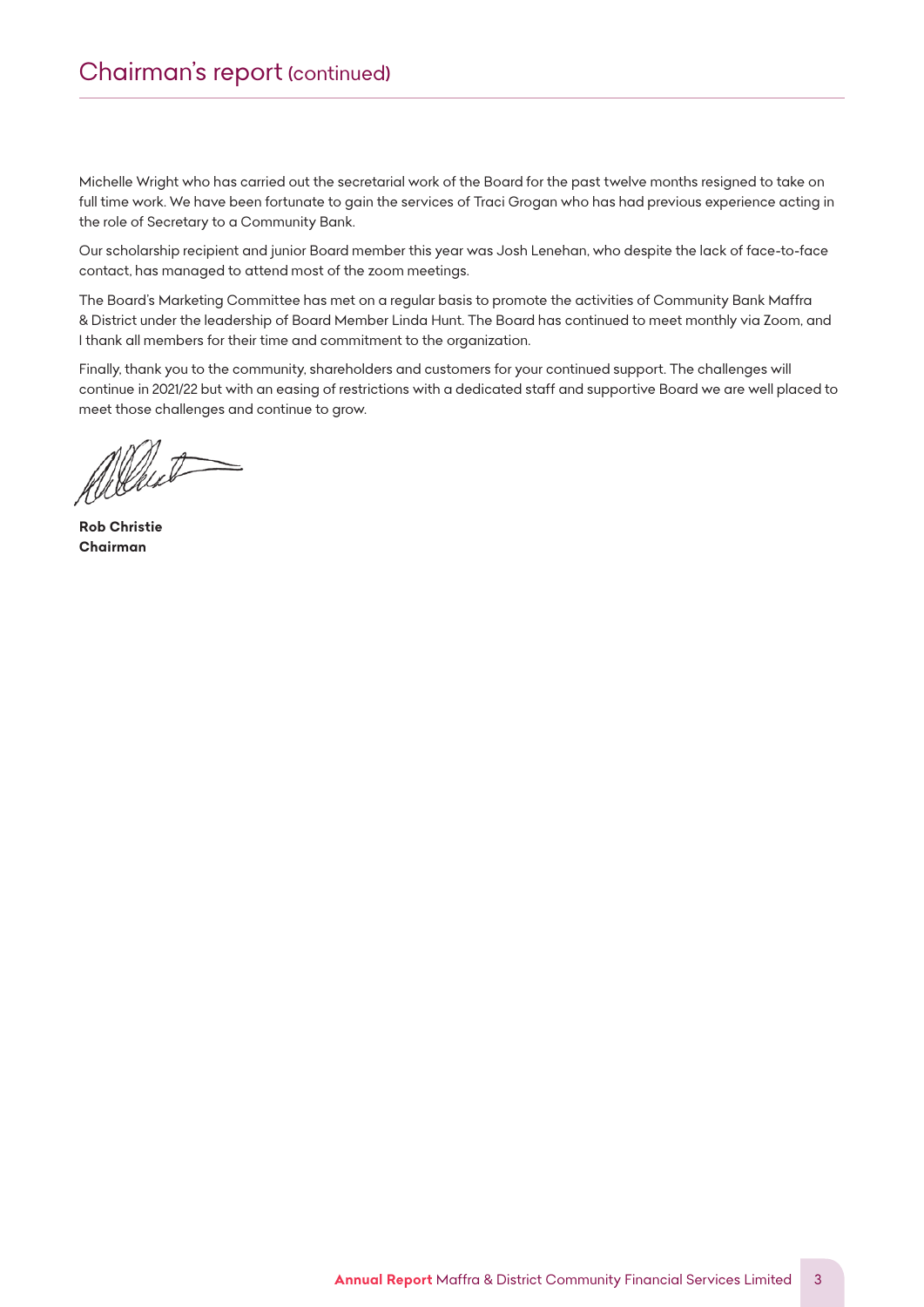# <span id="page-4-0"></span>*Manager's report*

# *For year ending 30 June 2021*



We were able to have a Regional VIC/TAS Branch Managers Conference this year, albeit over Teams, the achievements we have made over the past two years saw Community Bank Maffra & District nominated in the top five branches of the year in both 2019/20 and 2020/21 financial years.

In what has been an extremely challenging 12 months in both Maffra and its surrounding communities, Community Bank Maffra & District has yet again managed to exceed expectations and projected targets, showing unprecedented growth in both Loans and Deposits for the 2020/21 financial year. With a target of \$4.5 million in loans we managed<br>Asserts with a case of the with the control of the control of the control of the control of the control of  $$10.873$  million, 242% of lending target achieved.

*Our Deposit target of \$1.775 million was again obliterated with an actual amount of \$7.617 million, 300% of Deposit*  target achieved. We were able to have a Regional VIC/TAS Branch Managers Conference this year, albeit over Teams, the achievements we have made over the past two years saw Community Bank Maffra & District nominated in the top five branches of the year in both 2019/20 and 2020/21 financial years.

Faced with the ramifications of the COVID-19 pandemic, this is a truly amazing result. The team rallied to continually promote the brand and support our customers throughout what to some would have been the toughest time in their lives.

August 2020 saw the branch gain a new Customer Service Specialist, Haarmoni Bennett, who came to us from Bows Ice Creamery where she had been working for six years. Haarmoni came to us with no banking experience whatsoever, but very quickly slotted in with the team and gained her knowledge extremely well. Haarmoni already had the customer<br>... service down pat, and it didn't take long before she was running the telling counter.

To say I am proud of the dedication of the team throughout these testing times is an understatement. Their commitment to the branch was extremely admirable, with many days of understaffing and growing workloads, an increasing *customer base, uncertainty within the community and the world as a whole and enforced restrictions limiting and*  modifying their interactions causing an understandable pressure to their role and their working environment. Having said that, from adversity comes strength and a strong sense of community. We were extremely pleased and humbled to receive many commendations and messages of gratitude from our customers, existing and new, throughout this year for our excellence in customer service and our care and support shown for both them and our community.

Unfortunately, the challenging environment that we have been enduring over the past 12 months has not been conducive to fundraising activities, with restrictions limiting community functions, meetings, presentations and events. We did however still manage to proudly financially support some great local organisations, groups and community *projects and, more importantly, we have still managed to build genuine relationships, partnerships and our brand in*  the community. That, year upon year, that, year, the Board and its members have supported our endeavours and its members have supported our endeavours and its members have supported our endeavours and its members of the su

We are grateful that, year upon year, the Board and its members have supported our endeavours and ideas and the results we have achieved this financial year could not have been achieved without this support and that of our amazing *customers, shareholders and the local communities – we thank you all.*

*Renee Vidler* **Renee Vidler** *Branch Manager* **Branch Manager**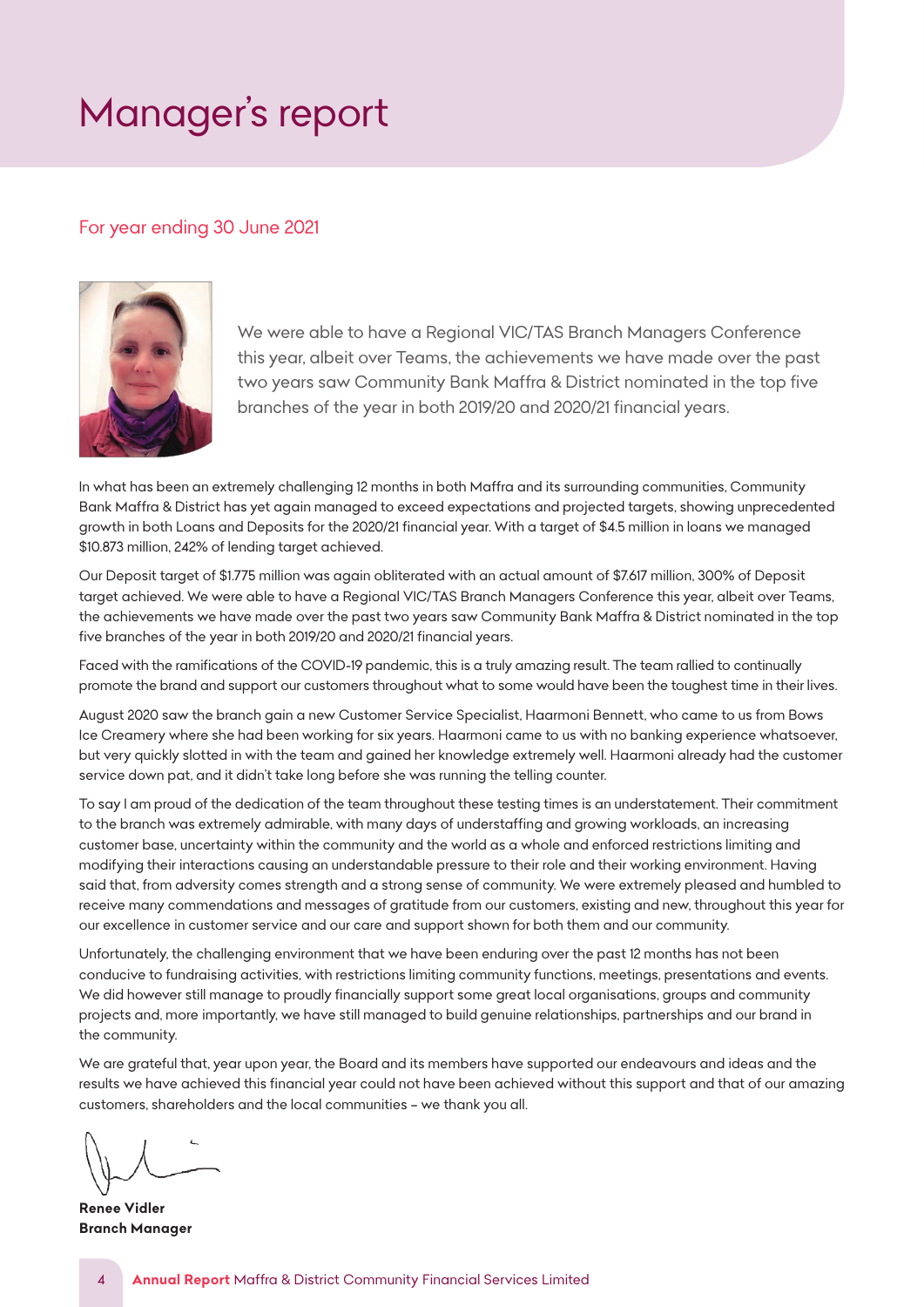# <span id="page-5-0"></span>*Bendigo and Adelaide Bank report*

# *For year ending 30 June 2021*

*On behalf of Bendigo and Adelaide Bank, thank you! As a shareholder of your local Community Bank company, you are playing an important role in supporting your community.*

*It has been a tumultuous year for every community across Australia, and across the world. For our business, recognition that banking is an essential service has meant that we've kept the doors open, albeit with conditions that none of us could ever imagine having to work with.* 

*Face masks, perspex screens, signed documents to cross state borders, checking in customers with QR codes and ensuring hand sanitiser stations are filled aren't what you would expect as a bank employee.* 

*Then there's the fact that while communities have been, and continue to go in and out of lockdown, digital and online banking has become the norm.* 

*So, what does that mean for Bendigo Bank and the Community Bank that you are invested in both as a shareholder, and a customer?* 

*What we're seeing is that your Community Bank is still as important, if not more so, than when you first invested as a shareholder. If the pandemic has taught us anything, it has taught us the importance of place, of our local community, our local economy, our community-based organisations, the importance of social connection and the importance of your local Community Enterprise – your Community Bank in providing, leadership, support, and assistance in these difficult times.*

*As we continue to adapt to this rapidly changing world one thing that continues to be important to us all is supporting each another and our strong sense of community.* 

*Your continued support as a shareholder is essential to the success of your local community. Thank you for continuing to back your Community Bank company and your community.*

*Collin Brady Head of Community Development*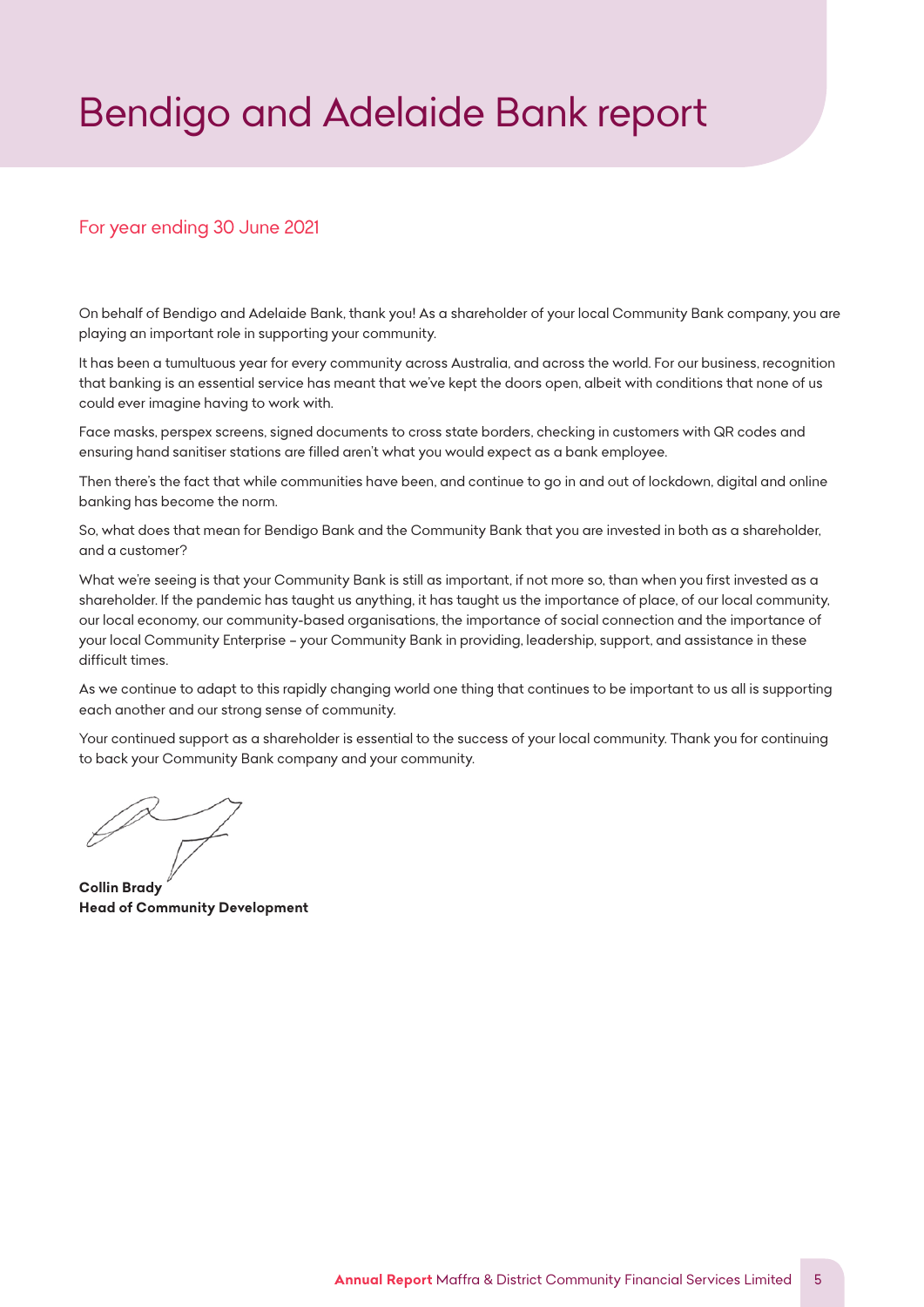# <span id="page-6-0"></span>*Directors' report*

# For the financial year ended 30 June 2021

The Directors present their report, together with the financial statements, on Maffra & District Community Financial Services Limited for the financial year ended 30 June 2021.

#### Board of Directors

The following persons were Directors of Maffra & District Community Financial Services Limited during the whole of the financial year up to the date of this report, unless otherwise stated:

| <b>Robert William Christie</b>            |                                                                                                                                                                                                                                                                                                                                                           |
|-------------------------------------------|-----------------------------------------------------------------------------------------------------------------------------------------------------------------------------------------------------------------------------------------------------------------------------------------------------------------------------------------------------------|
| Title:                                    | Chair                                                                                                                                                                                                                                                                                                                                                     |
| Qualifications:                           | Bachelor of Arts, Diploma of Education, Former School Principal                                                                                                                                                                                                                                                                                           |
|                                           | Deputy Chair 5 Star Project Sale, Com. Of Management La Trobe's Cottage Melbourne,<br>Experience & Expertise: Quarry Reserve Com. Briagolong, Gracehill Project Northern Ireland, Com. Friends of<br>Grant, La Trobe Society, Friends of La Trobe Cottage                                                                                                 |
|                                           |                                                                                                                                                                                                                                                                                                                                                           |
| <b>Ryan James Crawford</b>                |                                                                                                                                                                                                                                                                                                                                                           |
| Title:                                    | Secretary                                                                                                                                                                                                                                                                                                                                                 |
| Qualifications:                           | Lawyer- LL.B (Hons) B.Com. GDLP - Member of the Law Institute of Victoria                                                                                                                                                                                                                                                                                 |
| Experience & Expertise:                   | Ryan's qualifications and experience include Practicing Australian Legal Practitioner<br>since January 2012 at a local law firm in Maffra. Involved with/member of Maffra Bowls<br>Club, Maffra Hockey Club, Maffra Squash and Racquetball Club, Gippsland Vehicle<br>Collection, Maffra Dramatic Society and Maffra Community Sports Club.               |
|                                           |                                                                                                                                                                                                                                                                                                                                                           |
| <b>Kylie Maree Hadden</b>                 |                                                                                                                                                                                                                                                                                                                                                           |
| Title:                                    | Deputy Chair                                                                                                                                                                                                                                                                                                                                              |
| Qualifications:                           | <b>Advanced Diploma Hospitality Studies</b>                                                                                                                                                                                                                                                                                                               |
|                                           | Owner operator of a local Jewellers (2000- present).<br>Maffra Playgroup (secretary) 3yrs. Glassford Kindergarten (President). Maffra Primary<br>Experience & Expertise: School P&F (treasurer) 6yrs and Maffra Primary School Mardi Gras Committee<br>(treasurer). Associated with Maffra Basketball, Maffra Angling Club & Maffra Secondary<br>College. |
|                                           |                                                                                                                                                                                                                                                                                                                                                           |
| <b>Tomas Justin Pritchett</b>             |                                                                                                                                                                                                                                                                                                                                                           |
| Title:                                    | Treasurer                                                                                                                                                                                                                                                                                                                                                 |
| Qualifications:                           | Diploma of Accounting, Registered Tax Agent, Member of The Tax Institute                                                                                                                                                                                                                                                                                  |
| Experience & Expertise: practice.         | Accountant with local Accounting firm, 18 years' experience in a public accounting<br>Treasurer Stradroke Cricket Club for last 10 years.                                                                                                                                                                                                                 |
| <b>Neil Joseph Gannon</b>                 |                                                                                                                                                                                                                                                                                                                                                           |
| Title:                                    | Non-Executive Director                                                                                                                                                                                                                                                                                                                                    |
| Qualifications:                           | AICD & Qualified as diesel mechanic.                                                                                                                                                                                                                                                                                                                      |
|                                           |                                                                                                                                                                                                                                                                                                                                                           |
| Experience & Expertise: Herd Improvement. | Owner Manager of irrigation dairy farm.<br>Past Board member of Gippsland and Southern Rural Water Corporation and Gippsland<br>Current East Gippsland representative of Victorian Farmers Federation Water<br>Resources Committee and Secretary of Tinamba Public Hall Inc.                                                                              |
|                                           |                                                                                                                                                                                                                                                                                                                                                           |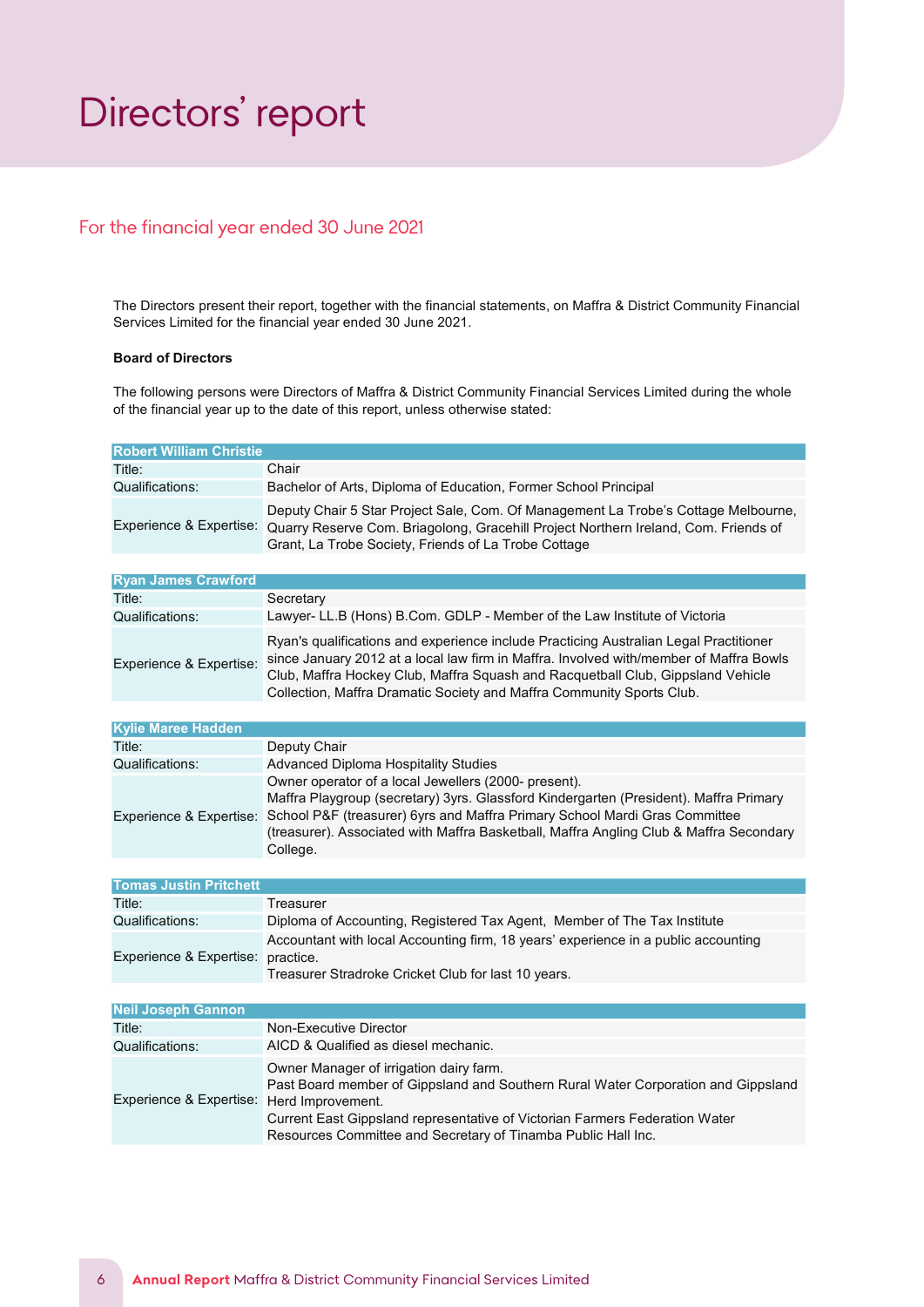| <b>Helen Ann Montague</b> |                                                                                                                                                                                                                                                                                                                                                                                                                                                                                             |
|---------------------------|---------------------------------------------------------------------------------------------------------------------------------------------------------------------------------------------------------------------------------------------------------------------------------------------------------------------------------------------------------------------------------------------------------------------------------------------------------------------------------------------|
| Title:                    | Non-Executive Director                                                                                                                                                                                                                                                                                                                                                                                                                                                                      |
| Qualifications:           | Registered Division 1 Nurse, Community Emergency Facilitator, Advanced Diploma of<br><b>Public Safety-Emergency Management</b>                                                                                                                                                                                                                                                                                                                                                              |
| Experience & Expertise:   | Vice Chair Stretton Park Board of Management, Secretary of Wellington Shire Heritage<br>Network(WSHN), Secretary- Boisdale & District Progress Association, Boisdale & District<br>History Group and Secretary of Boisdale Stables Sub-Committee. Committee Member of<br>Boisdale Public Hall, Valencia Soldier's Memorial Hall and Boisdale-Briagolong Red<br>Cross. Member of Maffra State Emergency Service and Warden of St George's Church<br>Boisdale, for Anglican Parish of Maffra. |
|                           |                                                                                                                                                                                                                                                                                                                                                                                                                                                                                             |
| <b>Peter Young</b>        |                                                                                                                                                                                                                                                                                                                                                                                                                                                                                             |
| Title:                    | Non-Executive Director                                                                                                                                                                                                                                                                                                                                                                                                                                                                      |
| Qualifications:           | Diploma of Agriculture and Diploma of Valuation and Farm Management                                                                                                                                                                                                                                                                                                                                                                                                                         |
| Experience & Expertise:   | Past President Briagolong and District Lions Club, Briagolong Junior Football Club,<br>Gippsland Sheep Breeders Assoc., and life member of Gippsland Sheep Breeders<br>Assoc. and the Briagolong CFA.                                                                                                                                                                                                                                                                                       |
|                           |                                                                                                                                                                                                                                                                                                                                                                                                                                                                                             |
| <b>Linda Hunt</b>         |                                                                                                                                                                                                                                                                                                                                                                                                                                                                                             |
| Title:                    | Non-Executive Director                                                                                                                                                                                                                                                                                                                                                                                                                                                                      |
| Qualifications:           | Diploma of Business                                                                                                                                                                                                                                                                                                                                                                                                                                                                         |
|                           | Involved with/member of Maffra Business and Tourism Association, Maffra Basketball<br>Experience & Expertise: Association, Maffra Tennis Association and Maffra Junior Football Club & secretary of St<br>Mary's Primary School Parents and Friends Committee.                                                                                                                                                                                                                              |

Directors were in office for this entire year unless otherwise stated.

No Directors have material interests in contracts or proposed contracts with the company.

# Directors' Meetings

Attendances by each Director during the year were as follows:

| <b>Director</b>                | <b>Board Meetings</b> |    |  |
|--------------------------------|-----------------------|----|--|
|                                | Α                     | в  |  |
| <b>Robert William Christie</b> | 11                    | 11 |  |
| Ryan James Crawford            | 11                    | 9  |  |
| Kylie Maree Hadden             | 11                    | 11 |  |
| <b>Tomas Justin Pritchett</b>  | 11                    | 10 |  |
| Neil Joseph Gannon             | 11                    | 8  |  |
| Helen Ann Montague             | 11                    | 10 |  |
| Peter Young                    | 11                    | 11 |  |
| Linda Hunt                     | 11                    | 9  |  |

A - The number of meetings eligible to attend.

B - The number of meetings attended.

# Company Secretary

The following person held the position of Company Secretary at the end of the financial year.

| <b>Ryan James Crawford</b> |                                                                                                                                                                                                                                                                                                                                             |
|----------------------------|---------------------------------------------------------------------------------------------------------------------------------------------------------------------------------------------------------------------------------------------------------------------------------------------------------------------------------------------|
| Qualifications:            | Lawyer- LL.B (Hons) B.Com. GDLP - Member of the Law Institute of Victoria                                                                                                                                                                                                                                                                   |
| Experience & Expertise:    | Ryan's qualifications and experience include Practicing Australian Legal Practitioner<br>since January 2012 at a local law firm in Maffra. Involved with/member of Maffra Bowls<br>Club, Maffra Hockey Club, Maffra Squash and Racquetball Club, Gippsland Vehicle<br>Collection, Maffra Dramatic Society and Maffra Community Sports Club. |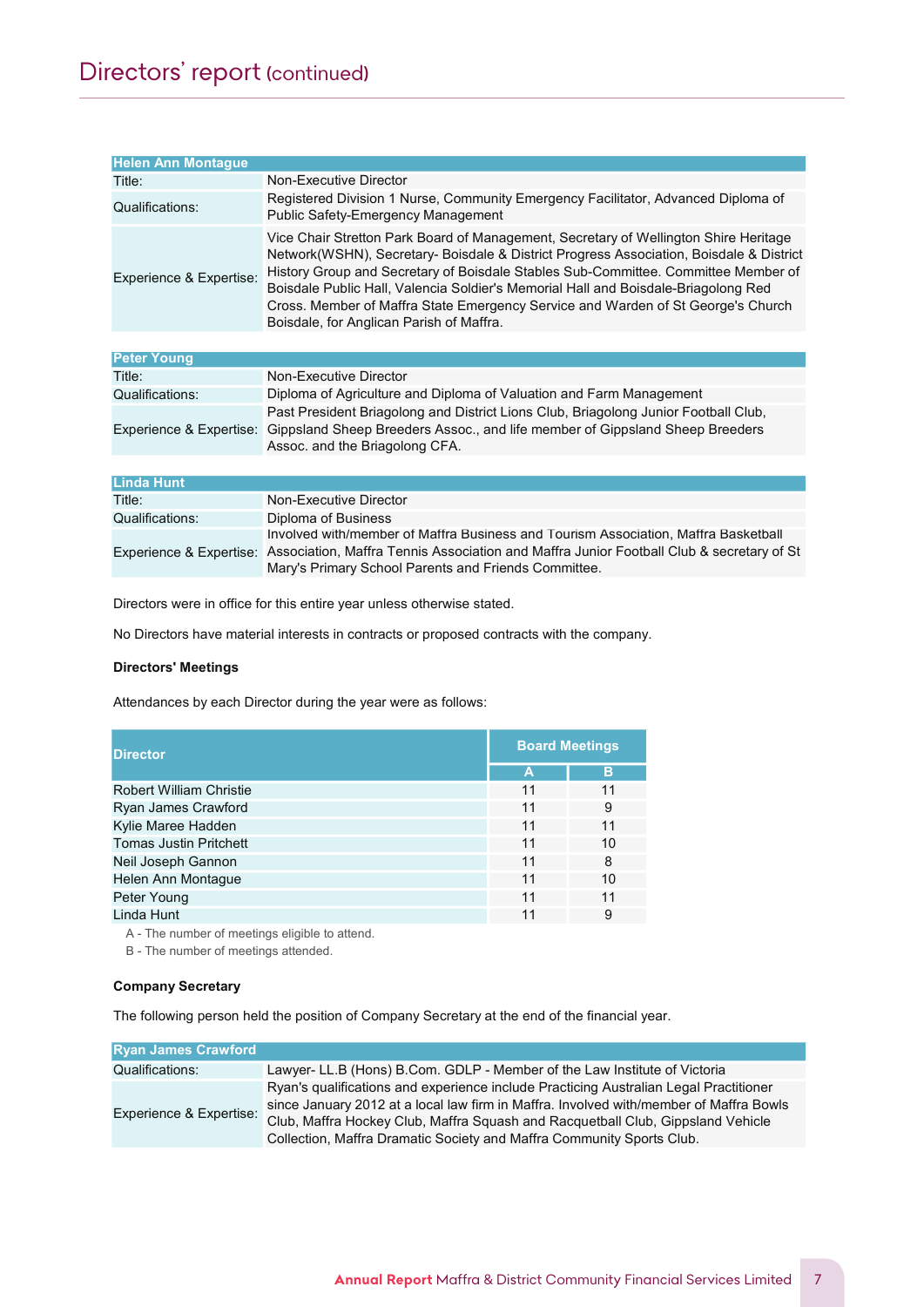#### Principal Activities

The principal activities of the company during the course of the financial year were in providing Community Bank branch services under management rights to operate a franchised branch of Bendigo and Adelaide Bank Limited.

There has been no significant changes in the nature of these activities during the year.

#### Operating Results

The profit of the company for the financial year after provision for income tax was:

|                         | 30 June 2021 | 30 June 2020<br>IS) | <b>Movement</b> |
|-------------------------|--------------|---------------------|-----------------|
| <b>Profit After Tax</b> | 11.941       | 62.436              | $-81%$          |

#### Directors' Benefits

No director has received or become entitled to receive, during or since the financial year, a benefit because of a contract made by the company, controlled entity or related body corporate with a director, a firm which a director is a member or an entity in which a director has a substantial financial interest.

#### Director's Interests

|                                | <b>Fully Paid Ordinary Shares</b>       |                                      |                                      |  |
|--------------------------------|-----------------------------------------|--------------------------------------|--------------------------------------|--|
| <b>Director</b>                | <b>Balance at</b><br><b>July 1 2020</b> | <b>Changes</b><br>During the<br>Year | <b>Balance at</b><br>30 June<br>2021 |  |
| <b>Robert William Christie</b> | 5,001                                   |                                      | 5,001                                |  |
| Ryan James Crawford            | 5,001                                   |                                      | 5,001                                |  |
| Kylie Maree Hadden             | 5,001                                   |                                      | 5,001                                |  |
| <b>Tomas Justin Pritchett</b>  | 3,001                                   | $\overline{\phantom{a}}$             | 3,001                                |  |
| Neil Joseph Gannon             | 2,001                                   | $\overline{\phantom{a}}$             | 2,001                                |  |
| Helen Ann Montague             | 5,000                                   |                                      | 5,000                                |  |
| Peter Young                    | $\overline{\phantom{a}}$                |                                      | $\blacksquare$                       |  |
| Linda Hunt                     |                                         |                                      |                                      |  |

#### Dividends

During the financial year, the following dividends were provided for and paid. The dividends have been provided for in the financial statements.

|                          | <b>Cents per Share</b> | <b>Total Amount</b><br>(S) |
|--------------------------|------------------------|----------------------------|
| Final unfranked dividend | 2.00                   | 17.544                     |
| <b>Total Amount</b>      | 2.00                   | 17.544                     |

#### **Options**

No options over issued shares were granted during or since the end of the financial year and there were no options outstanding as at the date of this report.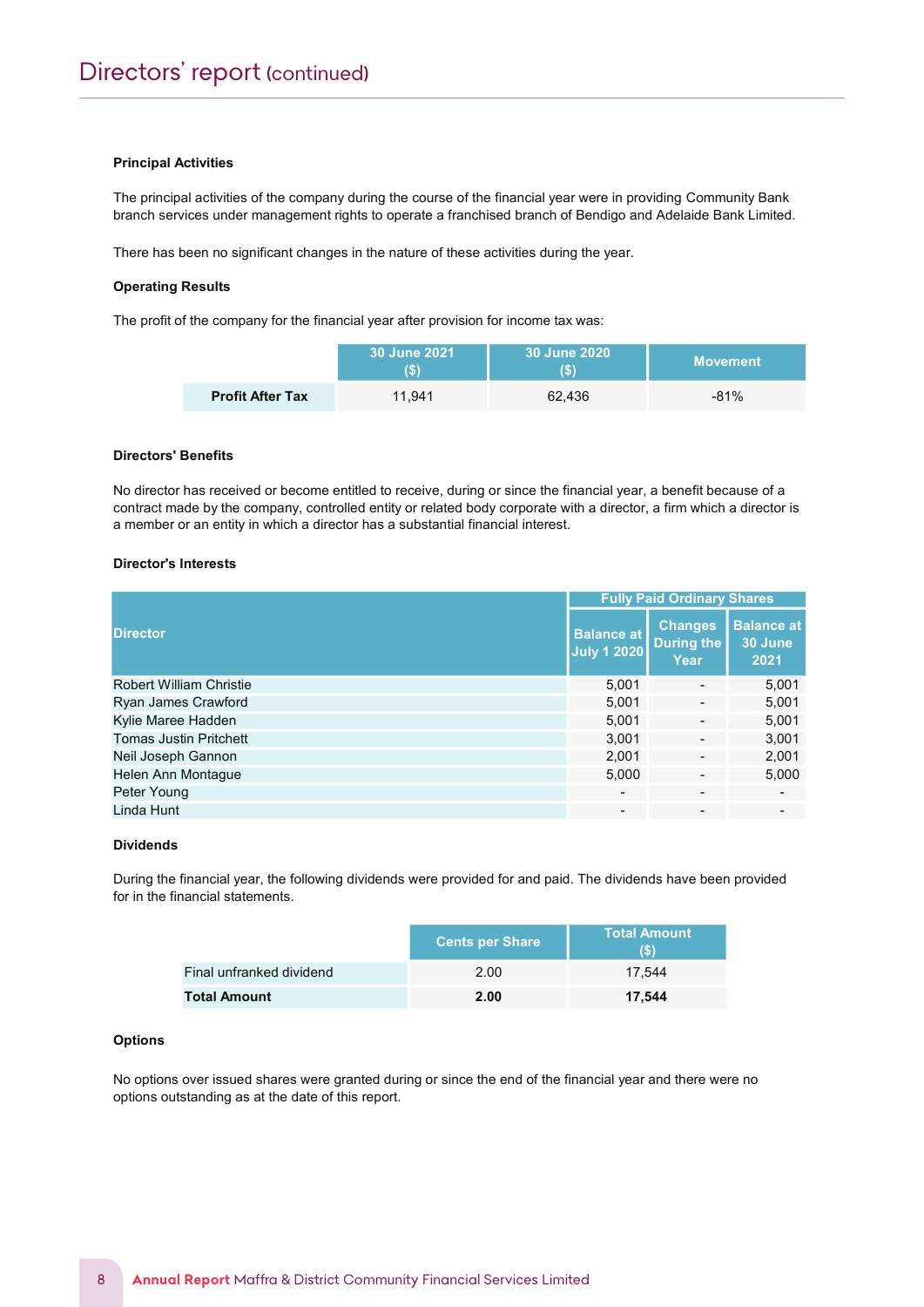#### Significant Changes in the State of Affairs

During the financial year, the Australian economy was greatly impacted by COVID‐19. Bendigo Bank, as franchisor, announced a suite of measures aimed at providing relief to customers affected by the COVID‐19 pandemic. The uncertain economic conditions has not materially impacted the company's earnings for the financial year. As the pandemic continues to affect the economic environment, uncertainty remains on the future impact of COVID 19 to the company's operations.

In the opinion of the directors there were no other significant changes in the state of affairs of the company that occurred during the financial year under review not otherwise disclosed in this report or the financial statements.

#### Events Since the end of the Financial Year

No matters or circumstances have arisen since the end of the financial year that significantly impact or may significantly impact the operations of the company, the results of those operations or the state of affairs of the company, in future financial years.

#### Likely Developments

The company will continue its policy of providing banking services to the community.

#### Environmental Regulations

The company is not subject to any significant environmental regulation.

#### Indemnification & Insurance of Directors & Officers

The company has indemnified all directors and the managers in respect of liabilities to other persons (other than the company or related body corporate) that may arise from their position as directors or managers of the company except where the liability arises out of conduct involving the lack of good faith.

Disclosure of the nature of the liability and the amount of the premium is prohibited by the confidentiality clause of the contract of insurance. The company has not provided any insurance for an auditor of the company or a related body corporate.

#### Proceedings on Behalf of the Company

No person has applied to the Court under section 237 of the Corporations Act 2001 for leave to bring proceedings on behalf of the company, or to intervene in any proceedings to which the company is a party, for the purpose of taking responsibility on behalf of the company for all or part of those proceedings.

No proceedings have been brought or intervened in on behalf of the company with leave of the Court under section 237 of the Corporations Act 2001 .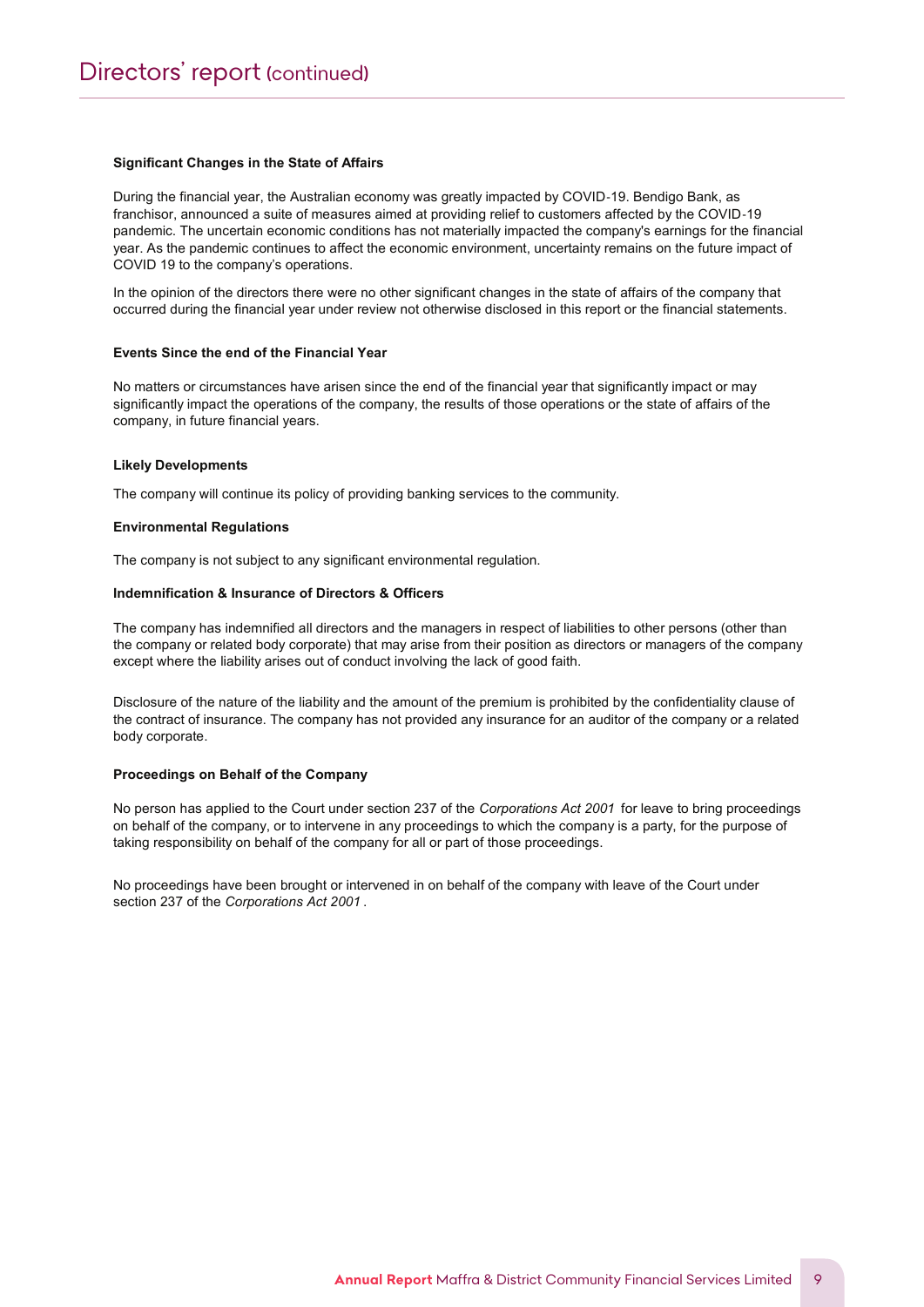#### Non-audit Services

The company may decide to employ the auditor on assignments additional to their statutory duties where the auditor's expertise and experience with the company are important. Details of the amounts paid or payable to the auditor (RSD Audit) for audit and non-audit services provided during the year are set out in Note 28 to the accounts.

The Board of Directors has considered the non-audit services provided during the year by the auditor and is satisfied that the provision of the non-audit services is compatible with, and did not compromise, the auditor independence requirements of the Corporations Act 2001 for the following reasons:

- all non audit services are reviewed and approved by the Board prior to commencement to ensure they do not adversely affect the integrity and objectivity of the auditor; and
- none of the services undermine the general principles relating to auditor independence as set out in APES 110 Code of Ethics for Professional Accountants, as they did not involve reviewing or auditing the auditor's own work, acting in a management or decision making capacity for the company, acting as an advocate for the company or jointly sharing risks and rewards.

#### Auditor's Independence Declaration

A copy of the Auditor's independence declaration as required under section 307C of the Corporations Act 2001 is set out on page 6 of this financial report.

Signed in accordance with a resolution of the Board of Directors at Maffra, Victoria.

Robert Christie Chair/Director

Dated this 11th day of November, 2021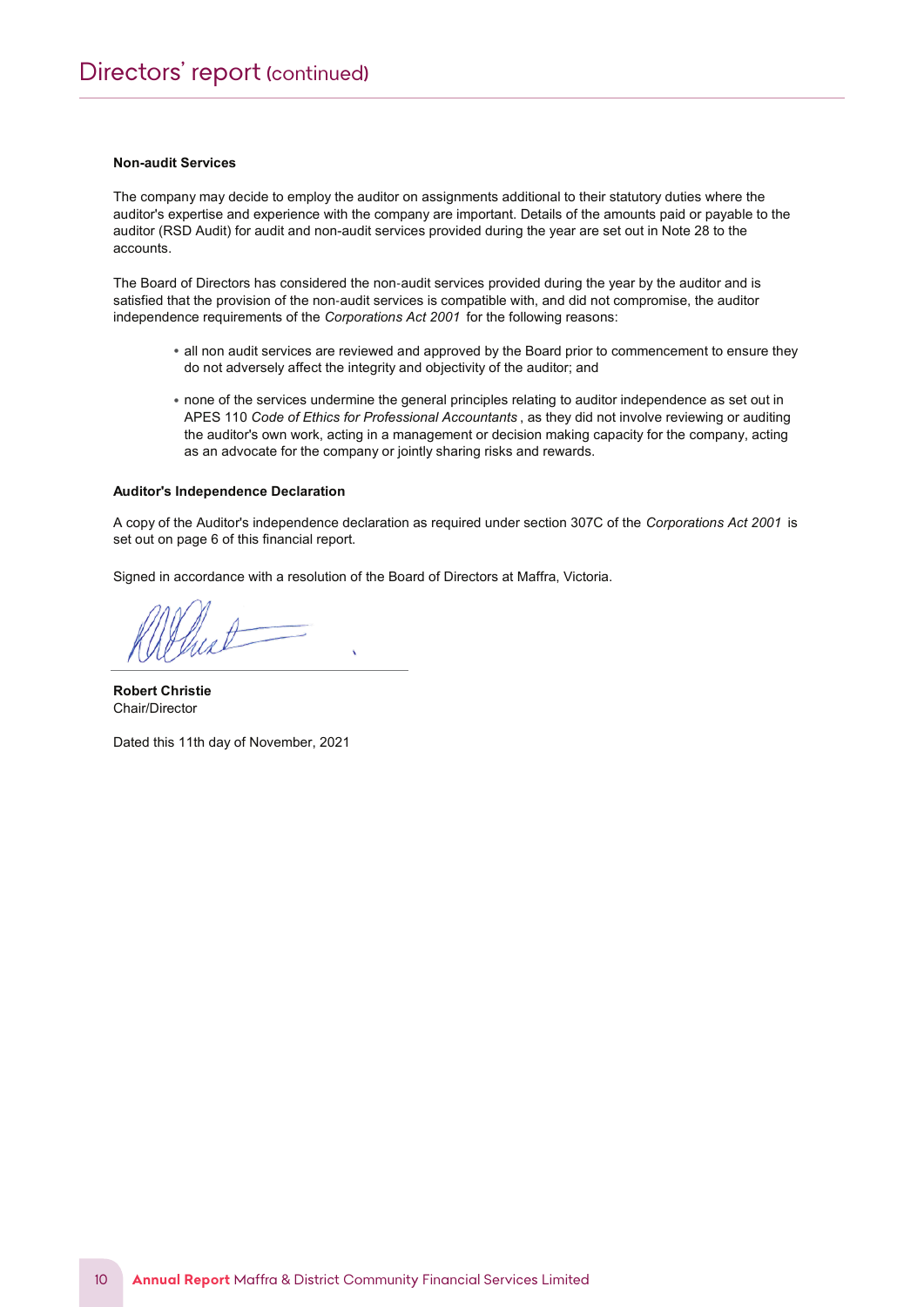# <span id="page-11-0"></span>*Auditor's independence declaration*



Ph: (03) 4435 3550 admin@rsdaudit.com.au www.rsdaudit.com.au

#### **Auditors Independence Declaration under section 307C of the** *Corporations Act 2001* **to the Directors of Maffra & District Community Financial Services Limited**

In accordance with section 307C of the *Corporations Act 2001*, I am pleased to provide the following declaration of independence to the directors of Maffra & District Community Financial Services Limited. As the lead audit partner for the audit of the financial report for the year ended 30 June 2021, I declare that, to the best of my knowledge and belief, there have been no contraventions of:

- (i) The auditor independence requirements of the *Corporations Act 2001* in relation to the audit; and
- (ii) Any applicable code of professional conduct in relation to the audit.

**RSD Audit**

**Kathie Teasdale Partner** 41A Breen Street Bendigo VIC 3550

**Dated**: 12 November 2021



Richmond Sinnott & Delahunty, trading as RSD Audit ABN 85 619 186 908 Liability limited by a scheme approved under Professional Standards Legislation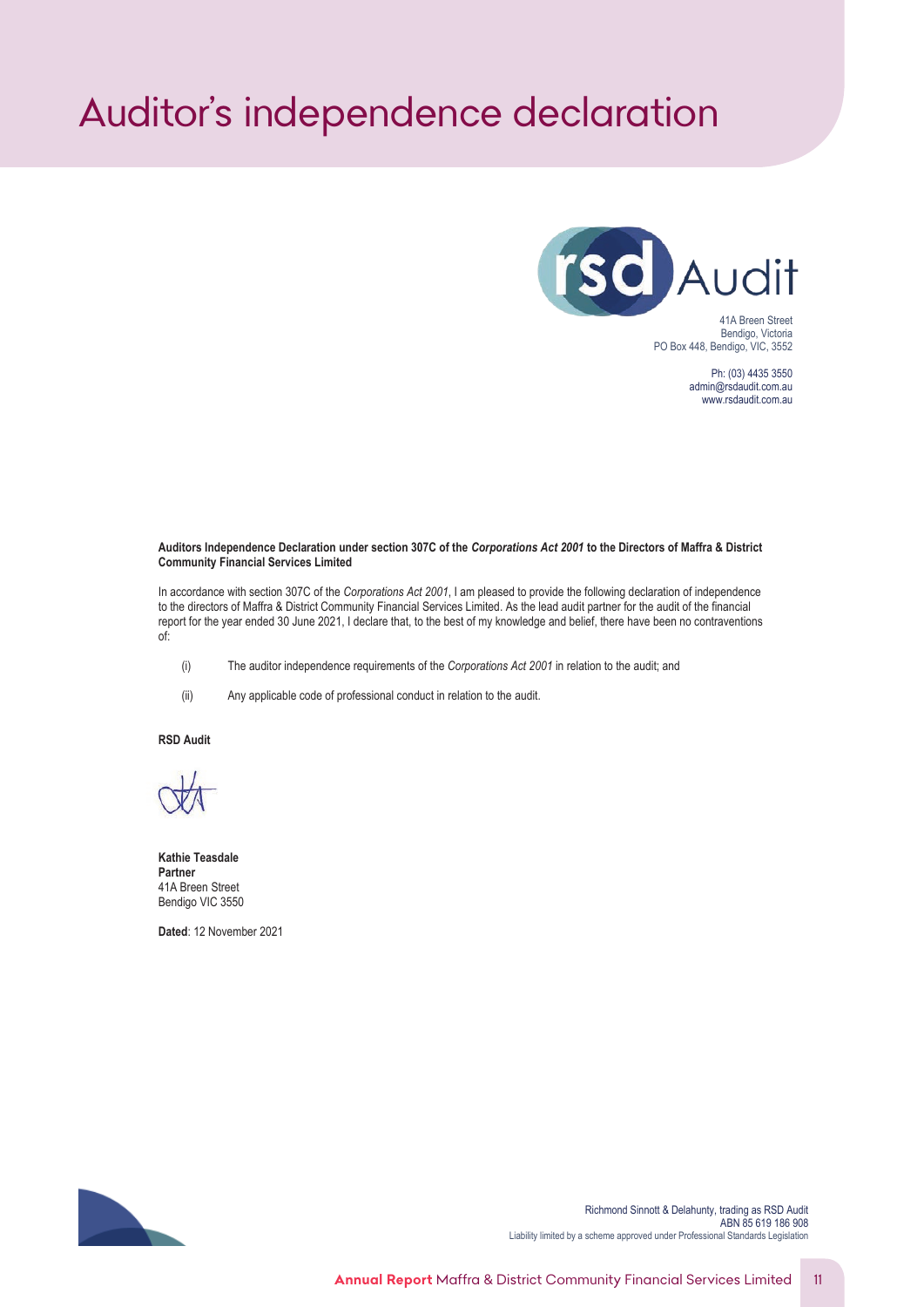# <span id="page-12-0"></span>Financial statements

# Statement of Profit or Loss and Other Comprehensive Income

For the year ended 30 June 2021

|                                                                                    | <b>Note</b>    | 2021<br>\$ | 2020<br>\$ |
|------------------------------------------------------------------------------------|----------------|------------|------------|
| <b>Revenue</b>                                                                     |                |            |            |
| Revenue from contracts with customers                                              | $\overline{7}$ | 504,748    | 501,439    |
| Other revenue                                                                      | 8              | 36,581     | 45,000     |
| Finance income                                                                     | 9              | 1,200      | 3,138      |
|                                                                                    |                | 542,529    | 549,577    |
| <b>Expenses</b>                                                                    |                |            |            |
| Employee benefits expense                                                          | 10             | (300, 256) | (270, 348) |
| Depreciation and amortisation                                                      | 10             | (51, 959)  | (57,077)   |
| Finance costs                                                                      | 10             | (6,958)    | (9,839)    |
| Administration and general costs                                                   |                | (84,089)   | (65, 945)  |
| Occupancy expenses                                                                 |                | (19, 800)  | (20, 391)  |
| IT expenses                                                                        |                | (18, 018)  | (16, 934)  |
| <b>Agent Commission</b>                                                            |                | (853)      | (555)      |
|                                                                                    |                | (481, 933) | (441, 089) |
| Operating profit before charitable donations and sponsorship                       |                | 60,596     | 108,488    |
| Charitable donations and sponsorship                                               | 10             | (46, 210)  | (18, 343)  |
| Profit before income tax                                                           |                | 14,386     | 90,145     |
| Income tax expense                                                                 | 11             | (2, 445)   | (27, 709)  |
| Profit for the year after income tax                                               |                | 11,941     | 62,436     |
| Other comprehensive income                                                         |                |            |            |
| Total comprehensive income for the year                                            |                | 11,941     | 62,436     |
| Profit attributable to the ordinary shareholders of the company                    |                | 11,941     | 62,436     |
| Total comprehensive income attributable to ordinary<br>shareholders of the company |                | 11,941     | 62,436     |
| <b>Earnings per share</b>                                                          |                | ¢          | ¢          |
| - basic and diluted earnings per share                                             | 30             | 1.36       | 7.12       |

The accompanying notes form part of these financial statements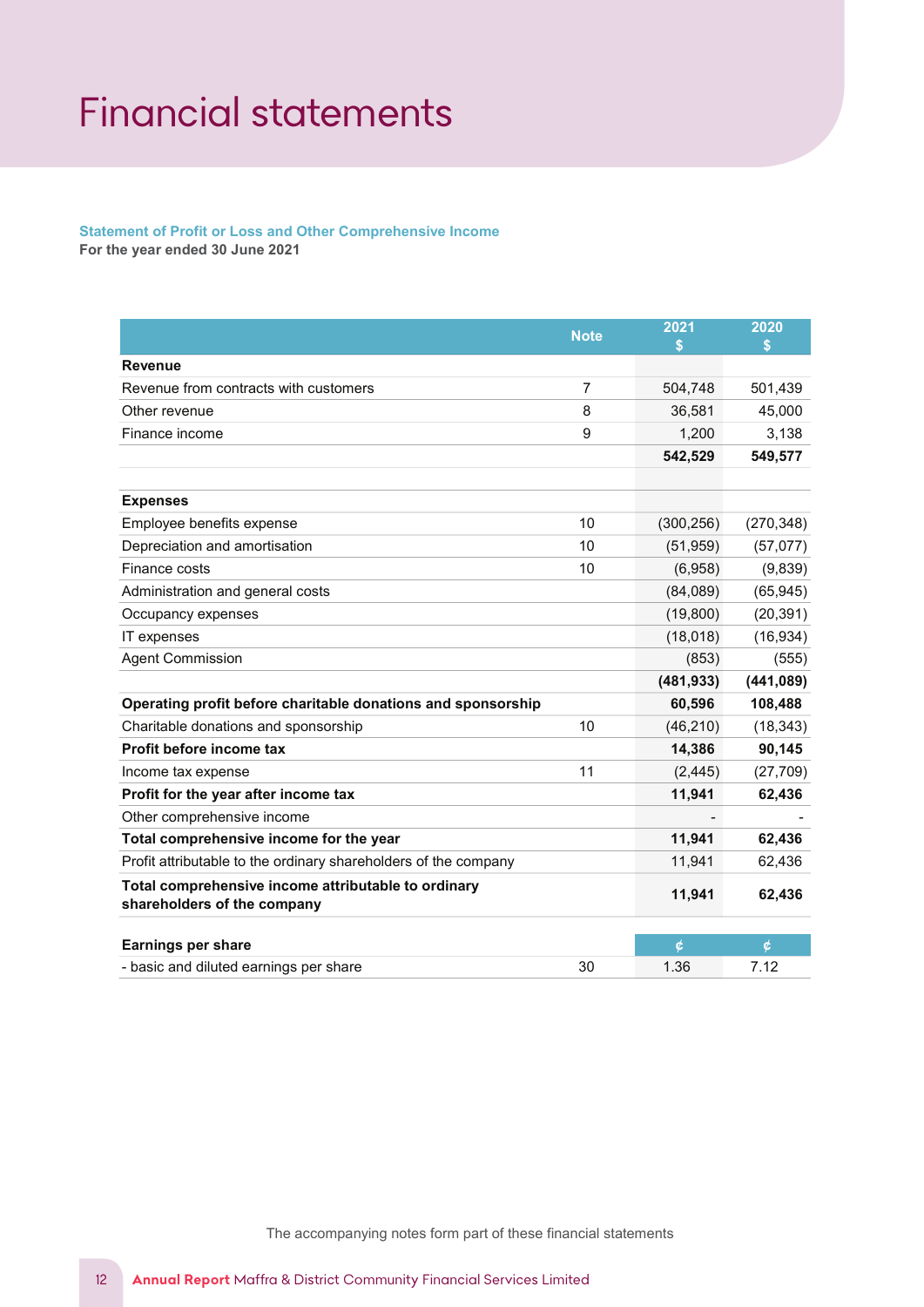#### Statement of Financial Position Statement of Profit or Loss and Other Comprehensive Income Statement of Financial Position

For the year ended 30 June 2021

|                                      | <b>Note</b> | 2021<br>\$ | 2020<br>\$ |
|--------------------------------------|-------------|------------|------------|
| <b>Assets</b>                        |             |            |            |
| <b>Current assets</b>                |             |            |            |
| Cash and cash equivalents            | 12          | 405,755    | 370,009    |
| Trade and other receivables          | 13          | 49,230     | 47,839     |
| <b>Financial assets</b>              | 14          |            | 9,154      |
| Other assets                         | 15          | 8,436      | 18,399     |
| <b>Total current assets</b>          |             | 463,421    | 445,401    |
| <b>Non-current assets</b>            |             |            |            |
| Property, plant and equipment        | 16          | 141,529    | 158,417    |
| Right-of-use assets                  | 17          | 190,561    | 205,376    |
| Intangible assets                    | 18          | 199,965    | 148,895    |
| Deferred tax assets                  | 19          | 14,119     | 16,564     |
| <b>Total non-current assets</b>      |             | 546,174    | 529,252    |
| <b>Total assets</b>                  |             | 1,009,595  | 974,653    |
|                                      |             |            |            |
| Liabilities                          |             |            |            |
| <b>Current liabilities</b>           |             |            |            |
| Trade and other payables             | 20          | 56,488     | 33,726     |
| Lease liabilities                    | 21          | 18,915     | 17,164     |
| Employee benefits                    | 22          | 11,399     | 9,717      |
| <b>Total current liabilities</b>     |             | 86,802     | 60,607     |
| <b>Non-current liabilities</b>       |             |            |            |
| Trade and other payables             | 20          | 26,077     |            |
| Lease liabilities                    | 21          | 178,685    | 192,511    |
| Employee benefits                    | 22          | 5,197      | 3,098      |
| <b>Total non-current liabilities</b> |             | 209,959    | 195,609    |
| <b>Total liabilities</b>             |             | 296,761    | 256,216    |
|                                      |             |            |            |
| <b>Net assets</b>                    |             | 712,834    | 718,437    |
|                                      |             |            |            |
| <b>Equity</b>                        |             |            |            |
| Issued capital                       | 23          | 848,030    | 848,030    |
| <b>Accumulated losses</b>            | 24          | (135, 196) | (129, 593) |
| Total equity                         |             | 712,834    | 718,437    |

The accompanying notes for  $\mathcal{I}_\text{max}$  for the statements for the statements for the statements for the statements of the statements of the statements of the statements of the statements of the statements of the stateme The accompanying notes form part of these financial statements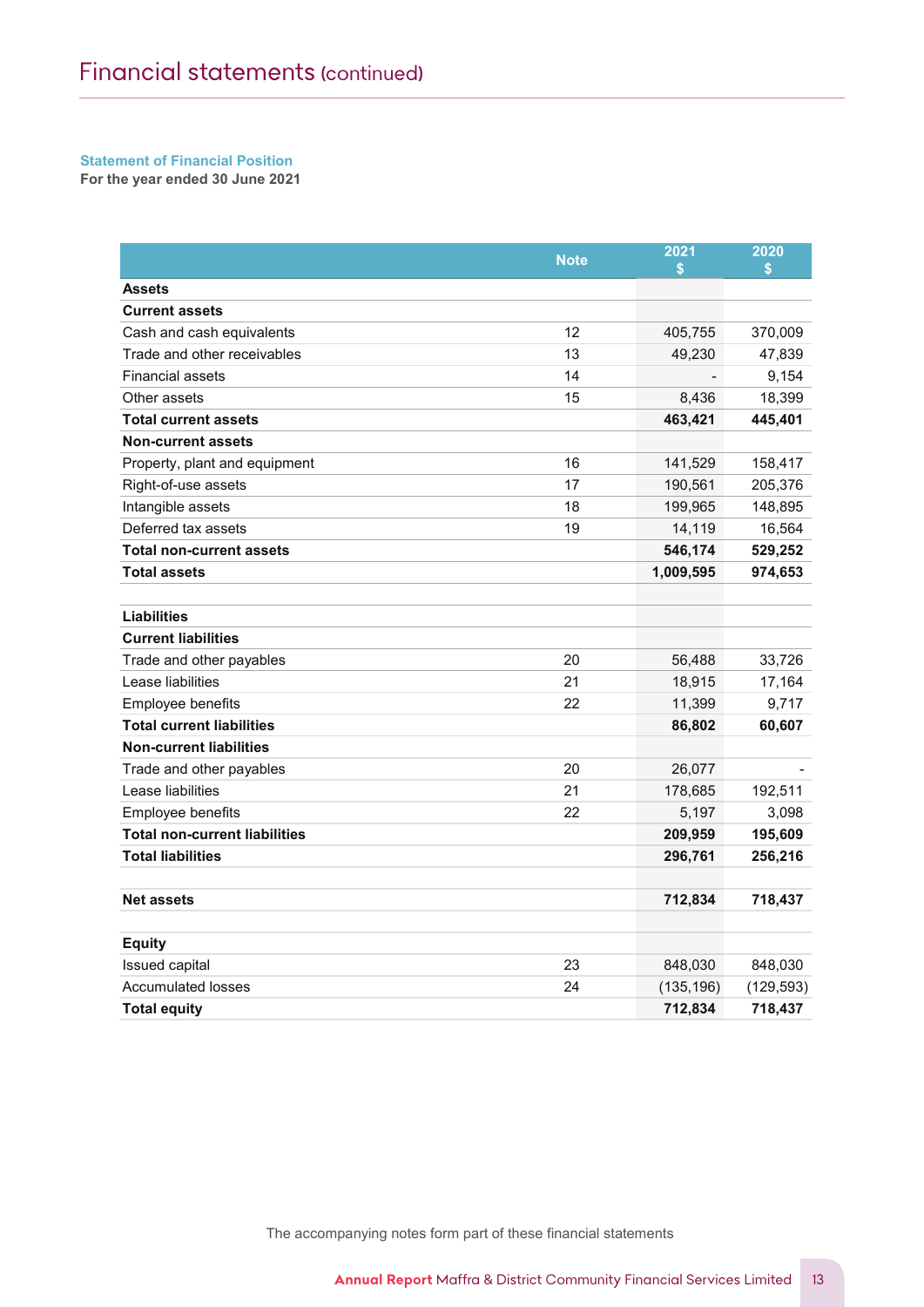#### Statement of Changes in Equity Statement of Profit or Loss and Other Comprehensive Income Statement of Unanges in Equity<br>-

For the year ended 30 June 2021

|                                                      | <b>Note</b> | <b>Issued</b><br><b>Capital</b><br>S | <b>Retained</b><br><b>Earnings</b><br>S | <b>Total</b><br><b>Equity</b><br>\$ |
|------------------------------------------------------|-------------|--------------------------------------|-----------------------------------------|-------------------------------------|
| Balance at 1 July 2019                               |             | 848,030                              | (174, 485)                              | 673,545                             |
| Comprehensive income for the year                    |             |                                      |                                         |                                     |
| Profit for the year                                  |             | -                                    | 62,436                                  | 62,436                              |
|                                                      |             |                                      |                                         |                                     |
| Transactions with owners in their capacity as owners |             |                                      |                                         |                                     |
| Dividends paid or provided                           | 29          |                                      | (17, 544)                               | (17, 544)                           |
| Balance at 30 June 2020                              |             | 848,030                              | (129, 593)                              | 718,437                             |
|                                                      |             |                                      |                                         |                                     |
| Balance at 1 July 2020                               |             | 848,030                              | (129, 593)                              | 718,437                             |
| Comprehensive income for the year                    |             |                                      |                                         |                                     |
| Profit for the year                                  |             | -                                    | 11,941                                  | 11,941                              |
|                                                      |             |                                      |                                         |                                     |
| Transactions with owners in their capacity as owners |             |                                      |                                         |                                     |
| Dividends paid or provided                           | 29          |                                      | (17, 544)                               | (17, 544)                           |
| Balance at 30 June 2021                              |             | 848,030                              | (135, 196)                              | 712,834                             |

The accompanying notes for  $\mathcal{I}_\mathcal{A}$  for the statements for the statements for the statements for the statements of the statements of the statements of the statements of the statements of the statements of the statem The accompanying notes form part of these financial statements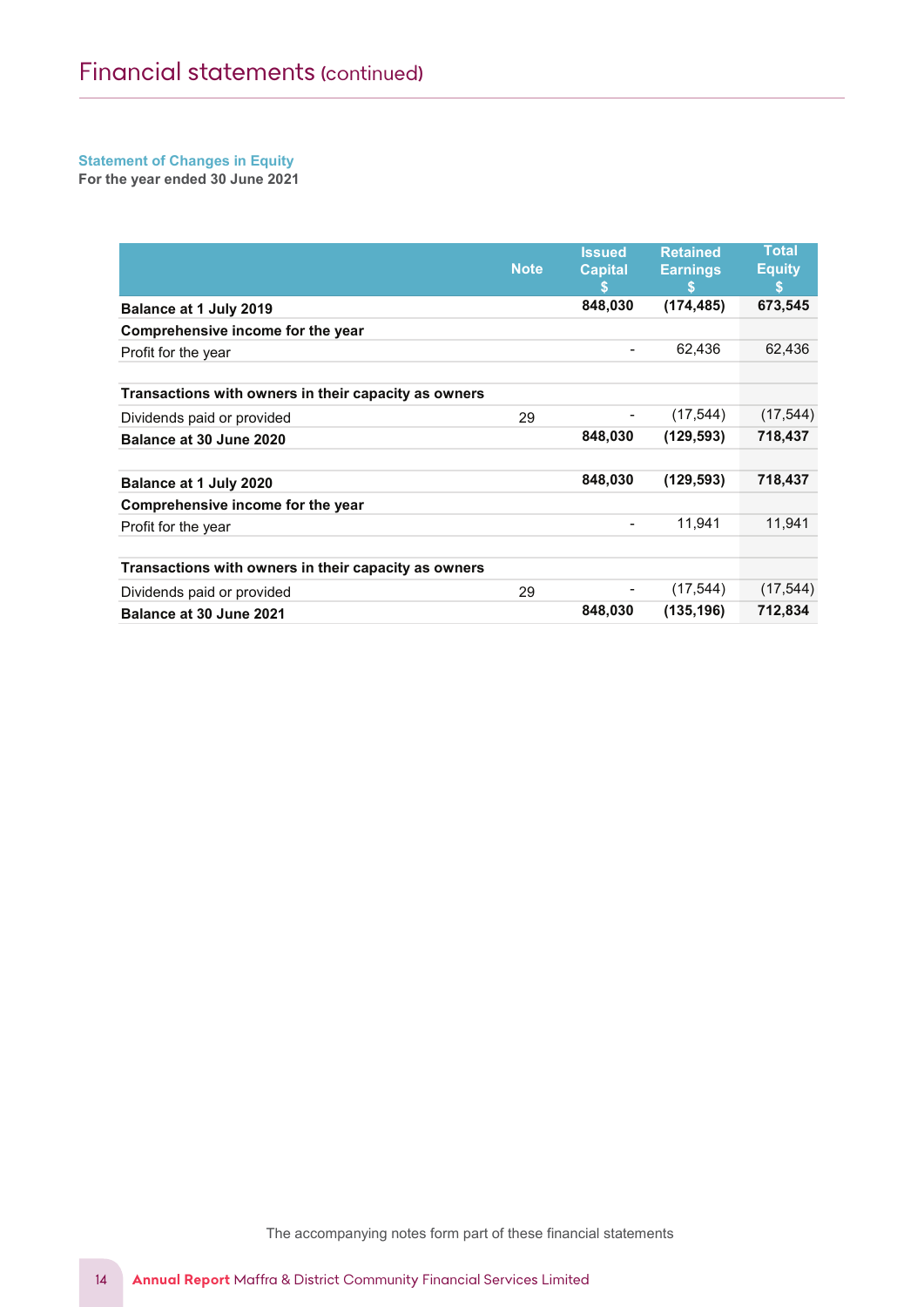$\mathcal{M}(\mathcal{M})$  and  $\mathcal{M}(\mathcal{M})$  is the District Community  $\mathcal{M}(\mathcal{M})$  is the  $\mathcal{M}(\mathcal{M})$ 

#### Statement of Cash Flows For the year ended 30 June 2021

For the year ended 30 June 2021

|                                                          | <b>Note</b>     | 2021       | 2020       |
|----------------------------------------------------------|-----------------|------------|------------|
|                                                          |                 | S          | S          |
| Cash flows from operating activities                     |                 |            |            |
| Receipts from customers                                  |                 | 592,943    | 602,660    |
| Payments to suppliers and employees                      |                 | (498, 764) | (459, 568) |
| Interest paid                                            |                 | (6,958)    | (9,839)    |
| Interest received                                        |                 | 1,200      | 3,138      |
| Net cash flows provided by operating activities          | 25 <sub>b</sub> | 88,421     | 136,391    |
| Cash flows from investing activities                     |                 |            |            |
| Proceeds from sale of investments                        |                 | 9,209      | 68,421     |
| Purchase of property, plant and equipment                |                 |            | (3,250)    |
| Purchase of investments                                  |                 | (55)       | (854)      |
| Purchase of intangables                                  |                 | (24, 993)  |            |
| Net cash flows from/(used in) investing activities       |                 | (15, 839)  | 64,317     |
| <b>Cash flows from financing activities</b>              |                 |            |            |
| Repayment of lease liabilities                           |                 | (19,292)   | (16, 411)  |
| Dividends paid                                           |                 | (17, 544)  | (17, 544)  |
| Net cash flows used in financing activities              |                 | (36, 836)  | (33, 955)  |
| Net increase in cash held                                |                 | 35,746     | 166,753    |
| Cash and cash equivalents at beginning of financial year |                 | 370,009    | 203,256    |
| Cash and cash equivalents at end of financial year       | 25a             | 405,755    | 370,009    |

The accompanying notes form part of these financial statements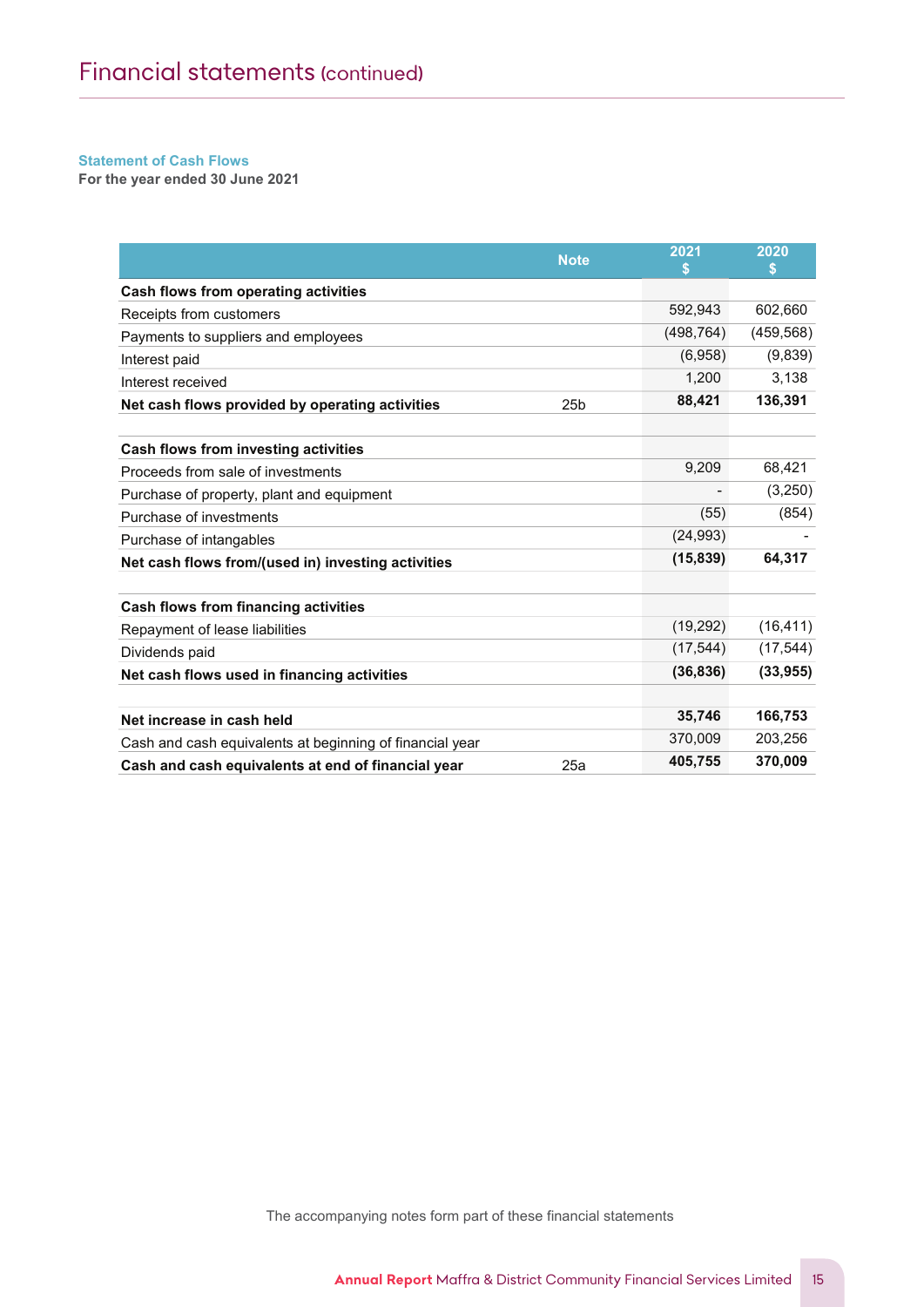# <span id="page-16-0"></span>*Notes to the financial statements*

# For the year ended 30 June 2021

# Note 1. Corporate Information

These financial statements and notes represent those of Maffra & District Community Financial Services Limited (the Company) as an individual entity. Maffra & District Community Financial Services Limited is a company limited by shares, incorporated and domiciled in Australia. The financial statements were authorised for issue by the Directors on 11th November 2021.

Further information on the nature of the operations and principal activity of the company is provided in the directors' report. Information on the company's related party relationships is provided in Note 27.

#### Note 2. Basis of Preparation

These general purpose financial statements have been prepared in accordance with the Corporations Act 2001, Australian Accounting Standards and Interpretations of the Australian Accounting Standards Board (AASB) and International Financial Reporting Standards (IFRS) as issued by the International Accounting Standards Board (IASB). The Company is a for-profit entity for financial reporting purposes under Australian Accounting Standards. Material accounting policies adopted in the preparation of these financial statements are presented below and have been consistently applied unless stated otherwise.

The financial statements, except for cash flow information, have been prepared on an accruals basis and are based on historical costs, modified, were applicable, by the measurement at fair value of selected non current assets, financial assets and financial liabilities.

The financial report is presented in Australian dollars and all values are rounded to the nearest dollar, unless otherwise stated.

#### Note 3. Summary of Significant Accounting Policies

The company has consistently applied the following accounting policies to all periods presented in these financial statements, except if mentioned otherwise.

#### (a) Economic Dependency

The Company has entered into a franchise agreement with Bendigo and Adelaide Bank Limited that governs the management of the following Community Banks branches:

#### Community Bank Maffra & District

The company is economically dependent on the ongoing receipt of income under the franchise agreement with Bendigo Bank. The directors have no reason to believe a new franchise arrangement under mutually acceptable terms will not be forthcoming following expiry.

The company operates as a franchise of Bendigo Bank, using the name "Bendigo Bank" and the logo and system of operations of Bendigo Bank. The company manages the Community Bank on behalf of Bendigo Bank, however all transactions with customers conducted through the Community Bank are effectively conducted between the customers and Bendigo Bank.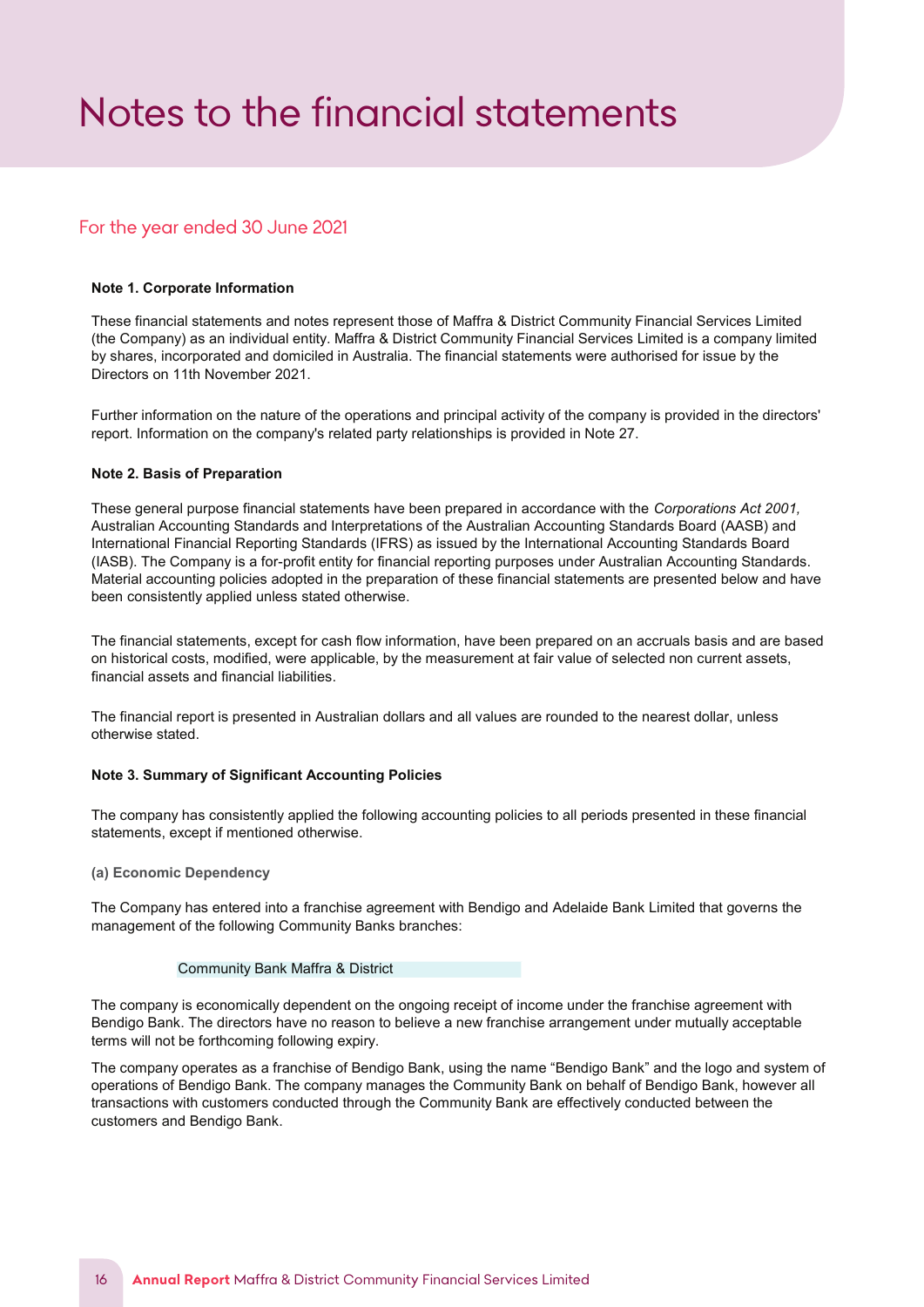Notes to the Financial Statements

All deposits are made with Bendigo Bank, and all personal and investment products are products of Bendigo Bank, with the company facilitating the provision of those products. All loans, leases or hire purchase transactions, issues of new credit or debit cards, temporary or bridging finance and any other transaction that involves creating a new debt, or increasing or changing the terms of an existing debt owed to Bendigo Bank, must be approved by Bendigo Bank. All credit transactions are made with Bendigo Bank, and all credit products are products of Bendigo Bank.

The company promotes and sells the products and services, but is not a party to the transaction.

The credit risk (i.e. the risk that a customer will not make repayments) is for the relevant Bendigo Bank entity to bear as long as the company has complied with the appropriate procedures and relevant obligations and has not exercised a discretion in granting or extending credit.

Bendigo Bank provides significant assistance in establishing and maintaining the Community Bank franchise operations. It also continues to provide ongoing management and operational support and other assistance and guidance in relation to all aspects of the franchise operation, including advice and assistance in relation to:

- the design, layout and fit out of the Community Bank premises
- training for the branch manager and other employees in banking, management systems and interface protocol
- methods and procedures for the sale of products and provision of services
- calculation of company revenue and payment of many operating and administrative expenses
- the formulation and implementation of advertising and promotional programs
- sales techniques and proper customer relations.

## (b) Revenue From Contracts With Customers

The company has entered into a franchise agreement with Bendigo Bank. The company delivers banking and financial services of Bendigo Bank to its community. The franchise agreement provides for a share of interest, fee, and commission revenue earned by the company. Interest margin share is based on a funds transfer pricing methodology which recognises that income is derived from deposits held, and that loans granted incur a funding cost. Fees are based on the company's current fee schedule and commissions are based on the agreements in place. All margin revenue is recorded as non‐interest income when the company's right to receive the payment is established.

The company acts as an agent under the franchise agreement and revenue arises from the rendering of services through its franchise agreement.

Revenue is recognised on an accruals basis, at the fair value of consideration specified in the franchise agreement. Under AASB 15 Revenue from Contracts with Customers (AASB 15), revenue recognition for the company's revenue stream is as follows:

| <b>Revenue</b>      | <b>Includes</b>        | <b>Performance Obligation Timing of Recognition</b> |                                   |
|---------------------|------------------------|-----------------------------------------------------|-----------------------------------|
| Franchise agreement | Margin, commission and | When the company                                    | On completion of the provision of |
| profit share        | fee income             | satisfies its obligation to                         | the relevant service. Revenue is  |
|                     |                        | arrange the servies to be                           | accrued monthly and paid within   |
|                     |                        | provided to the customer                            | 10 business days of month end     |
|                     |                        | by the supplier (Bendigo &                          |                                   |
|                     |                        | Adelaide Bank)                                      |                                   |

All revenue is stated net of the amount of Goods and Services Tax (GST).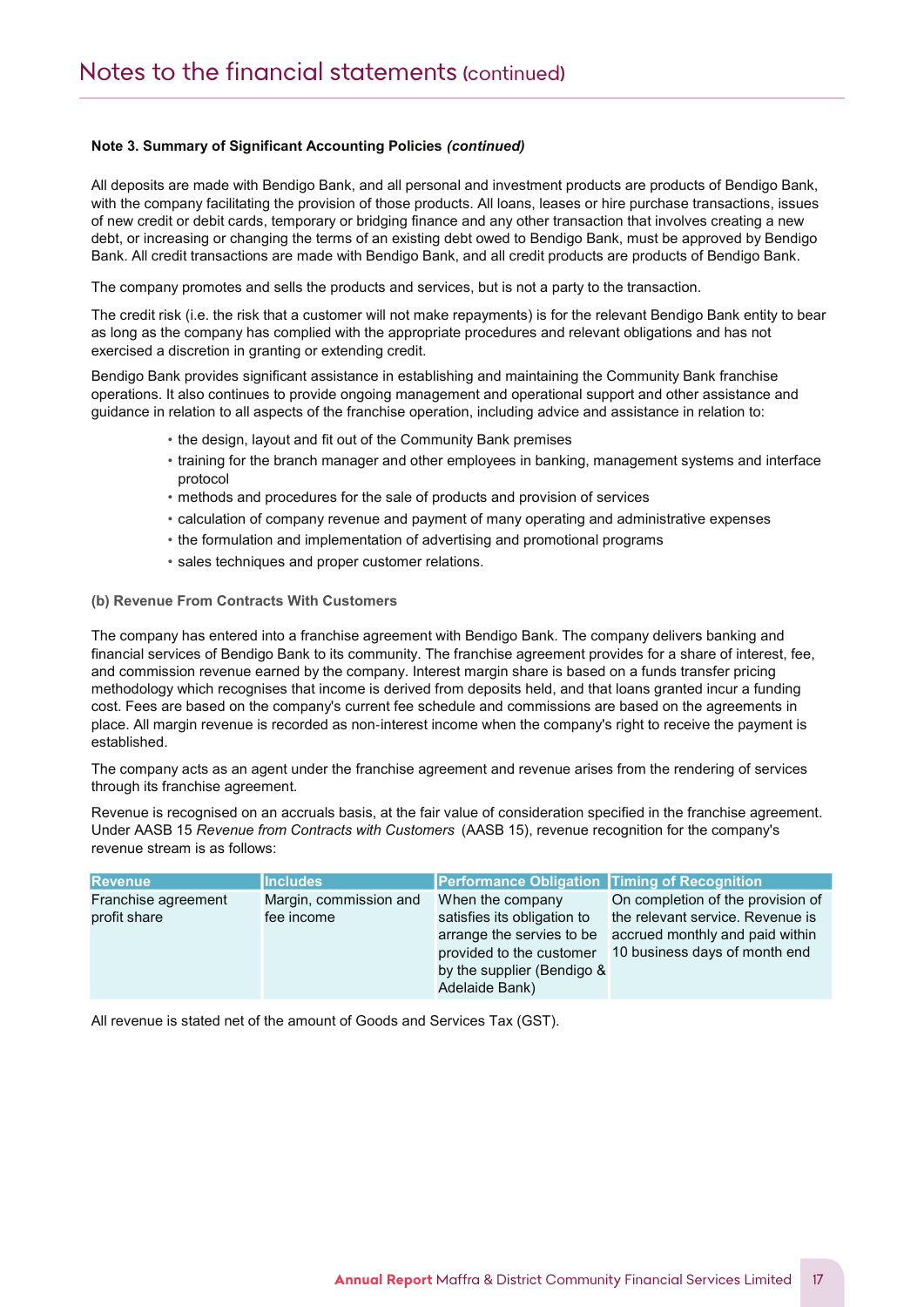#### Revenue Calculation

Notes to the Financial Statements

The franchise agreement provides that three forms of revenue may be earned by the company – margin, commission and fee income. Bendigo Bank decides the form of revenue the company earns on different types of products and services.

The revenue earned by the company is dependent on the business that it generates. It may also be affected by other factors, such as economic and local conditions, for example, interest rates.

#### **Margin**

Margin is arrived at through the following calculation:

Interest paid by customers on loans, less interest paid to customers on deposits Deposit returns (i.e. interest return applied by BABL on deposits) Any costs of funds (i.e. interest applied by BABL to fund a loan) plus minus

The company is entitled to a share of the margin earned by Bendigo and Adelaide Bank. If this reflects a loss, the company incurs a share of that loss.

#### **Commission**

Commission revenue is in the form of commission generated for products and services sold. This commission is recognised at a point in time which reflects when the company has fulfilled its performance obligation.

The company receives trailing commission for products and services sold. Ongoing trailing commission payments are recognised on receipt as there is insufficient detail readily available to estimate the most likely amount of income without a high probability of significant reversal in a subsequent reporting period. The receipt of ongoing trailing commission income is outside the control of the company, and is a significant judgement area.

#### Fee Income

Fee income is a share of what is commonly referred to as 'bank fees and charges' charged to customers by Bendigo and Adelaide Bank entities including fees for loan applications and account transactions.

#### Core Banking Products

Bendigo Bank has identified some products and services as 'core banking products'. It may change the products and services which are identified as core banking products by giving the company at least 30 days notice. Core banking products currently include Bendigo Bank branded home loans, term deposits and at call deposits.

#### Ability to Change Financial Return

Under the franchise agreement, Bendigo and Adelaide Bank may change the form and amount of financial return that the company receives. The reasons it may make a change include changes in industry or economic conditions or changes in the way Bendigo and Adelaide Bank earns revenue.

The change may be to the method of calculation of margin, the amount of margin, commission and fee income or a change of a margin to a commission or vice versa. This may affect the amount of revenue the company receives on a particular product or service. The effect of the change on the revenue earned by the company is entirely dependent on the change.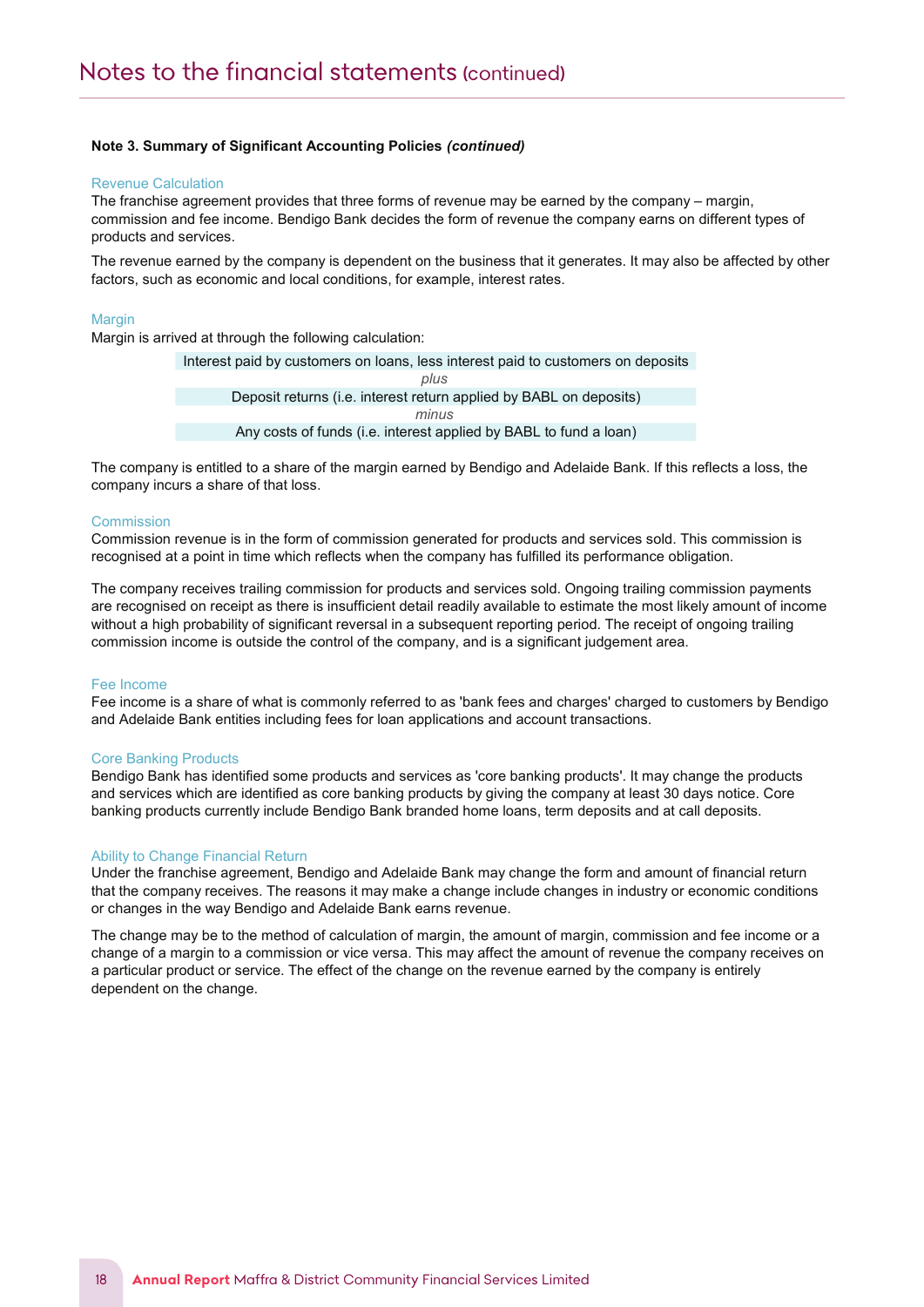Bendigo and Adelaide Bank must not reduce the margin and commission the company receives on core banking products and services to less than 50% (on an aggregate basis) of Bendigo and Adelaide Bank's margin at that time. For other products and services, there is no restriction on the change Bendigo and Adelaide Bank may make.

# (c) Other Revenue

Notes to the Financial Statements

The company's activities include the generation of income from sources other than the core products under the franchise agreement. Revenue is recognised to the extent that it is probable that the economic benefits will flow to the company and can be reliably measured.

| <b>Revenue</b>                                                                               | <b>Revenue Recognition Policy</b>                                                                                                                                                                  |
|----------------------------------------------------------------------------------------------|----------------------------------------------------------------------------------------------------------------------------------------------------------------------------------------------------|
| Discretionary financial contributions<br>(also "Market Development Fund"<br>or "MDF" income) | MDF income is recognised when the right to receive the payment is<br>established. MDF income is discretionary and provided and receivable at<br>month-end and paid within 14 days after month-end. |
| Cash flow boost                                                                              | Cash flow boost income is recognised when the right to the payment is<br>established (e.g. monthly or quarterly in the activity statement).                                                        |
| Other income                                                                                 | All other revenues that did not contain contracts with customers are<br>recognised as goods and services are provided.                                                                             |

All revenue is stated net of the amount of Goods and Services Tax (GST).

#### Discretionary Financial Contributions

In addition to margin, commission and fee income, and separate from the franchise agreement, Bendigo Bank has also made MDF payments to the company.

The amount has been based on the volume of business attributed to a branch. The purpose of the discretionary payments is to assist with local market development activities, including community sponsorships and grants. It is for the board to decide how to use the MDF.

The payments from Bendigo Bank are discretionary and may change the amount or stop making them at any time. The company retains control over the funds, the funds are not refundable to Bendigo Bank.

#### Cash Flow Boost

During the financial year, in response to the COVID-19 outbreak, Boosting Cash Flow for Employers (Coronavirus Economic Response Package) Act 2020 (CFB Act) was enacted. The purpose was to provide temporary cash flow to small and medium businesses that employ staff and have been affected by the economic downturn associated with COVID-19.

The amounts received or receivable is in relation to amounts withheld as withholding tax reported in the activity statement. This essentially subsidises the company's obligation to remit withholding tax to the Australian Taxation Office. For reporting purposes, the amounts subsidised are recognised as revenue.

The amounts are not assessable for tax purposes and there is no obligation to repay the amounts when the cash flow of the company improves.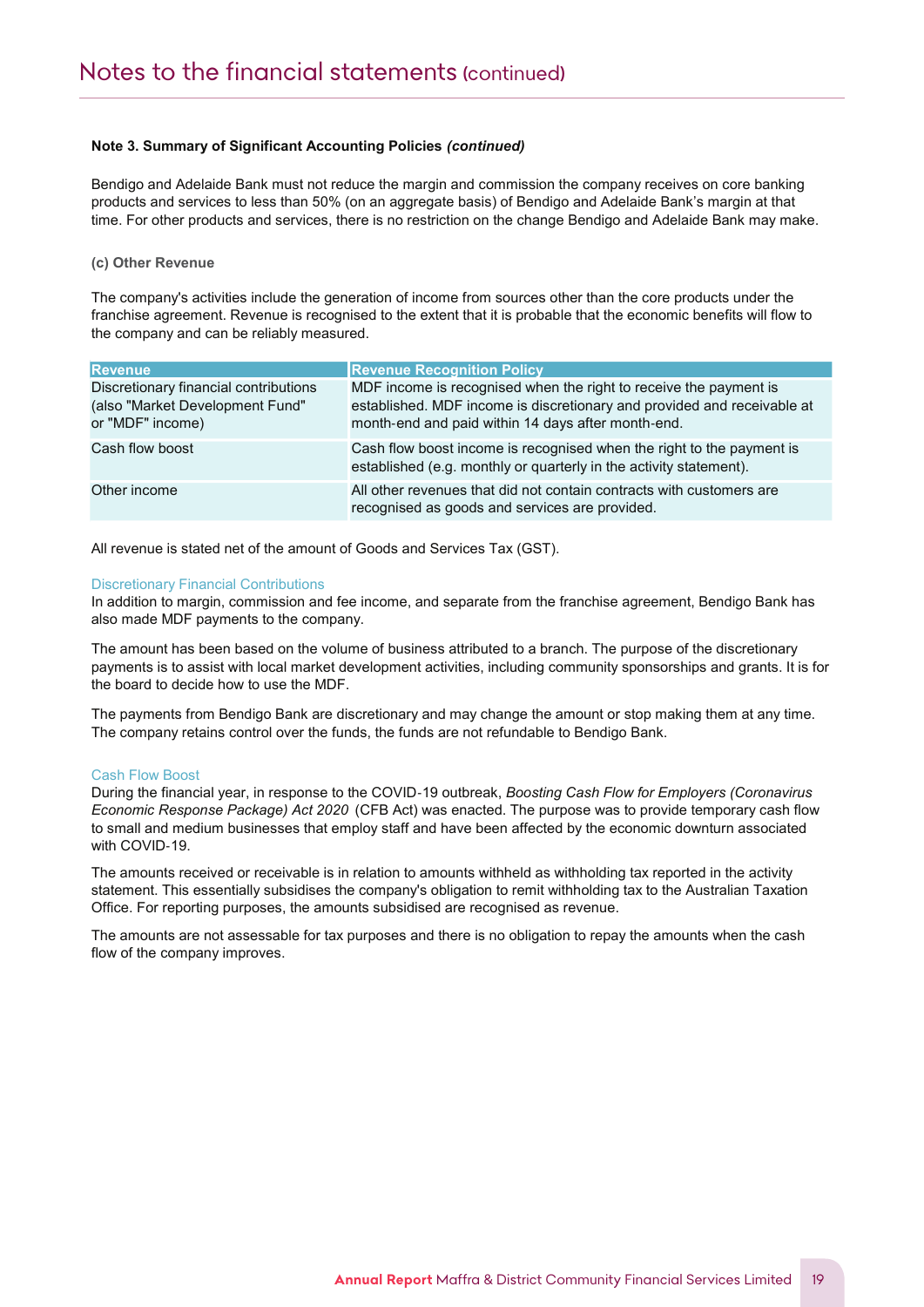#### (d) Employee Benefits

#### Short-term Employee Benefits

Notes to the Financial Statements

Short-term employee benefits are expensed as the related service is provided. A liability is recognised for salary and wages (including non‐monetary benefits), annual leave, and sick leave which are expected to be wholly settled within 12 months of the reporting date. They are measured at amounts expected to be paid when the liabilities are settled, plus related on-costs. Expenses for non-accumulating sick leave are recognised when the leave is taken and measured at the rates paid or payable.

An annual leave liability is recognised for the amount expected to be paid if the company has a present legal or constructive obligation to pay this amount as a result of past service provided by the employee and the obligation can be reliably estimated.

#### Other Long-term Employee Benefits

The company's net obligation in respect of long‐term employee benefits is the amount of future benefit that employees have earned in return for their service in the current and prior reporting periods.

That benefit is discounted to determine its present value. Consideration is given to expected future wage and salary levels plus related on‐costs, experience of employee departures, and years of service achieved. Expected future payments are discounted using market yields at the reporting date on high quality corporate bonds with terms to maturity and currencies that match, as closely as possible, the estimate future cash outflows.

Remeasurements are recognised in profit or loss in the period in which they arise.

#### (e) Tax

Income tax expense comprises current and deferred tax. It is recognised in profit or loss except to the extent that it relates to items recognised directly in equity or other comprehensive income.

#### Current Income Tax

Current tax assets and liabilities are measured at amounts expected to be recovered from or paid to the taxation authorities. It is calculated using tax rates and tax laws that have been enacted or substantively enacted by the reporting date.

#### Deferred Tax

Deferred tax is recognised in respect of temporary differences between the carrying amounts of assets and liabilities for financial reporting purposes and the amounts used for taxation purposes.

Deferred tax assets are recognised for all deductible temporary differences, carried‐forward tax losses, and unused tax credits to the extent that it is probable that future taxable profits will be available against which they can be used.

The carrying amount of deferred tax assets is reviewed at each reporting date and reduced to the extent that it is no longer probable that sufficient taxable profit will be available to allow all or part of the deferred tax asset to be utilised.

Deferred tax is measured at the rates that are expected to be applied to temporary differences when they reverse, using tax rates enacted or substantively enacted at the reporting date, and reflects uncertainty related to income taxes, if any.

Deferred tax assets and liabilities are offset when there is a legally enforceable right to offset current tax and when the balances relate to taxes levied by the same taxation authority and the entity intends to settle its tax assets and liabilities on a net basis.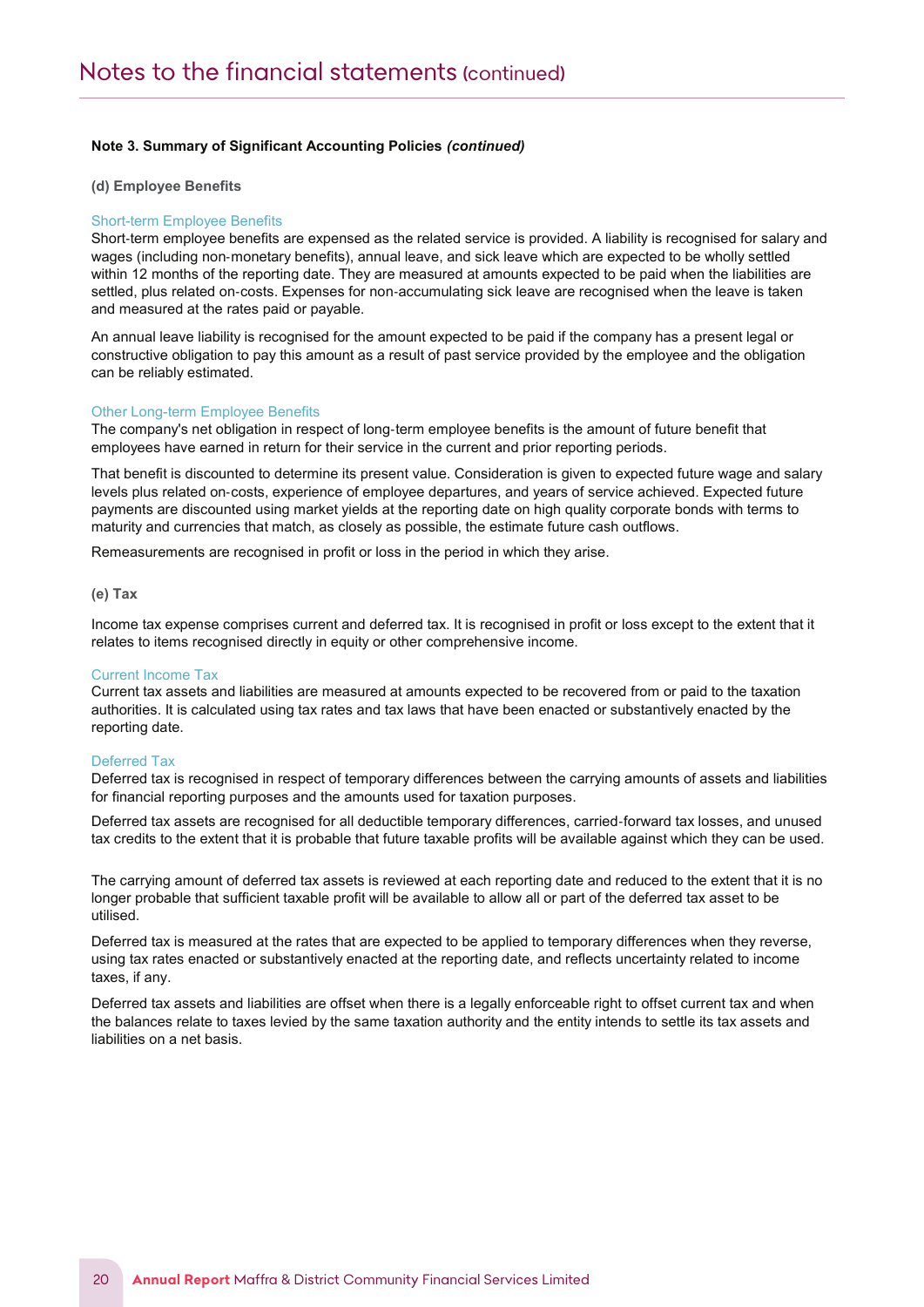#### Goods & Services Tax

Notes to the Financial Statements

Revenues, expenses and assets are recognised net of the amount of GST, except:

- when the amount of GST incurred on a sale or purchase of assets or services is not payable to or recoverable from the taxation authority. In these circumstances, the GST is recognised as part of the cost of acquisition of the asset or as part of the revenue or expense item.
- when receivables and payables are stated with the amount of GST included.

The net amount of GST recoverable from, or payable to, the taxation authority is included as part of receivables or payables in the statement of financial position. Commitments and contingencies are disclosed net of the amount of GST recoverable from, or payable to, the taxation authority.

Cash flows are included in the statement of cash flows on a gross basis and the GST component of cash flows arising from investing and financing activities, which are recoverable from, or payable to, the taxation authority is classified as part of operating cash flows.

#### (f) Cash & Cash Equivalents

For the purposes of the statement of financial position and statement of cash flows, cash and cash equivalents comprise: cash on hand, deposits held with banks, and short‐term, highly liquid investments (mainly money market funds) that are readily convertible into known amounts of cash and which are subject to insignificant risk of changes in value.

#### (g) Property, Plant & Equipment

#### Recognition & Measurement

Items of property, plant and equipment are measured at cost or fair value as applicable, which includes capitalised borrowings costs, less accumulated depreciation and any accumulated impairment losses.

Any gain or loss on disposal of an item of property, plant and equipment is recognised in profit or loss.

#### Subsequent Expenditure

Subsequent expenditure is capitalised only if it is probable that the future economic benefits associated with the expenditure will flow to the company.

#### **Depreciation**

Depreciation is calculated to write‐off the cost of items of property, plant and equipment less their estimated residual values using diminishing value method over their estimated useful lives, and is recognised in profit or loss.

The estimated useful lives of property, plant and equipment for the current and comparative periods are as follows:

| <b>Asset Class</b>                   | <b>IMethod</b>       | <b>IUseful Life</b> |
|--------------------------------------|----------------------|---------------------|
| Leasehold improvements Straight line |                      | $2 - 40$ years      |
| Plant & equipment                    | <b>Straight line</b> | $6 - 40$ years      |
| Right of Use assets                  | <b>Straight line</b> | 10 years            |

Depreciation methods, useful life, and residual values are reviewed at each reporting date and adjusted if appropriate.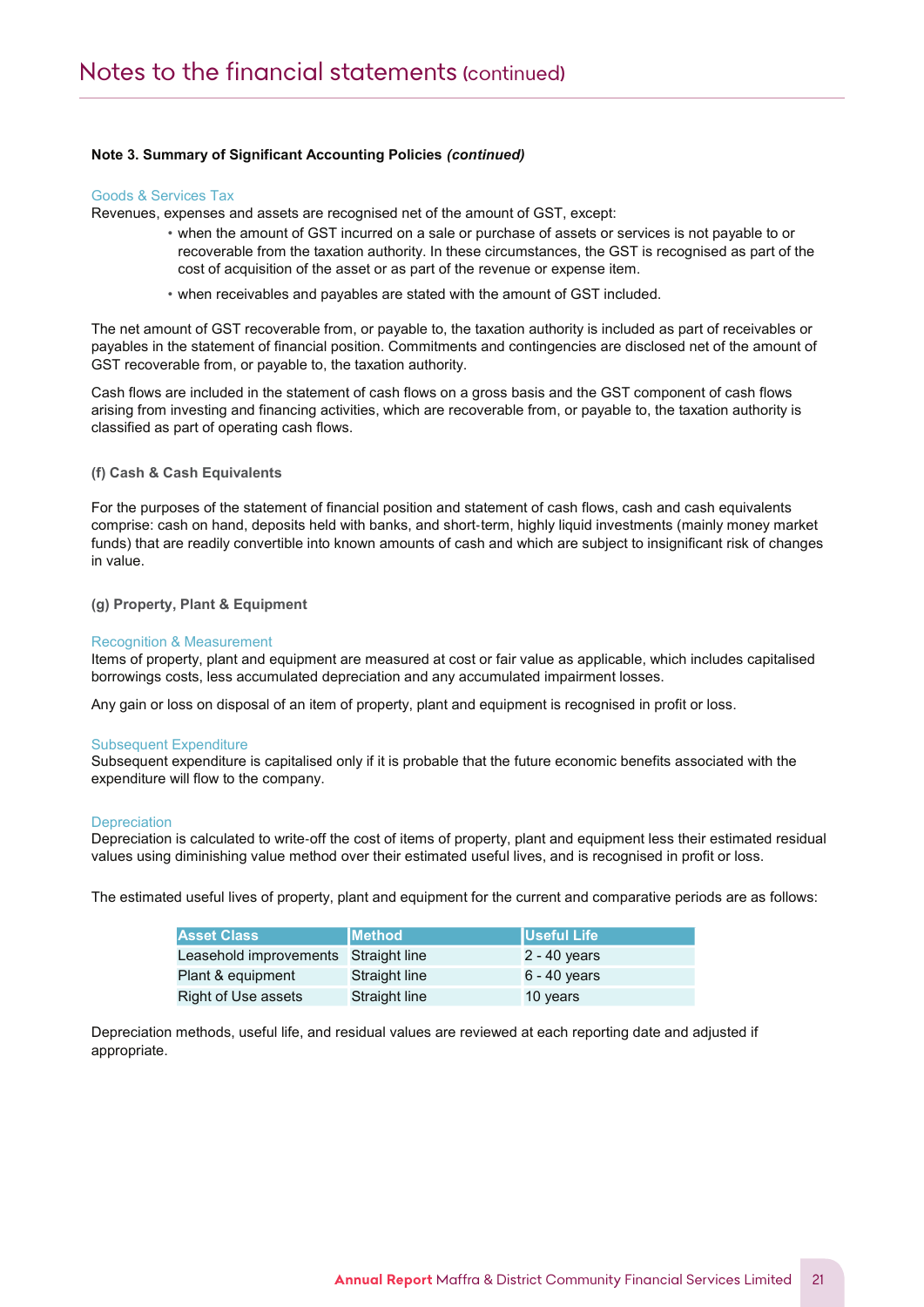#### (h) Intangible Assets

Intangible assets of the company include the franchise fees paid to Bendigo Bank conveying the right to operate the Community Bank franchise.

#### Recognition & Measurement

Notes to the Financial Statements

Intangible assets acquired separately are measured on initial recognition at cost.

#### Subsequent Expenditure

Subsequent expenditure is capitalised only when it increases the future economic benefits embodied in the specific asset to which it relates. All other expenditure, including expenditure on internally generated goodwill, is recognised in profit or loss as incurred.

#### **Amortisation**

Intangible assets are amortised over their useful life and assessed for impairment whenever impairment indicators are present.

The estimated useful life and amortisation method for the current and comparative periods are as follows:

| <b>Asset Class</b> | <b>IMethod</b> | <b>IUseful Life</b>      |
|--------------------|----------------|--------------------------|
| Establishment fee  | Straight line  | Franchise term (5 years) |
| Franchise fee      | Straight line  | Franchise term (5 years) |

Amortisation methods, useful life, and residual values are reviewed at each reporting date and adjusted if appropriate.

#### (i) Financial Instruments

A financial instrument is any contract that gives rise to a financial asset of one entity and a financial liability or equity instrument of another entity. The company's financial instruments include trade debtors and creditors, cash and cash equivalents, leases.

Sub-note (i) and (j) refer to the following acronyms:

| <b>Acronym</b> | <b>Meaning</b>                                |
|----------------|-----------------------------------------------|
| <b>FVTPL</b>   | Fair value through profit or loss             |
| <b>FVTOCI</b>  | Fair value through other comprehensive income |
| <b>SPPI</b>    | Solely payments of principal and interest     |
| <b>ECL</b>     | <b>Expected credit loss</b>                   |
| CGU            | Cash-generating unit                          |

#### Recognition & Initial Measurement

Trade receivables are initially recognised when they originated. All other financial assets and financial liabilities are initially recognised when the company becomes a party to the contractual provisions of the instrument.

A financial asset (unless it is a trade receivable without a significant financing component) or financial liability is initially measured at fair value plus, for an item not at FVTPL, transaction costs that are directly attributable to the acquisition or issue. A trade receivable without a significant financing component is initially measured at the transaction price.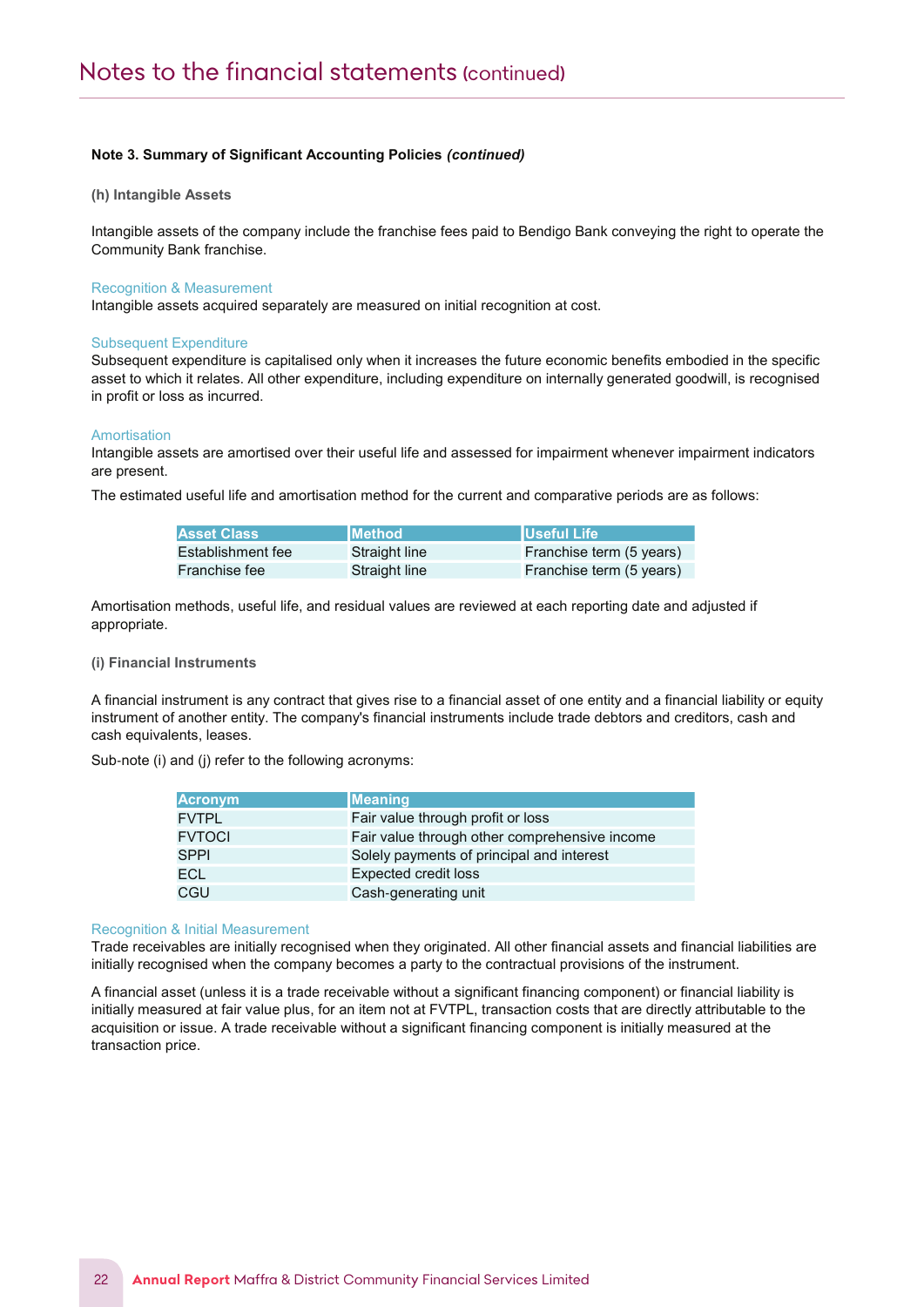#### Classification & Subsequent Measurement

Notes to the Financial Statements

#### Financial Assets

On initial recognition, a financial asset is classified as measured at: amortised cost, FVTOCI ‐ debt investment; FVTOCI ‐ equity investment; or FVTPL.

Financial assets are not reclassified subsequent to their initial recognition unless the company changes its business model for managing financial assets, in which case all affected financial assets are reclassified on the first day of the first reporting period following the change in the business model.

A financial asset is measured at amortised cost if it meets both of the following conditions and is not designated as FVTPL:

- it is held within a business model whose objective is to hold assets to collect contractual cash flows; and
- its contractual terms give rise on specified dates to cash flows that are SPPI on the principal amount outstanding.

All financial assets not classified as measured at amortised cost or FVTOCI as described above are measured at FVTPL. On initial recognition, the company may irrevocably designate a financial asset that otherwise meets the requirements to be measured at amortised cost or FVTOCI as FVTPL if doing so eliminates or significantly reduces an accounting mismatch that would otherwise arise.

#### Financial Assets - Business Model Assessment

The company makes an assessment of the objective of the business model in which a financial asset is held at a portfolio level because this best reflects the way the business is managed.

#### Financial Assets - Subsequent Measurement, Gains & Losses

For financial assets at amortised cost, these assets are subsequently measured at amortised cost using the effective interest method. The amortised cost is reduced by impairment losses. Interest income and impairment are recognised in profit or loss. Any gain or loss on derecognition is recognised in profit or loss.

#### Financial Liabilities - Classification, Subsequent Measurement, Gains & Losses

Borrowings and other financial liabilities (including trade payables) are classified as measured at amortised cost or FVTPL. A financial liability is classified as FVTPL if it is classified as held-for-trading, it is a derivative or it is designated as such on initial recognition. Financial liabilities at FVTPL are measured at fair value and net gains and losses, including interest expense, are recognised in profit or loss. Other financial liabilities are subsequently measured at amortised cost using the effective interest method. Any gain or loss on derecognition is also recognised in profit or loss.

# **Derecognition**

#### Financial Assets

The company derecognises a financial asset when the contractual rights to the cash flows from the financial asset expire, or it transfers the rights to receive the contractual cash flows in a transaction in which substantially all of the risks and rewards of ownership of the financial asset are transferred or in which the company neither transfers nor retains substantially all of the risks and rewards of ownership and it does not retain control of the financial asset.

Where the company enters into transactions where it transfers assets recognised in the statement of financial position, but retains either all or substantially all of the risks and rewards of the transferred asset, the transferred assets are not derecognised.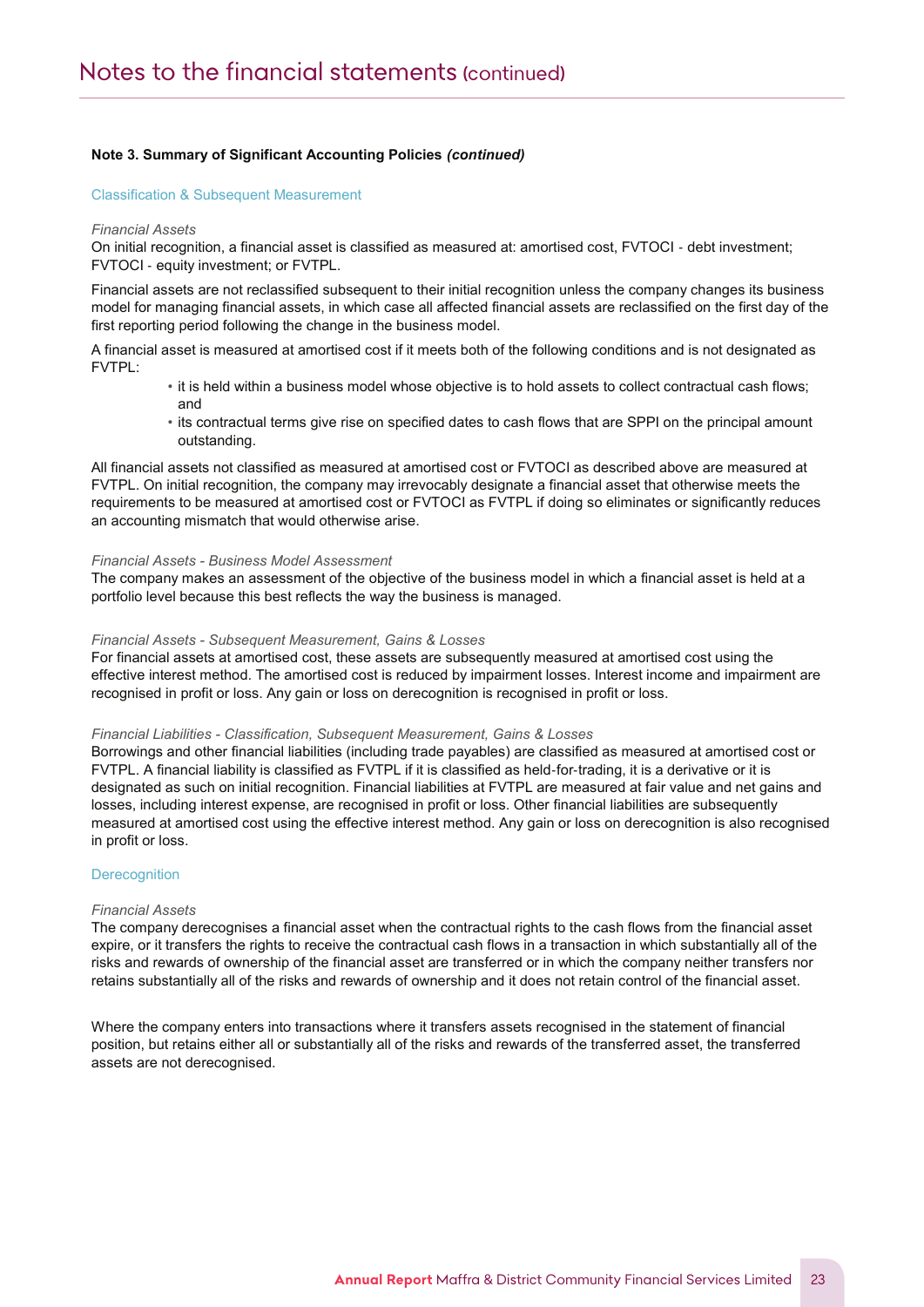#### Financial Liabilities

Notes to the Financial Statements

The company derecognises a financial liability when its contractual obligations are discharged, cancelled, or expire. The company also derecognises a financial liability when its terms are modified and the cash flows of the modified liability are substantially different, in which case a new financial liability based on the modified terms is recognised at fair value.

On derecognition of a financial liability, the difference between the carrying amount extinguished and the consideration paid (including any non‐cash assets transferred or liabilities assumed) is recognised in profit or loss.

#### **Offsetting**

Financial assets and financial liabilities are offset and the net amount presented in the statement of financial position when, and only when, the company currently has a legally enforceable right to set off the amounts and intends either to settle them on a net basis or to realise the asset and settle the liability simultaneously.

#### (j) Impairment

#### Non-derivative Financial Instruments

The company recognises a loss allowance for estimated credit losses (ECL)'s on its trade receivables.

ECL's are the probability‐weighted estimate of credit losses over the expected life of a financial instrument. A credit loss is the difference between all contractual cash flows that are due and all cash flows expected to be received.

In measuring the ECL, a provision matrix for trade receivables is used, taking into consideration various data to get to an ECL, (i.e. diversity of its customer base, appropriate groupings of its historical loss experience etc.).

#### Recognition of ECL in Financial Statements

At each reporting date, the entity recognises the movement in the loss allowance as an impairment gain or loss in the statement of profit or loss and other comprehensive income.

The company's trade receivables are limited to the monthly profit share distribution from Bendigo and Adelaide Bank, which is received 14 days post month end. Due to the reliance on Bendigo and Adelaide Bank the company has reviewed credit ratings provided by Standard & Poors, Moody's and Fitch Ratings to determine the level of credit exposure to the company. The company also performed a historical assessment of receivables from Bendigo and Adelaide Bank and found no instances of default. As a result no impairment loss allowance has been made in relation to trade receivables as at 30 June 2021.

#### Non-financial Assets

At each reporting date, the company reviews the carrying amount of its non-financial assets (other than investment property, contracts assets, and deferred tax assets) to determine whether there is any indication of impairment. If any such indication exists, then the asset's recoverable amount is estimated.

The company has assessed for impairment indicators and noted no material impacts on the carrying amount of non‐financial assets.

(k) Issued Capital

#### Ordinary Shares

Ordinary shares are recognised at the fair value of the consideration received by the company. Any transaction costs arising on the issue of ordinary shares are recognised directly in equity as a reduction of the share proceeds received.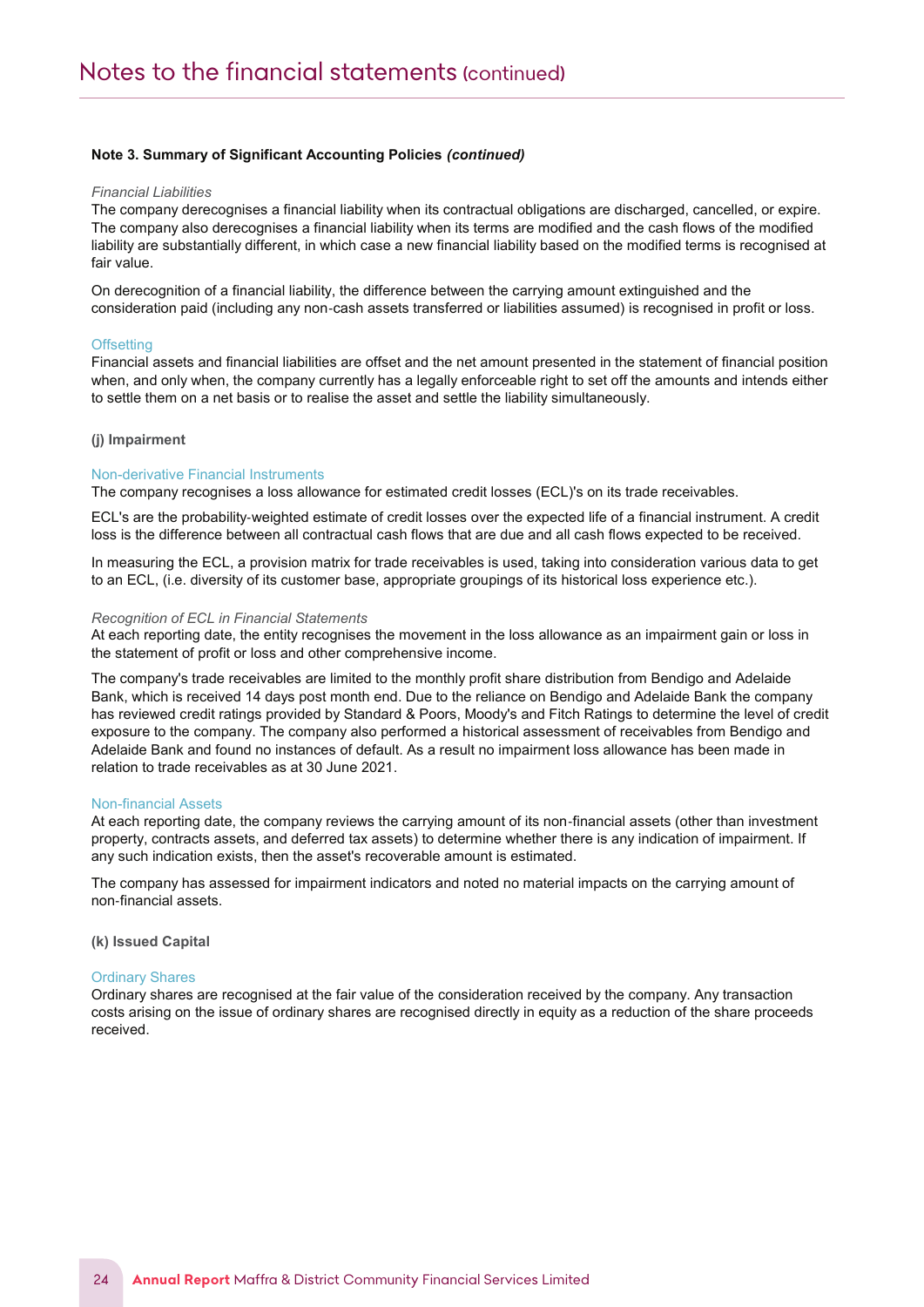(l) Leases

Notes to the Financial Statements

#### As Lessee

At commencement or on modification of a contract that contains a lease component, the company allocates the consideration in the contract to each lease component on the basis of its relative stand‐alone prices. However, for leases of property the company has elected not to separate lease and non‐lease components and account for the lease and non‐lease components as a single lease component.

The company recognises a right‐of‐use asset and a lease liability at the lease commencement date. The right‐of‐use asset is initially measured at cost, which comprises the initial amount of the lease liability adjusted for any lease payments made at or before the commencement date, plus any initial direct costs incurred and an estimate of costs to dismantle and remove the underlying asset or to restore the underlying asset or the site on which it is located, less any lease incentives received.

The right‐of‐use asset is subsequently depreciated using the straight‐line method from the commencement date to the end of the lease term, unless the lease transfers ownership of the underlying asset to the company by the end of the lease term or the costs of the right‐of‐use asset reflects that the company will exercise a purchase option. In that case the right‐of‐use asset will be depreciated over the useful life of the underlying asset, which is determined on the same basis as those of property, plant and equipment. In addition, the right‐of‐use asset is periodically reduced by impairment losses, if any, and adjusted for certain remeasurements of the lease liability.

The lease liability is initially measured at the present value of the lease payments that are not paid at the commencement date, discounted using the interest rate implicit in the lease or, if that rate cannot be readily determined, the company's incremental borrowing rate.

The company determines its incremental borrowing rate by obtaining interest rates from funding sources and where necessary makes certain adjustments to reflect the terms of the lease and type of asset leased.

Lease payments included in the measurement of the lease liability comprise the following:

- fixed payments, including in‐substance fixed payments;
- variable lease payments that depend on an index or a rate, initially measured using the index or rate as at the commencement date;
- amounts expected to be payable under a residual guarantee; and
- the exercise price under a purchase option the company is reasonable certain to exercise, lease payments in an option renewal period if the company is reasonably certain to exercise that option, and penalties for early termination of a lease unless the company is reasonably certain not to terminate early.

The lease liability is measured at amortised cost using the effective interest method. It is remeasured when there is a change in future lease payments arising from a change in an index or rate, if there is a change in the company's estimate of the amount expected to be payable under a residual value guarantee, if the company changes its assessment of whether it will exercise a purchase, extension or termination option or if there is a revised in‐substance fixed lease payment.

When the lease liability is remeasured in this way, a corresponding adjustment is made to the carrying amount of the right‐of‐use asset, or is recorded in profit or loss if the carrying amount of the right‐of‐use asset has been reduced to zero.

#### Short-term Leases & Leases of Low-value Assets

The company has elected not to recognise right‐of‐use assets and lease liabilities for leases of short‐term leases and low-value assets, including IT equipment. The company recognises the lease payments associated with these leases as an expense on a straight‐line basis over the lease term.

A short-term lease is a lease that, at commencement date, has a lease term of 12 months or less.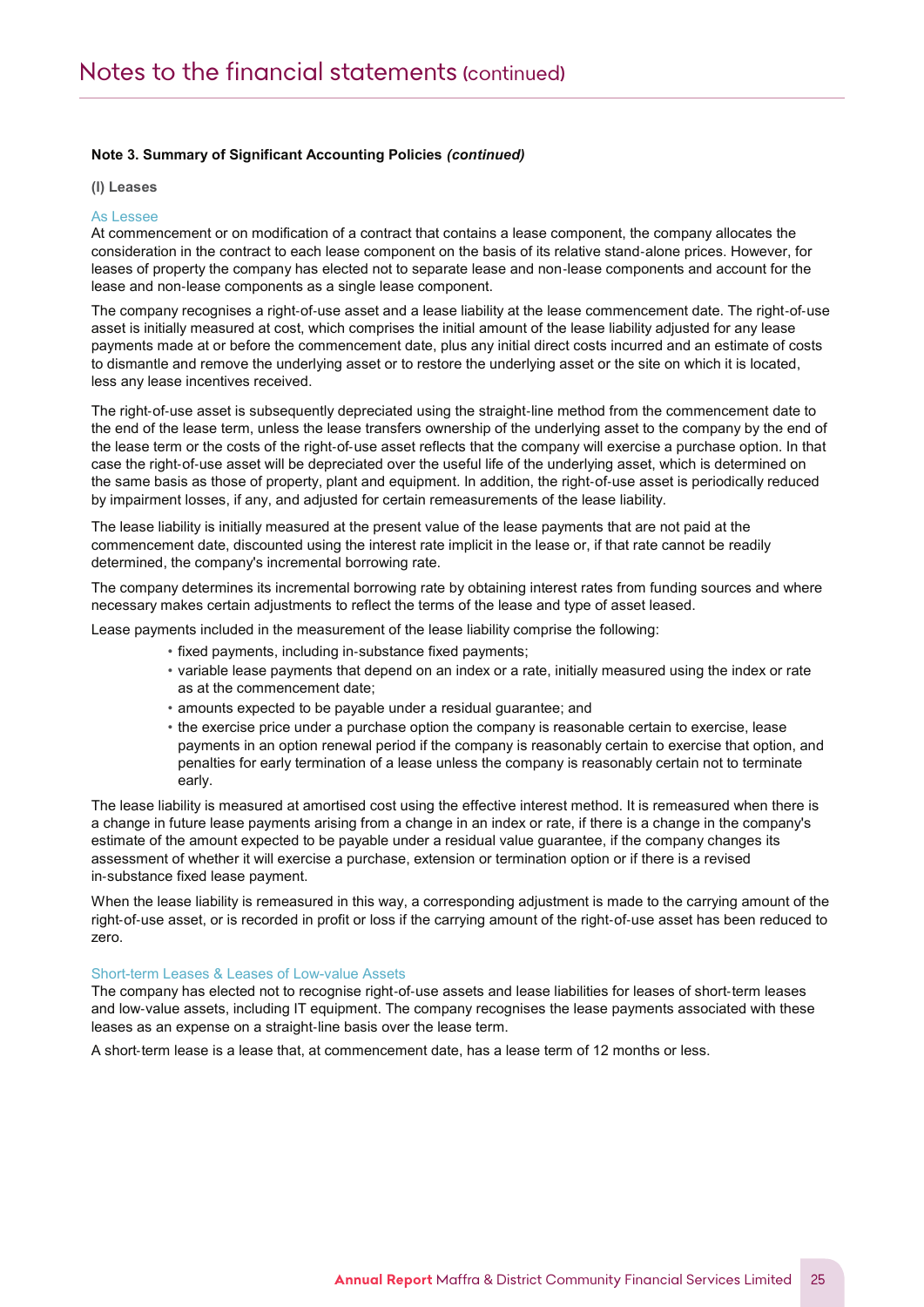#### As Lessor

The company has not been a party in an arrangement where it is a lessor.

(m) Standards Issued But Not Yet Effective

There are no new standards effective for annual reporting periods beginning after 1 January 2020 that are expected to have a significant impact on the company's financial statements.

#### (n) Comparative Figures

Notes to the Financial Statements

Where required by Accounting Standards, comparative figures have been adjusted to conform to changes in presentation for the current financial year.

#### Note 4. Significant Accounting Judgements, Estimates & Assumptions

During preparation of the financial statements, management has made judgements and estimates that affect the application of the company's accounting policies and the reported amounts of assets, liabilities, income, and expenses. Actual outcomes and balances may differ from these estimates.

Estimates and underlying assumptions are reviewed on an ongoing basis. Any revisions to these estimates are recognised prospectively.

#### (a) Judgements

Information about judgements made in applying accounting policies that have the most significant effects on the amounts recognised in the financial statements is included in the following notes:

| <b>Note</b>        | <b>Judgement</b>                                                                                                                                                                                                                                                                                                                                                                                                                |
|--------------------|---------------------------------------------------------------------------------------------------------------------------------------------------------------------------------------------------------------------------------------------------------------------------------------------------------------------------------------------------------------------------------------------------------------------------------|
| Note 7 - Revenue   | Whether revenue is recognised over time or at a point in time                                                                                                                                                                                                                                                                                                                                                                   |
| Note 21 - Leases:  |                                                                                                                                                                                                                                                                                                                                                                                                                                 |
| (a) Control        | Whether a contract is or contains a lease at inception by assessing whether the<br>company has the right to direct the use of the identified asset and obtain substantially all<br>the economic benefits from the use of that asset                                                                                                                                                                                             |
| (b) Lease term     | Whether the company is reasonably certain to exercise extension options, termination<br>periods, and purchase options                                                                                                                                                                                                                                                                                                           |
| (c) Discount rates | Judgement is required to determine the discount rate, where the discount rate is<br>the company's incremental borrowing rate if the rate implicit in the lease cannot be<br>readily determined. The incremental borrowing rate is determined with reference to<br>factors specific to the company and underlying asset including:<br>• the amount<br>• the lease term<br>• economic environment<br>• any other relevant factors |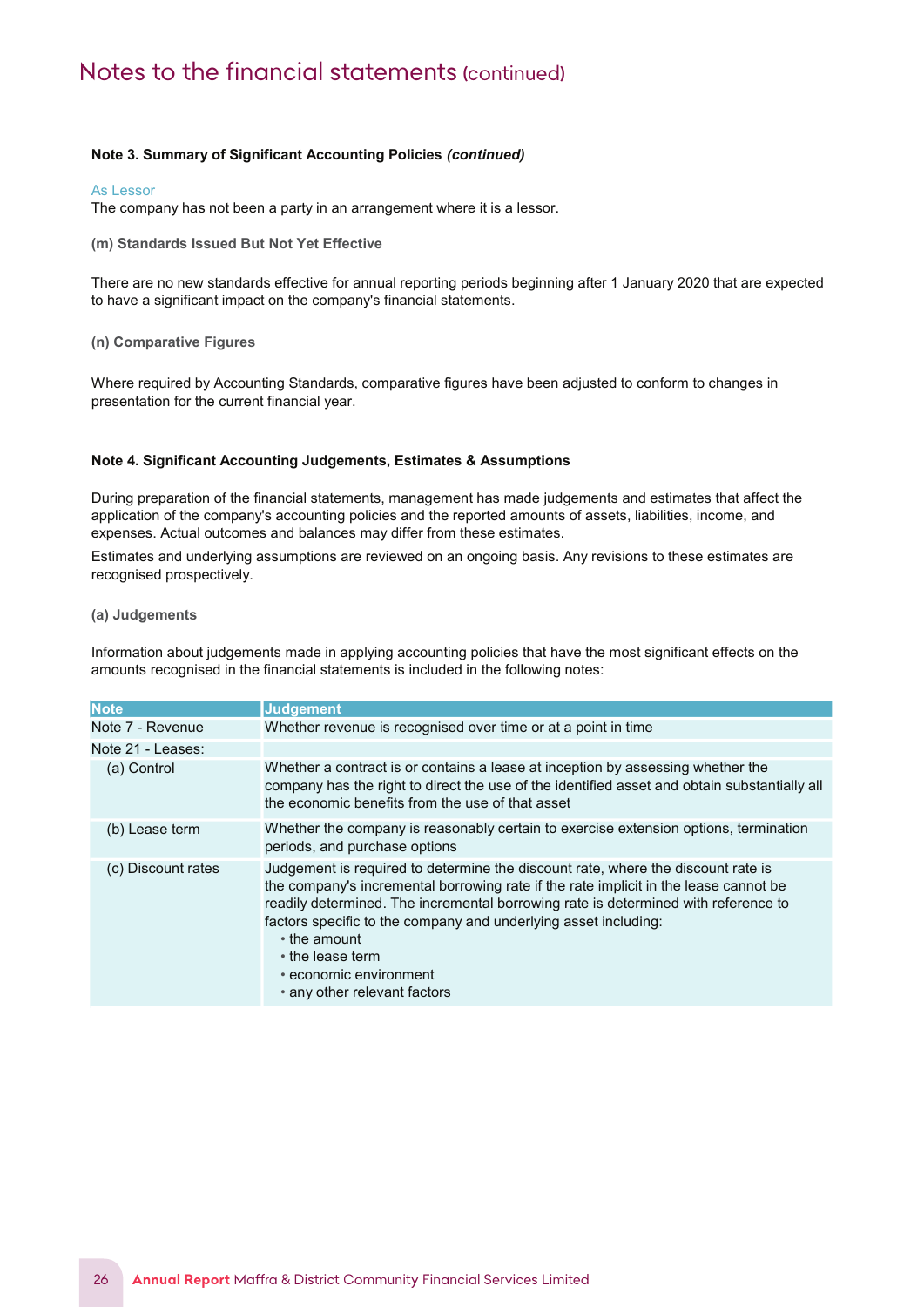# Note 4. Significant Accounting Judgements, Estimates & Assumptions (Continued)

(b) Assumptions & Estimation Uncertainty

Notes to the Financial Statements

Information about assumptions and estimation uncertainties at 30 June 2020 that have a significant risk of resulting in a material adjustment to the carrying amounts of assets and liabilities in the next financial year is included in the following notes:

| <b>Note</b>                                   | <b>Assumption</b>                                                                        |
|-----------------------------------------------|------------------------------------------------------------------------------------------|
| Note 19 - Recognition of                      | Availability of future taxable profit against which deductible temporary differences and |
| deferred tax assets                           | carried-forward tax losses can be utilised                                               |
| Note 16 - Estimation of<br>asset useful lives | Key assumptions on historical experience and the condition of the asset                  |
| Note 22 - Long service                        | Key assumptions on attrition rate of staff and expected pay increases though promotion   |
| leave provision                               | and inflation                                                                            |

# Note 5. Financial Risk Management

The company has exposure to the following risks arising from financial instruments:

- credit risk
- liquidity risk
- market risk

The company's overall risk management program focuses on the unpredictability of financial markets and seeks to minimise potential adverse effects on the financial performance of the company. The company does not utilise any derivative instruments.

Risk management is carried out directly by the Board of Directors.

#### (a) Credit Risk

Credit risk is the risk of financial loss to the company if a customer or counterparty to a financial instrument fails to meet its contractual obligations, and arises principally from the company's receivables from customers.

The company has no significant concentrations of credit risk. It has policies in place to ensure that customers have an appropriate credit history. The company's franchise agreement limits the company's credit exposure to one financial institution, being Bendigo and Adelaide Bank.

#### (b) Liquidity Risk

Liquidity risk is the risk that the company will encounter difficulty in meeting the obligations associated with its financial liabilities that are settled by delivering cash or another financial asset. The company's approach to managing liquidity is to ensure, as far as possible, that it will have sufficient liquidity to meet its liabilities when they are due, under both normal and stressed conditions, without incurring unacceptable losses or risking damage to the company's reputation.

The following are the remaining contractual maturities of financial liabilities. The amounts are gross and undiscounted, and include contractual interest payments and exclude the impact of netting agreements.

| 30 June 2021                                   |                | <b>Contractual Cash Flows</b>     |                           |         |
|------------------------------------------------|----------------|-----------------------------------|---------------------------|---------|
| Non-derivative Financial Carrying<br>Liability | <b>IAmount</b> | <b>7&lt; 122</b><br><b>Months</b> | $1 - 5$ Years $> 5$ Years |         |
| Lease liabilities                              | 197.600        | 26.250                            | 105.000                   | 102.836 |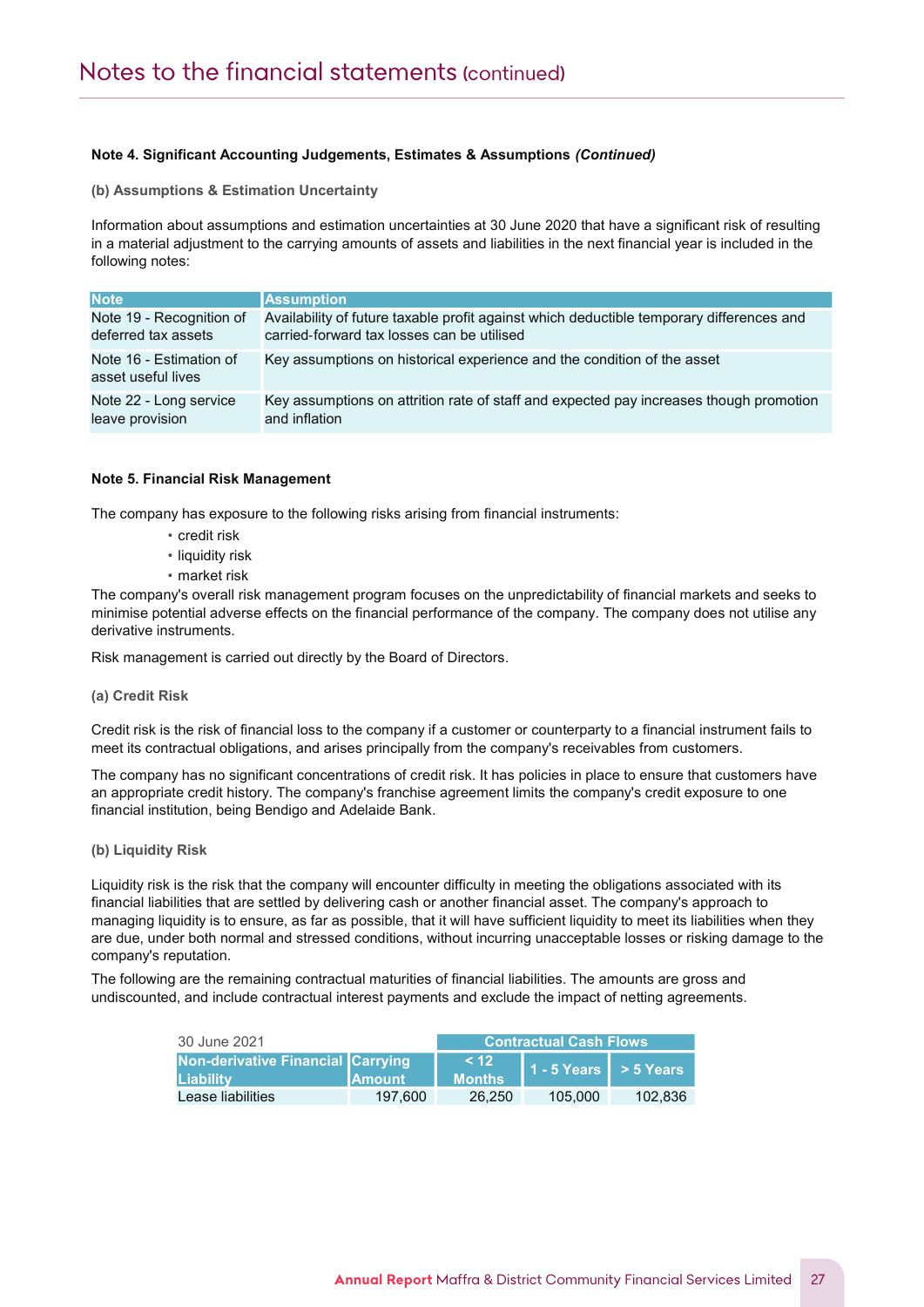# Note 5. Financial Risk Management (continued)

(c) Market Risk

Notes to the Financial Statements

Market risk is the risk that changes in market prices - e.g. foreign exchange rates, interest rates, and equity prices will affect the company's income or the value of its holdings in financial instruments. The objective of market risk management is to manage and control market risk exposures within acceptable parameters, while optimising the return.

The company has no exposure to any transactions denominated in a currency other than Australian dollars.

#### Price Risk

The company is not exposed to equity securities price risk as it does not hold investments for sale or at fair value. There is no exposure to the company in regard to commodity price risk.

#### Cash Flow & Fair Values Interest Rate Risk

Interest-bearing assets are held with Bendigo and Adelaide Bank and subject to movements in market interest. Interest-rate risk could also arise from long-term borrowings. Borrowings issued at variable rates expose the company to cash flow interest‐rate risk.

The company held cash and cash equivalents of \$405,755 at 30 June 2021 (2020: \$370,162). The cash and cash equivalents are held with Bendigo & Adelaide Bank, which are rated BBB on Standard & Poor's credit ratings.

#### Note 6. Capital Management

The Board's policy is to maintain a strong capital base so as to sustain future development of the company. The Board of Directors monitor the return on capital and the level of distributions to shareholders. Capital is represented by total equity as recorded in the statement of financial position.

In accordance with the franchise agreement, in any 12 month period the funds distributed to shareholders shall not exceed the distribution limit.

The distribution limit is the greater of:

- (a) 20% of the profit or funds of the company otherwise available for distribution to shareholders in that 12 month period; and
- (b) subject to the availability of distributable profits, the relevant rate of return multiplied by the average level of share capital of the company over that 12 month period where the relevant rate of return is equal to the weighted average interest rate on 90 day bank bills over that 12 month period plus 5%.

The Board is managing the growth of the business in line with this requirement. There are no other externally imposed capital requirements, although the nature of the company is such that amounts will be paid in the form of charitable donations and sponsorship. Charitable donations and sponsorship paid for the year ended 30 June 2021 can be seen in the statement of profit or loss and other comprehensive Income.

There were no changes in the company's approach to capital management during the year.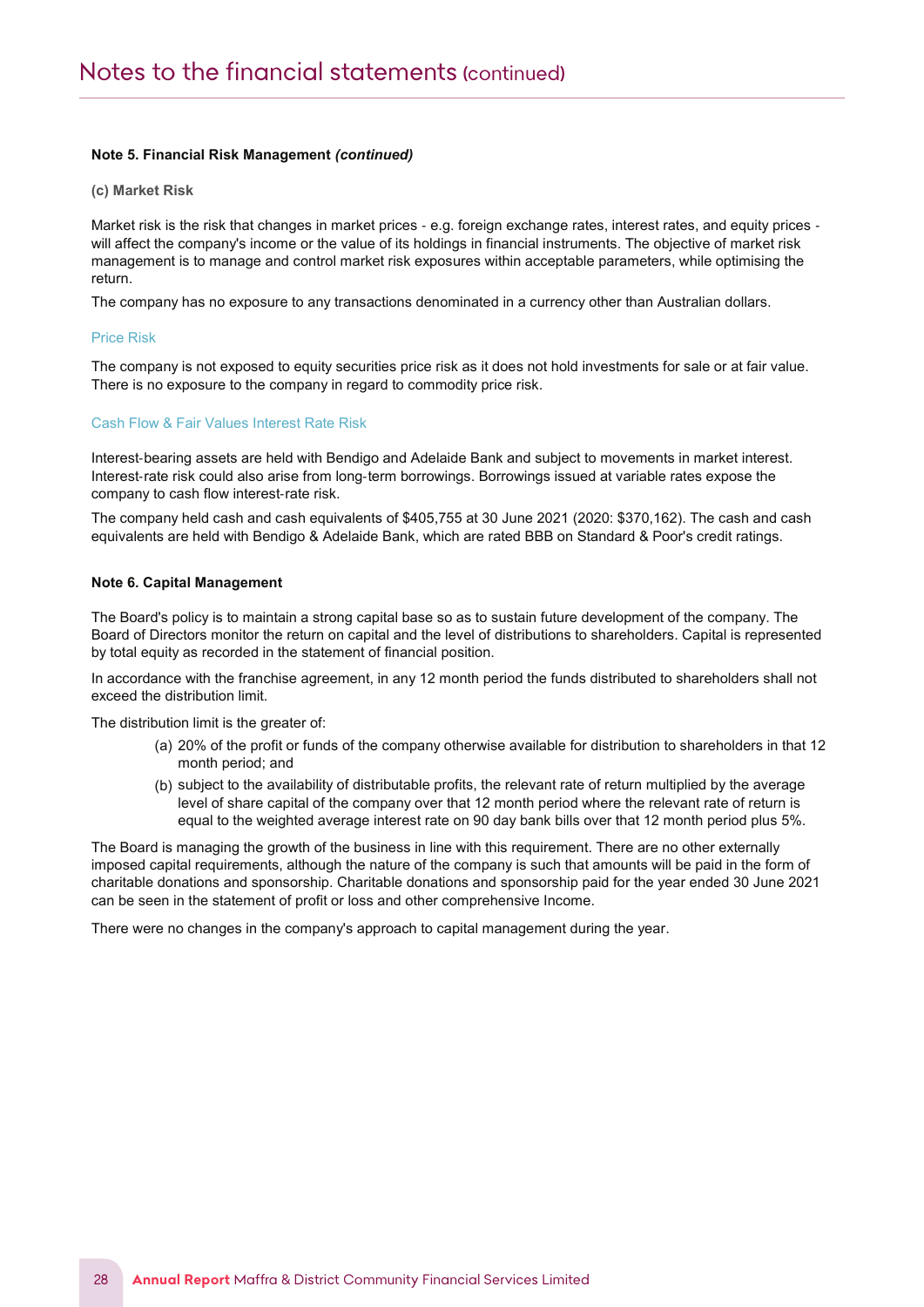# Note 7. Revenue From Contracts With Customers

Revenue arises from the rendering of services through its franchise agreement with the Bendigo and Adelaide Bank Limited. The revenue recognised is measured by reference to the fair value of consideration received or receivable, excluding sales taxes, rebates, and trade discounts.

|                                                         | 2021    | 2020    |
|---------------------------------------------------------|---------|---------|
|                                                         |         | S       |
| <b>Revenue</b>                                          |         |         |
| - Revenue from contracts with customers                 | 504,748 | 501,439 |
|                                                         | 504,748 | 501,439 |
|                                                         |         |         |
| Disaggregation of Revenue From Contracts With Customers |         |         |
| - Margin income                                         | 398,425 | 407,770 |
| - Fee income                                            | 44,564  | 43,189  |
| - Commission income                                     | 61,759  | 50,480  |
|                                                         | 504,748 | 501,439 |

All revenue from contracts customers shown above was recognised at a point in time. There was no revenue from contracts with customers recognised over time during the financial year.

#### Note 8. Other Revenue

Notes to the Financial Statements and the Financial Statements and the Financial Statements and the Financial S

The company generates other sources of revenue as outlined below.

|                                  | 2021   | 2020   |
|----------------------------------|--------|--------|
| <b>Other Revenue</b>             |        |        |
| - Market development fund income | 25,625 | 35,000 |
| - Cash flow boost                | 10,956 | 10,000 |
|                                  | 36,581 | 45,000 |

#### Note 9. Finance Income

The company holds financial instruments measured at amortised cost. Interest income is recognised at the effective interest rate.

Term deposits which can be readily converted to a known amount of cash and subject to an insignificant risk of change may qualify as a cash equivalent.

|                          | 2021  | 2020  |
|--------------------------|-------|-------|
|                          |       |       |
| <b>Finance Income</b>    |       |       |
| At amortised cost:       |       |       |
| - Interest from deposits | 1,200 | 3,138 |
|                          | 1,200 | 3,138 |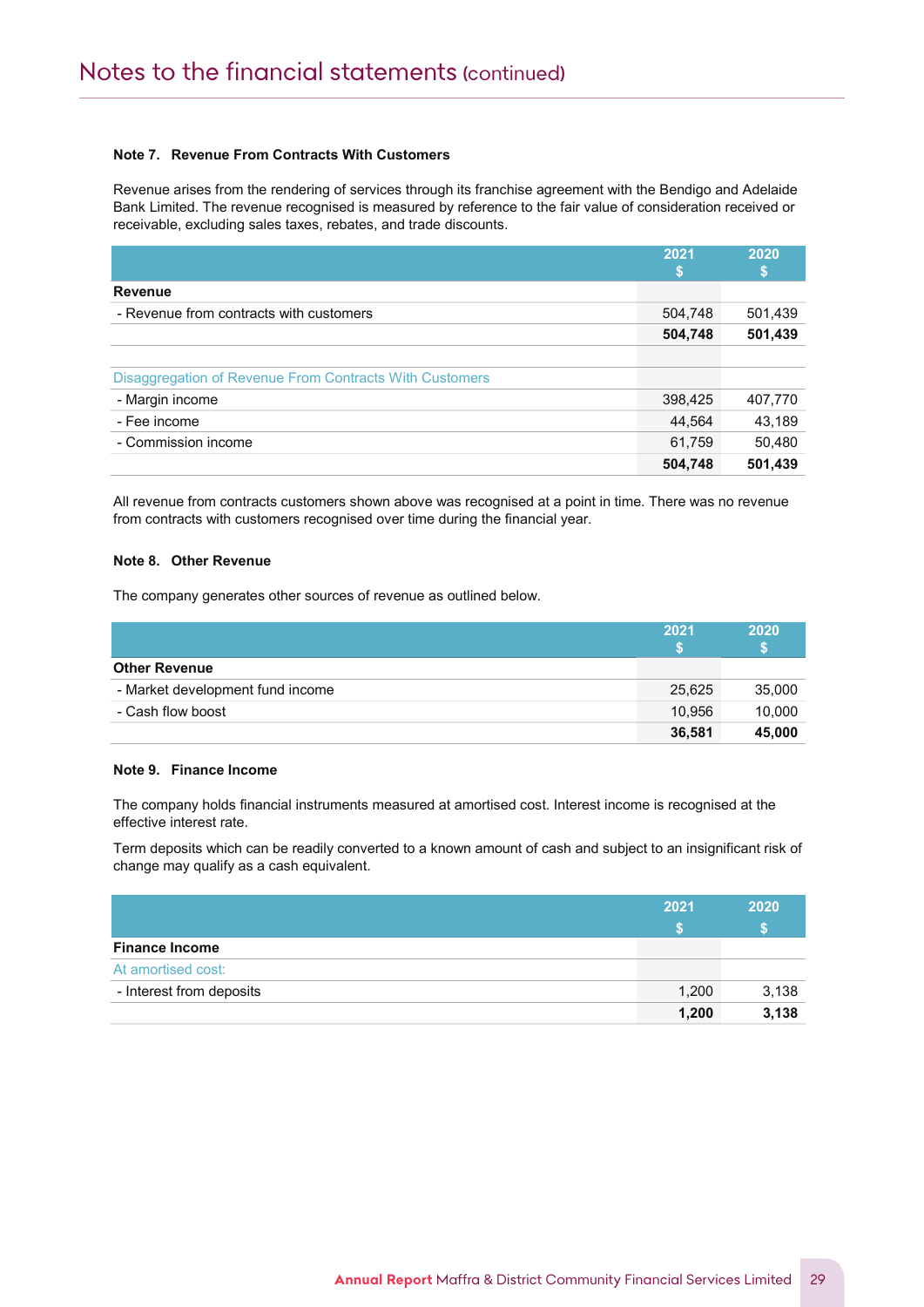#### Note 10. Expenses

Notes to the Financial Statements and the Financial Statements and the Financial Statements and the Financial S

Profit before income tax from continuing operations includes the following specific expenses:

(a) Employee Benefits Expense

|                                       | 2021    | 2020    |
|---------------------------------------|---------|---------|
| <b>Employee Benefits Expense</b>      |         |         |
| - Wages & salaries                    | 260.148 | 230,306 |
| - Superannuation costs                | 25,269  | 21,200  |
| - Other expenses related to employees | 14.839  | 18.842  |
|                                       | 300,256 | 270,348 |

#### (b) Depreciation & Amortisation Expense

|                                           | 2021<br>S | 2020<br>S |
|-------------------------------------------|-----------|-----------|
| <b>Depreciation of Non-current Assets</b> |           |           |
| - leasehold improvements                  | 12.561    | 12,620    |
| - plant and equipment                     | 4,327     | 3,856     |
|                                           | 16,888    | 16,476    |
| Depreciation of Right-of-use Assets       |           |           |
| - leased buildings                        | 22,032    | 20,710    |
|                                           | 22,032    | 20,710    |
| <b>Amortisation of Intangible Assets</b>  |           |           |
| - franchise fees                          | 13,039    | 1,809     |
| - establishment costs                     |           | 18,082    |
|                                           | 13,039    | 19,891    |
| Total depreciation & amortisation expense | 51,959    | 57,077    |

The non‐current tangible and intangible assets listed above are depreciated and amortised in accordance with the company's accounting policy (see Note 3(g) and 3(h) for details).

## (c) Finance Costs

|                      | 2021  | 2020  |
|----------------------|-------|-------|
| <b>Finance Costs</b> |       |       |
| - Interest paid      | 6,958 | 9,839 |
|                      | 6,958 | 9,839 |

Finance costs are recognised as expenses when incurred using the effective interest rate.

# (d) Community Investments & Sponsorship

The overarching philosophy of the Community Bank model, is to support the local community in which the company operates. This is achieved by circulating the flow of financial capital into the local economy through community contributions (such as donations and grants).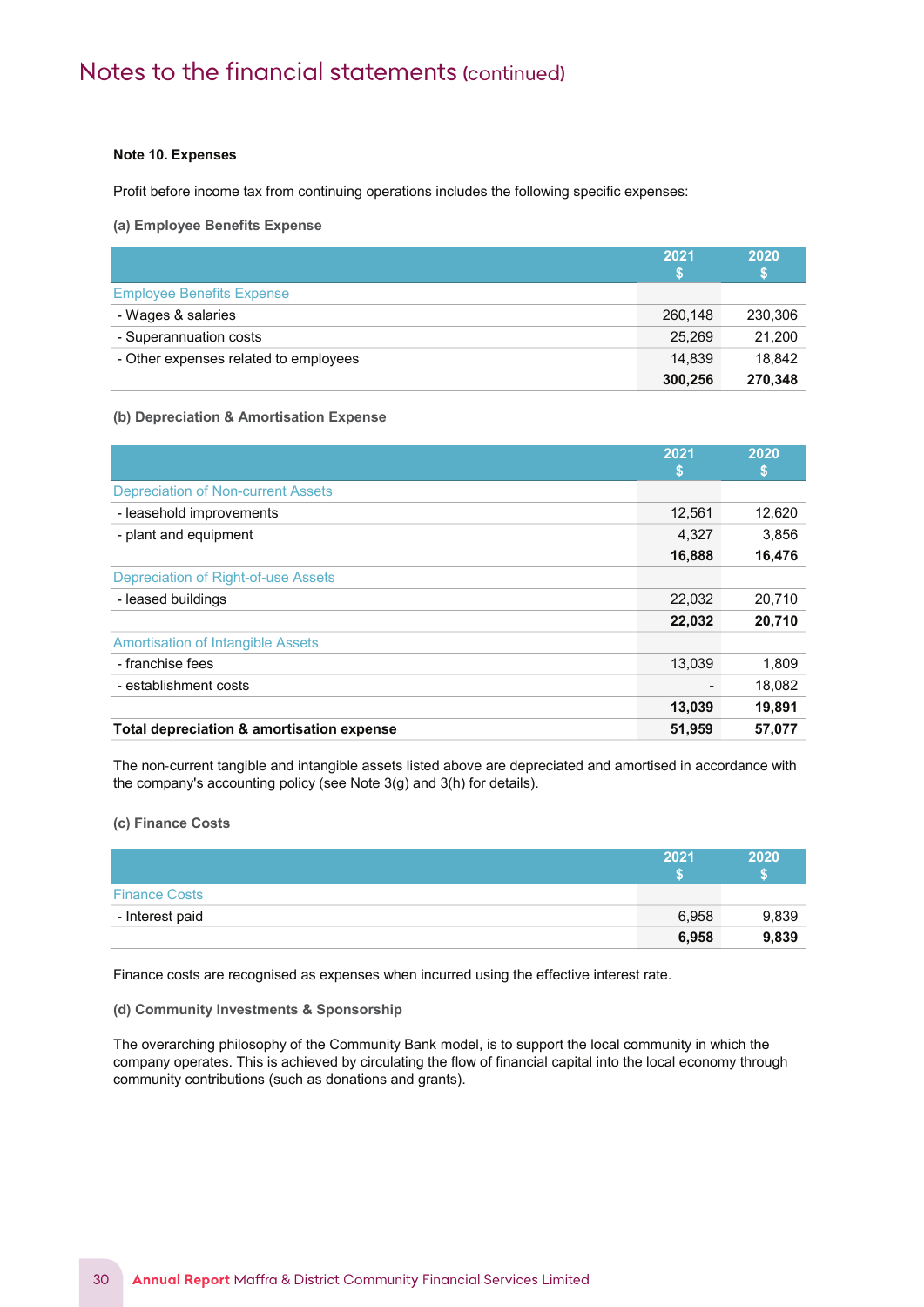# Note 10. Expenses (continued)

Notes to the Financial Statements and the Financial Statements and the Financial Statements and the Financial S

(d) Community Investments & Sponsorship (continued)

|                                                        | <b>Note</b> | 2021   | 2020   |
|--------------------------------------------------------|-------------|--------|--------|
| Community Investments & Sponsorship                    |             |        |        |
| - Direct sponsorship and grant payments                |             | 46.210 | 18.343 |
| - Contribution to the Community Enterprise Foundation™ |             |        |        |
|                                                        |             | 46.210 | 18.343 |

The funds contributed are held by the Community Enterprise Foundation (CEF) and are available for distribution as grants to eligible applicants for a specific purpose in consultation with the directors.

When the company pays a contribution in to the CEF, the company loses control over the funds at that point. While the directors are involved in the payment of grants, the funds are not refundable to the company.

### Note 11. Income Tax Expense

Income tax expense comprises current and deferred tax. Attributable current and deferred tax expense is recognised in the other comprehensive income or directly in equity as appropriate.

#### (a) The Components of Tax Expense

|                                         | 2021    | 2020      |
|-----------------------------------------|---------|-----------|
| Current tax expense                     | 1.496   | 34,388    |
| Deferred tax expense                    | 1.543   | 27.709    |
| Recoupment of prior year tax losses     | (1,496) | (34, 388) |
| Under / (over) provision of prior years | 902     |           |
|                                         | 2,445   | 27.709    |

#### (b) Prima Facie Tax Payable

The prima facie tax on profit from ordinary activities before income tax is reconciled to the income tax expense as follows:

|                                                                  | 2021       | 2020      |
|------------------------------------------------------------------|------------|-----------|
| Prima facie tax on profit before income tax at 26% (2020: 27.5%) | 3,740      | 24,790    |
| Add Tax Effect Of:                                               |            |           |
| - Non-Assessable income                                          | (2,849)    | 5,669     |
| - Under / (over) provision of prior years                        | 902        |           |
| - Change in tax rate                                             | 647        |           |
| - Under/over provision of prior years                            | 86         | (2,750)   |
| - Temporary differences                                          | 519        |           |
| - Movement in deferred tax                                       | 896        |           |
| - Adjustment to account for tax loss                             | (1,496)    |           |
| Income tax attributable to the entity                            | 2,445      | 27,709    |
|                                                                  |            |           |
| The applicable weighted average effective tax rate is:           | $-17.00\%$ | $-30.74%$ |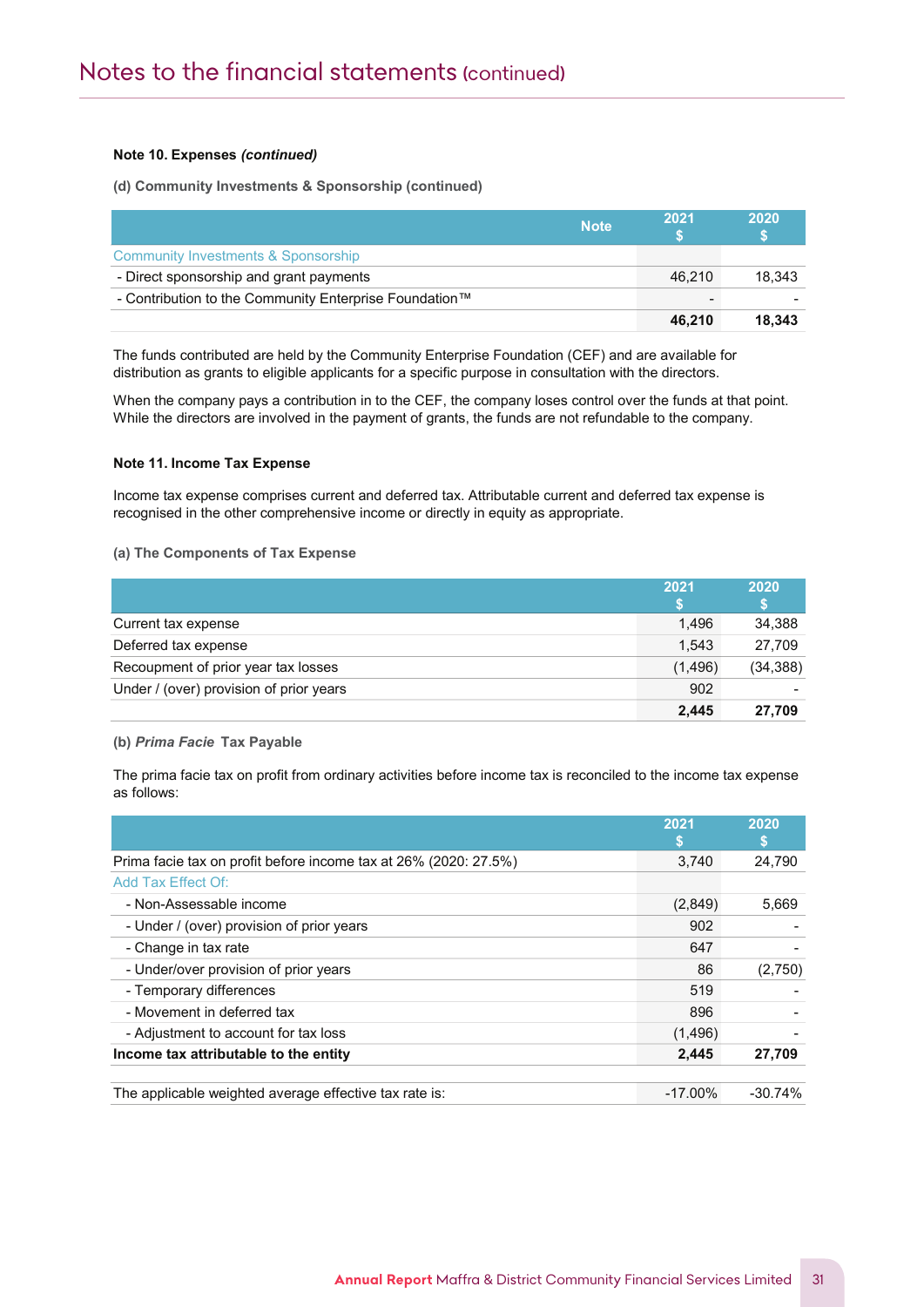# Note 12. Cash & Cash Equivalents

Notes to the Financial Statements

|                          | 2021    | 2020    |
|--------------------------|---------|---------|
|                          |         |         |
| Cash at bank and on hand | 203.688 | 164.208 |
| Short-term bank deposits | 202.067 | 205.801 |
|                          | 405.755 | 370.009 |

Cash and cash equivalents include cash on hand, deposits available on demand with banks, other short-term highly liquid investments with original maturities of three months or less. Any bank overdrafts are reported within short-term borrowings in current liabilities in the statement of financial position.

# Note 13. Trade & Other Receivables

|                   | 2021   | 2020   |
|-------------------|--------|--------|
|                   |        |        |
| <b>Current</b>    |        |        |
| Trade receivables | 49,230 | 47,839 |
|                   | 49,230 | 47,839 |

Trade and other receivables are initially measured at the transaction price. Trade and other receivables are due for settlement usually no more than 30 days from the date of recognition.

The Company's main debtor relates to the Bendigo & Adelaide Bank monthly profit share distribution, which is deposited within a reasonable timeframe each month. There are no items that require the application of the lifetime expected credit loss model.

# Note 14. Financial Assets

|                          | 2021            | 2020  |
|--------------------------|-----------------|-------|
| <b>At Amortised Cost</b> |                 |       |
| Term deposits            | $\qquad \qquad$ | 9,154 |
|                          | $\blacksquare$  | 9.154 |

Term deposits classified as financial assets include only those with a maturity period greater than three months. Where maturity periods are less than three months, these investments are recorded as cash and cash equivalents.

# Note 15. Other Assets

|                | 2021  | 2020   |
|----------------|-------|--------|
|                |       |        |
| Prepayments    | 8,179 | 18,046 |
| Accrued income | 257   | 353    |
|                | 8,436 | 18,399 |

Other assets represent items that will provide the entity with future economic benefits controlled by the entity as a result of past transactions or other past events.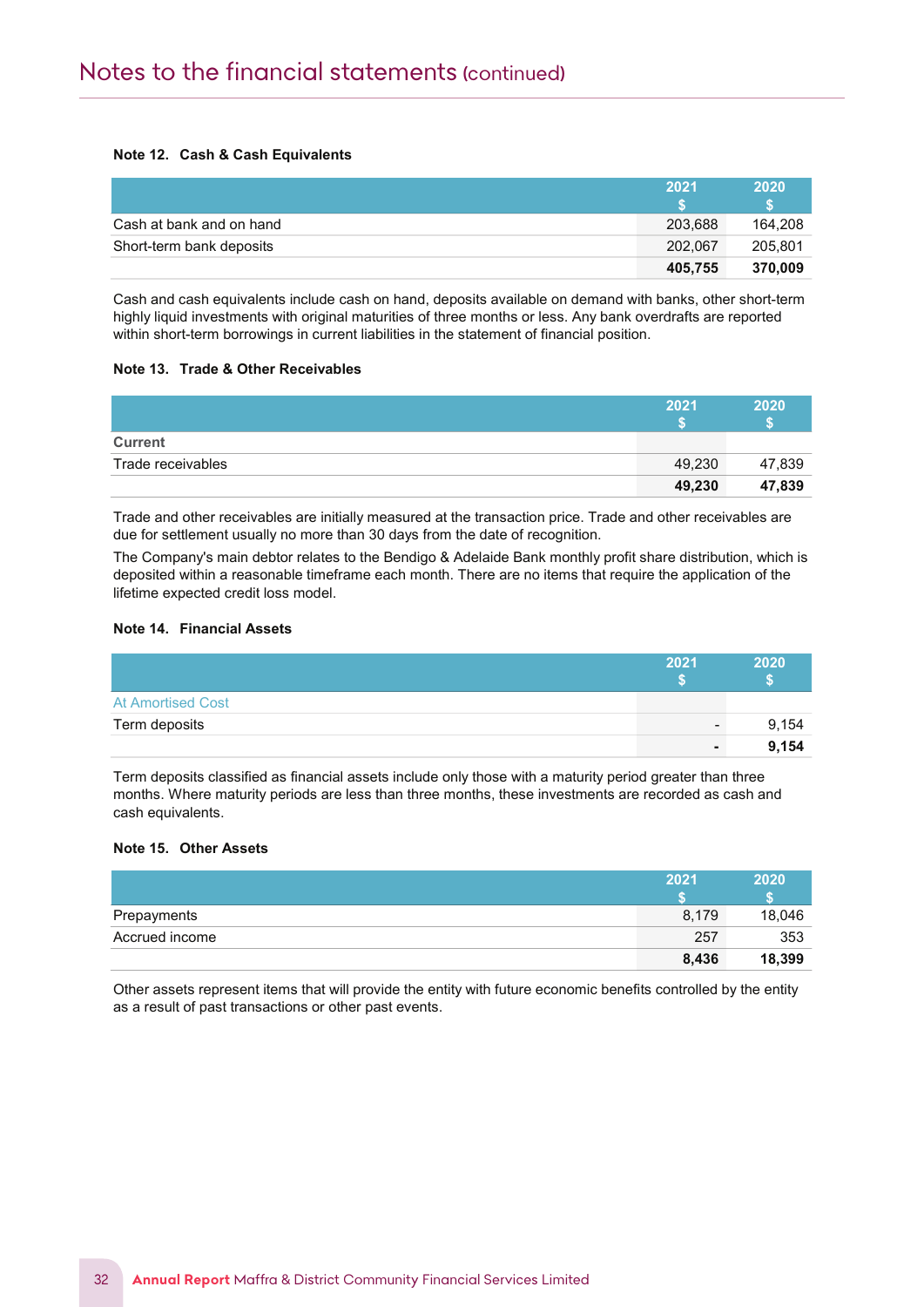# Note 16. Property, Plant & Equipment

# (a) Carrying Amounts

Notes to the Financial Statements

|                        |                               | 2021<br>S                                       |                |                               | 2020<br>S                                       |                |
|------------------------|-------------------------------|-------------------------------------------------|----------------|-------------------------------|-------------------------------------------------|----------------|
|                        | At Cost /<br><b>Valuation</b> | <b>Accumulated</b><br>Depreciation   Down Value | <b>Written</b> | At Cost /<br><b>Valuation</b> | <b>Accumulated</b><br>Depreciation   Down Value | <b>Written</b> |
| Leasehold improvements | 199.442                       | 76.628                                          | 122.814        | 199.442                       | 64.067                                          | 135,375        |
| Plant & equipment      | 41,032                        | 22.317                                          | 18.715         | 41.032                        | 17.990                                          | 23,042         |
|                        | 240.474                       | 98,945                                          | 141.529        | 240.474                       | 82,057                                          | 158,417        |

# (b) Movements in Carrying Amounts

| 2021                          | <b>Leasehold</b><br>Imp. | Plant &<br><b>Equipment</b> |
|-------------------------------|--------------------------|-----------------------------|
| Opening carrying value        | 135,375                  | 23,042                      |
| Additions                     |                          |                             |
| <b>Disposals</b>              |                          |                             |
| Depreciation expense          | (12, 561)                | (4, 327)                    |
| <b>Closing carrying value</b> | 122,814                  | 18,715                      |

| 2020                          | <b>Leasehold</b><br>Imp.<br>S | Plant &<br><b>Equipment</b> |
|-------------------------------|-------------------------------|-----------------------------|
| Opening carrying value        | 147,995                       | 23,648                      |
| Additions                     |                               | 3,250                       |
| <b>Disposals</b>              |                               |                             |
| Depreciation expense          | (12,620)                      | (3,856)                     |
| <b>Closing carrying value</b> | 135,375                       | 23,042                      |

(c) Capital Expenditure Commitments

The entity does not have any capital expenditure commitments as at 30 June 2021 (2020: None).

(d) Changes in Estimates

During the financial year, the company assessed estimates used for property, plant and equipment including useful lives, residual values, and depreciation methods.

There were no changes in estimates for the current reporting period.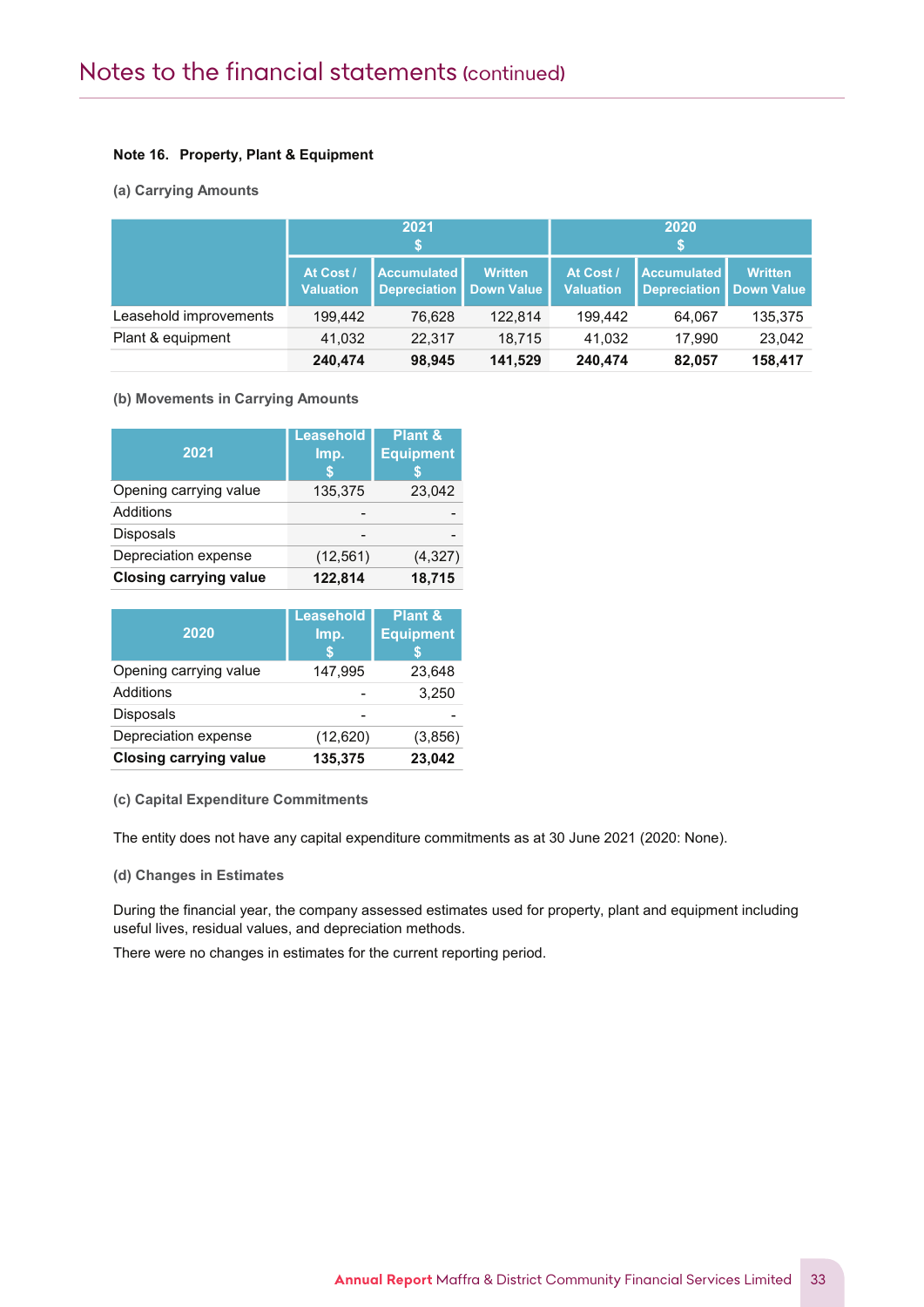#### Note 17. Right-of-use Assets

Notes to the Financial Statements

Right‐of‐use assets are measured at amounts equal to the present value of enforceable future payments on the adoption date, adjusted for lease incentives, make‐good provisions, and initial direct costs.

The company derecognises right-of-use assets at the termination of the lease period or when no future economic benefits are expected to be derived from the use of the underlying asset.

The company's lease portfolio includes buildings.

#### Options to Extend or Terminate

The option to extend or terminate are contained in the property lease of the Company. All extension or termination options are only exercisable by the Company. The extension options or termination options which were probable to be exercised have been included in the calculation of the right-of-use asset.

#### AASB 16 Amounts Recognised in the Statement of Financial Position

|              | <b>Leased</b><br><b>Buildings</b><br>S | <b>Total ROU</b><br><b>Asset</b> |
|--------------|----------------------------------------|----------------------------------|
| Leased asset | 233.304                                | 233.304                          |
| Depreciation | (42, 743)                              | (42, 743)                        |
|              | 190,561                                | 190,561                          |

Movements in carrying amounts:

|                        | <b>Leased</b><br><b>Buildings</b> | <b>Total ROU</b><br><b>Asset</b><br>S |
|------------------------|-----------------------------------|---------------------------------------|
| Opening carrying value | 205,375                           | 205,375                               |
| Additions              | 7.218                             | 7,218                                 |
| Depreciation expense   | (22, 032)                         | (22, 032)                             |
| Net carrying amount    | 190,561                           | 190,561                               |

#### AASB 16 Amounts Recognised in the Statement of Financial Position

|                                                     | 2021   | 2020   |
|-----------------------------------------------------|--------|--------|
| Depreciation expense related to right-of-use assets | 22.032 | 20.710 |
| Interest expense on lease liabilities               | 6.958  | 9.839  |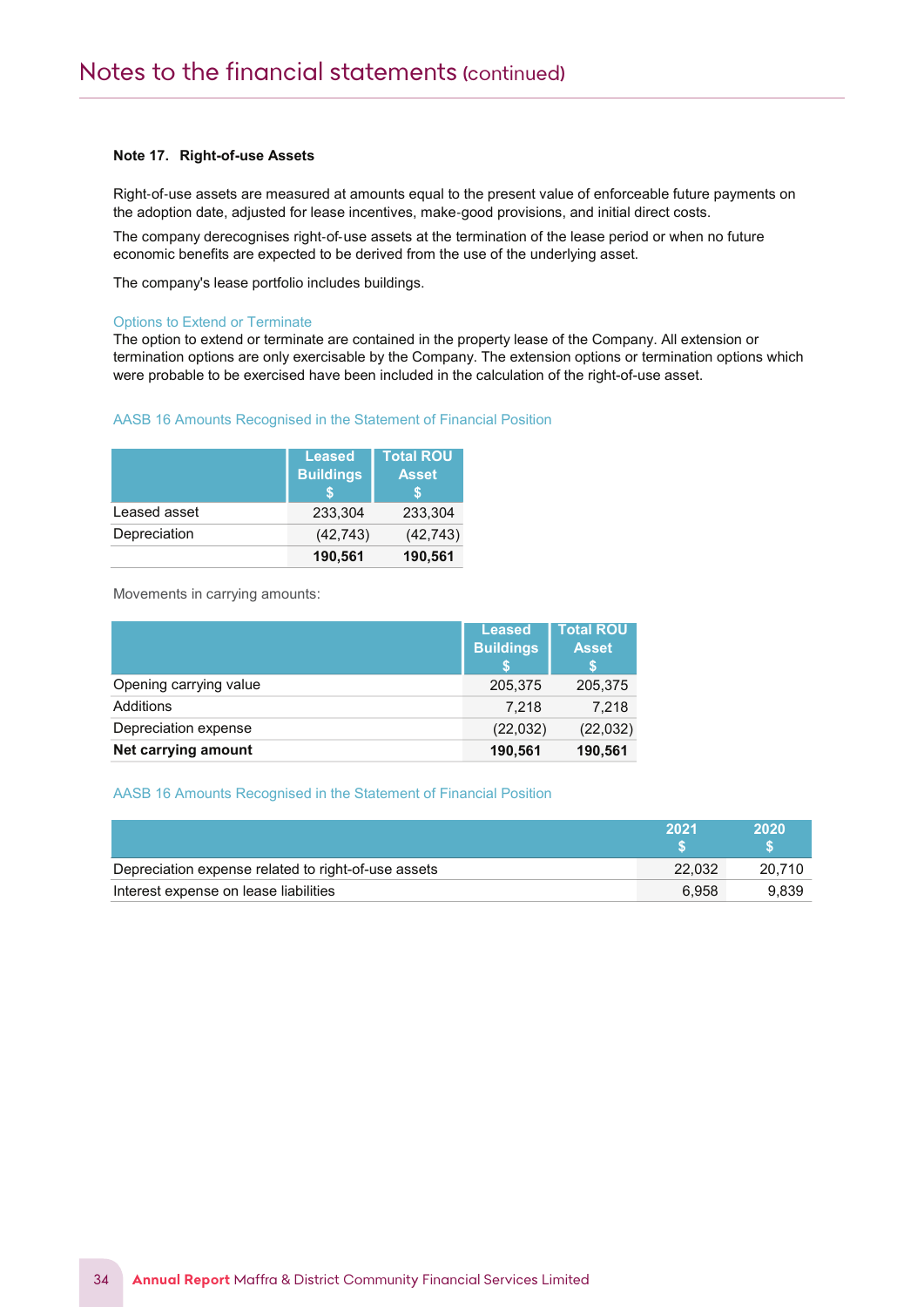# Note 18. Intangible Assets

# (a) Carrying Amounts

Notes to the Financial Statements

|                       | 2021                          |                                                        | 2020           |                               |                                                 |                |
|-----------------------|-------------------------------|--------------------------------------------------------|----------------|-------------------------------|-------------------------------------------------|----------------|
|                       | At Cost /<br><b>Valuation</b> | <b>Accumulated</b><br><b>Amortisation I Down Value</b> | <b>Written</b> | At Cost /<br><b>Valuation</b> | Accumulated<br><b>Amortisation   Down Value</b> | <b>Written</b> |
| <b>Franchise fees</b> | 65.195                        | 14.125                                                 | 51.070         | 110.000                       | 110.000                                         |                |
| Goodwill              | 148,895                       | $\overline{\phantom{a}}$                               | 148.895        | 148.898                       | $\overline{\phantom{0}}$                        | 148.895        |
|                       | 214,090                       | 14.125                                                 | 199.965        | 258,898                       | 110,000                                         | 148,895        |

# (b) Movements in Carrying Amounts

| 2021                          | <b>Franchise Fees</b> |
|-------------------------------|-----------------------|
| Opening carrying value        |                       |
| Additions                     | 65,195                |
| <b>Disposals</b>              |                       |
| Amortisation expense          | (14, 125)             |
| <b>Closing carrying value</b> | 51,070                |

| 2020                          | <b>Franchise Fees</b><br>S |
|-------------------------------|----------------------------|
| Opening carrying value        | 19,891                     |
| Additions                     |                            |
| <b>Disposals</b>              |                            |
| Amortisation expense          | (19, 891)                  |
| <b>Closing carrying value</b> |                            |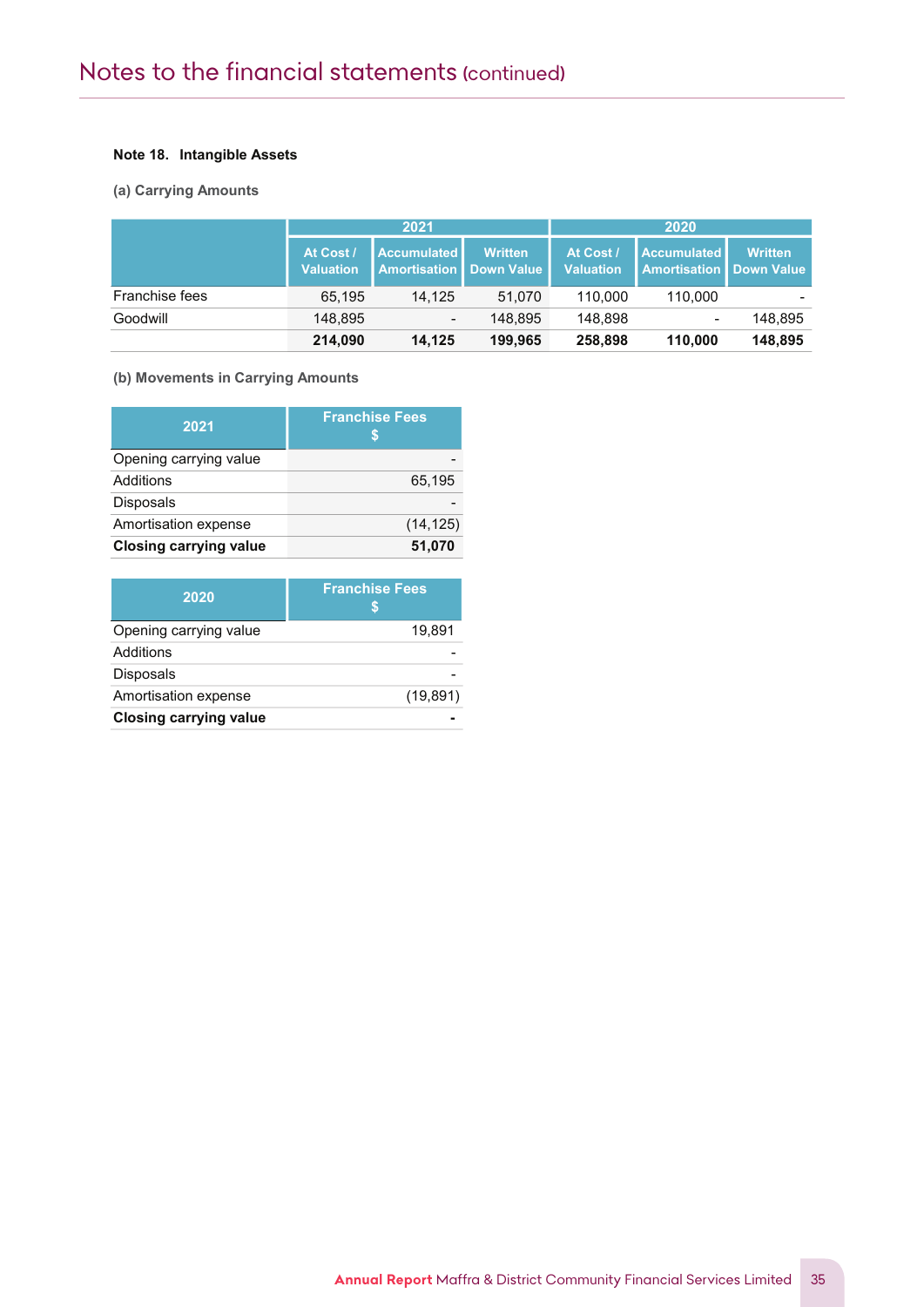# Note 19. Tax Assets & Liabilities

(a) Current Tax

Notes to the Financial Statements

|                    | יממפ | 2020 |
|--------------------|------|------|
|                    |      |      |
| Income tax payable | ,496 | 0.12 |

(b) Deferred Tax

Movement in the company's deferred tax balances for the year ended 30 June 2021:

|                                       | 30 June 2020<br>\$ | <b>Recognised</b><br>in $P & L$<br>S | <b>Recognised</b><br>in Equity | 30 June<br>2021<br>\$ |
|---------------------------------------|--------------------|--------------------------------------|--------------------------------|-----------------------|
| <b>Deferred Tax Assets</b>            |                    |                                      |                                |                       |
| - Expense accruals                    | 2,400              | 766                                  |                                | 3,166                 |
| - Right-of-use assets                 | 1,182              | 578                                  |                                | 1,760                 |
| - Unused tax losses                   | 9,555              | (4, 447)                             |                                | 5,108                 |
| - Employee provisions                 | 3,524              | 625                                  |                                | 4,149                 |
| <b>Total deferred tax assets</b>      | 16,661             | (2, 478)                             | ۰                              | 14,183                |
| <b>Deferred Tax Liabilties</b>        |                    |                                      |                                |                       |
| - Accrued income                      | (97)               | 33                                   |                                | (64)                  |
| <b>Total deferred tax liabilities</b> | (97)               | 33                                   |                                | (64)                  |
| Net deferred tax assets               | 16,564             | (2, 445)                             |                                | 14.119                |

Movement in the company's deferred tax balances for the year ended 30 June 2020:

|                                       | 30 June 2019<br>\$ | <b>Recognised</b><br>in $P & L$<br>S | <b>Recognised</b><br>in Equity | 30 June<br>2020<br>\$ |
|---------------------------------------|--------------------|--------------------------------------|--------------------------------|-----------------------|
| <b>Deferred Tax Assets</b>            |                    |                                      |                                |                       |
| - Expense accruals                    | 1.610              | 790                                  |                                | 2,400                 |
| - Right-of-use assets                 |                    |                                      |                                | 1,182                 |
| - Unused tax losses                   | 41,237             | (31,682)                             |                                | 9,555                 |
| - Employee provisions                 | 1,671              | 1,853                                |                                | 3,524                 |
| <b>Total deferred tax assets</b>      | 44,518             | (29, 039)                            | ۰                              | 16,661                |
| <b>Deferred Tax Liabilties</b>        |                    |                                      |                                |                       |
| - Accrued income                      | (244)              | 147                                  |                                | (97)                  |
| <b>Total deferred tax liabilities</b> | (244)              | 147                                  |                                | (97)                  |
| Net deferred tax assets               | 44,274             | (28, 892)                            | ٠                              | 16,564                |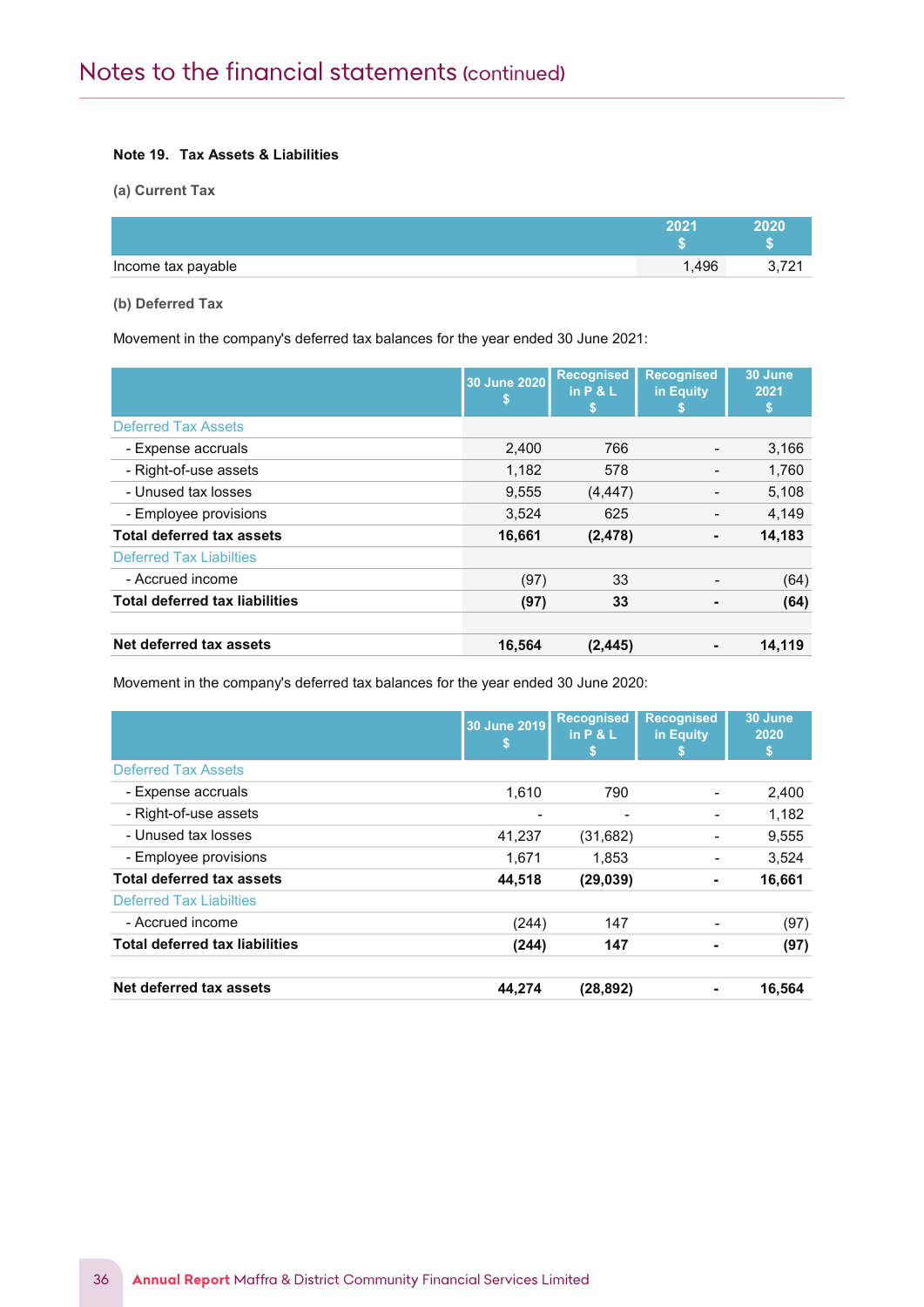# Note 20. Trade & Other Payables

Notes to the Financial Statements

|                              | 2021   | 2020<br>S |
|------------------------------|--------|-----------|
| <b>Current</b>               |        |           |
| Trade creditors              | 20,047 | 14,258    |
| Other creditors and accruals | 36,441 | 19,468    |
|                              | 56,488 | 33,726    |
| <b>Non-Current</b>           |        |           |
| Other creditors and accruals | 26,077 |           |
|                              | 26,077 |           |

Trade and other payables represent the liabilities for goods and services received by the entity that remain unpaid at the end of the reporting period. The balance is recognised as a current liability with the amounts normally paid within 30 days of recognition of the liability.

Trade and other payables are initially measured at fair value and subsequently measured at amortised cost using the effective interest method.

#### Note 21. Lease Liabilities

Lease liabilities were measured at amounts equal to the present value of enforceable future payments of the term reasonably expected to be exercised, discounted at the appropriate incremental borrowing rate on the adoption date. The discount rate used on recognition was 3.88%.

The discount rate used in calculating the present value of enforceable future payments takes into account the particular circumstances applicable to the underlying leased assets (including the amount, lease term, economic environment, and other relevant factors).

The company has applied judgement in estimating the remaining lease term including the effects of any extension or termination options reasonably expected to be exercised, applying hindsight if appropriate.

# (a) Lease Portfolio

The company's lease portfolio includes:

| <b>Lease</b>                               | <b>IDetails</b>                                                                                                                                                                        |
|--------------------------------------------|----------------------------------------------------------------------------------------------------------------------------------------------------------------------------------------|
| <b>Cumminty Bank Maffra &amp; District</b> | The lease agreement is a non-cancellable lease with an initial term<br>of five years which commenced in March 2020. The lease has two<br>further five year extension option available. |

The company assesses at the lease commencement date whether it is reasonably certain to exercise extension options. The company reassesses whether it is reasonably certain to exercise the options if there is a significant event or significant change in circumstances within its control.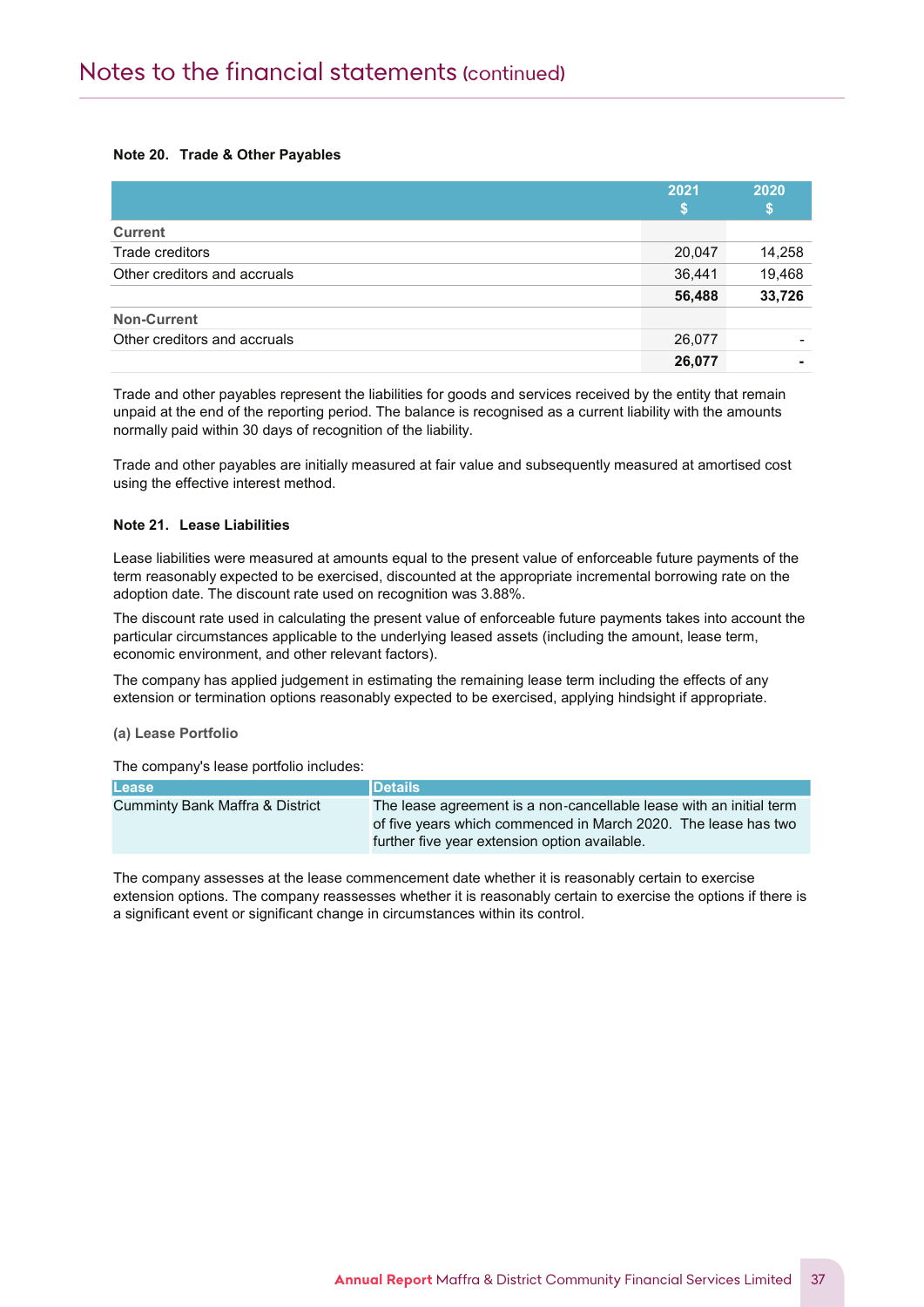# Note 21. Lease Liabilities (continued)

(b) Lease Liabilities

Notes to the Financial Statements

Lease liabilities are presented in the consolidated statement of financial position as follows:

|             | 2021    | 2020    |
|-------------|---------|---------|
| Current     | 18,915  | 17.164  |
| Non-current | 178,685 | 192,511 |

The lease liabilities are secured by the related underlying assets. Future minimum lease payments at 30 June 2021 were as follows:

|                           | Minimum lease payments due |               |             |             |              |
|---------------------------|----------------------------|---------------|-------------|-------------|--------------|
|                           | $1$ Year                   | $1 - 2$ Years | 3 - 5 Years | $> 5$ years | <b>Total</b> |
| 30 June 2021              |                            |               |             |             |              |
| Lease payments            | 26,250                     | 26,250        | 78,750      | 102,836     | 234,086      |
| Finance charges           | (7, 335)                   | (6,588)       | (14, 977)   | (7,586)     | (36, 486)    |
| <b>Net present values</b> | 18,915                     | 19,662        | 63,773      | 95,250      | 197,600      |
| 30 June 2020              |                            |               |             |             |              |
| Lease payments            | 26,250                     | 26,250        | 78.750      | 126,875     | 258,126      |
| Finance charges           | (9,087)                    | (8,298)       | (19, 811)   | (13, 494)   | (50, 690)    |
| <b>Net present values</b> | 17,163                     | 17,952        | 58,939      | 113,381     | 207,436      |

# Note 22. Employee Benefits

|                                  | 2021   | 2020  |
|----------------------------------|--------|-------|
|                                  |        |       |
| <b>Current</b>                   |        |       |
| Provision for annual leave       | 11,399 | 9,717 |
|                                  | 11,399 | 9,717 |
| <b>Non-Current</b>               |        |       |
| Provision for long service leave | 5,197  | 3,098 |
|                                  | 5,197  | 3,098 |

Provision for employee benefits represents amounts accrued for annual leave and long service leave.

# Employee Attrition Rates

The company uses historical employee attrition rates in determining the probability of an employee, at a given date, achieving continuous employment eligible for entitlement in accordance with long service leave legislation.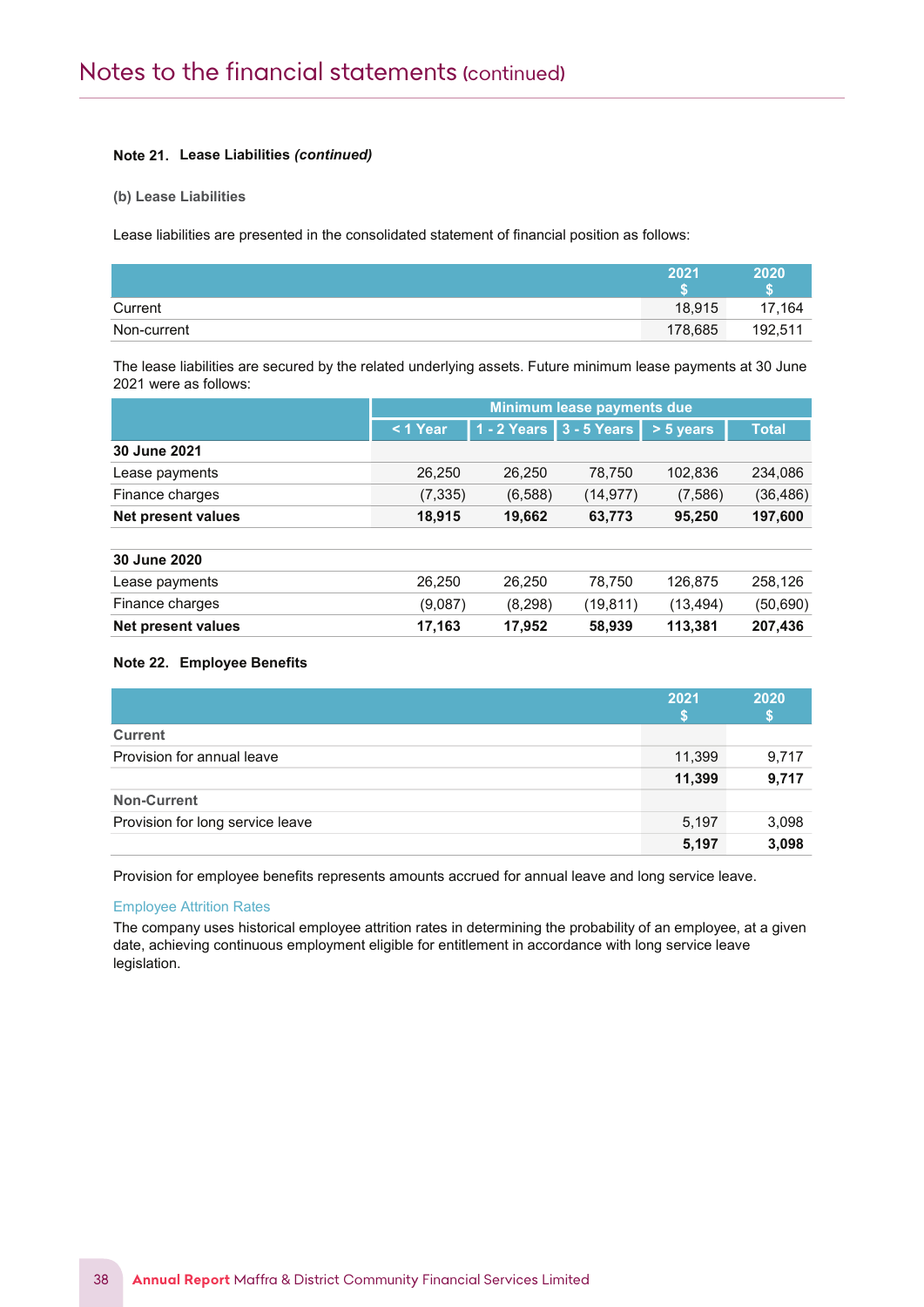# Note 23. Issued Capital

Notes to the Financial Statements

(a) Issued Capital

|                              | 2021           |           | 2020                     |           |
|------------------------------|----------------|-----------|--------------------------|-----------|
|                              | <b>Number</b>  |           | <b>Number</b>            |           |
| Ordinary shares - fully paid | 877.210        | 877.210   | 877.210                  | 877.210   |
| Less: equity raising costs   | $\blacksquare$ | (29, 180) | $\overline{\phantom{0}}$ | (29, 180) |
|                              | 877,210        | 848,030   | 877,210                  | 848,030   |

Ordinary shares are classified as equity.

Incremental costs directly attributable to the issue of new shares are shown in equity as a deduction from the proceeds.

# (b) Movements in share capital

|                                          | 2021                     | 2020    |
|------------------------------------------|--------------------------|---------|
| Fully paid ordinary shares:              |                          |         |
| At the beginning of the reporting period | 877.210                  | 877.210 |
| Shares issued during the year            | $\overline{\phantom{0}}$ |         |
| At the end of the reporting period       | 877.210                  | 877.210 |

Ordinary shares participate in dividends and the proceeds on winding up of the company in proportion to the number of shares held. At the shareholders' meetings each shareholder is entitled to one vote when a poll is called, or on a show of hands. The company does not have authorised capital or par value in respect of its issued shares. All issued shares are fully paid. All shares rank equally with regard to the company's residual assets.

# Note 24. Retained Earnings

|                                                  | <b>Note</b> | 2021       | 2020       |
|--------------------------------------------------|-------------|------------|------------|
| Balance at the beginning of the reporting period |             | (129, 593) | (174, 485) |
| Profit for the year after income tax             |             | 11.941     | 62.436     |
| Dividends paid                                   | 29          | (17.544)   | (17, 544)  |
| Balance at the end of the reporting period       |             | (135, 196) | (129.593)  |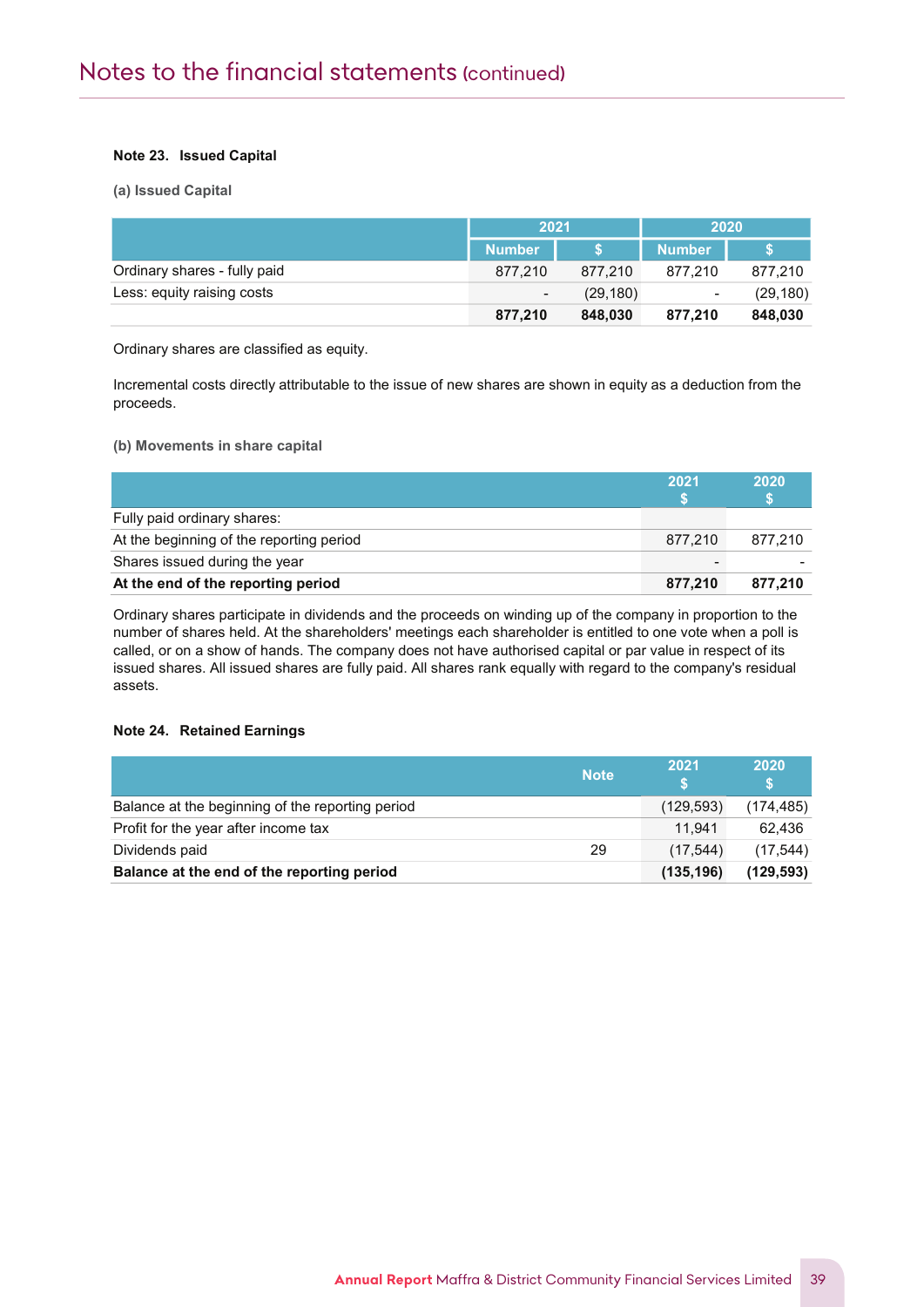# Note 25. Cash Flow Information

Notes to the Financial Statements

(a) Cash and cash equivalents balances as shown in the Statement of Financial Position can be reconciled to that shown in the Statement of Cash Flows as follows:

|                                     | つハつイ    | 2020    |
|-------------------------------------|---------|---------|
|                                     |         |         |
| Cash and cash equivalents (Note 12) | 405.755 | 370.009 |

(b) Reconciliation of cash flow from operations with profit after income tax

|                                                         | 2021<br>S | 2020<br>\$ |
|---------------------------------------------------------|-----------|------------|
| Profit for the year after income tax                    | 11,941    | 62,436     |
| Non-cash flows in profit                                |           |            |
| - Depreciation                                          | 38,920    | 37,186     |
| - Amortisation                                          | 13,039    | 19.891     |
| Changes in assets and liabilities                       |           |            |
| - (Increase) / decrease in trade and other receivables  | (1, 391)  | 1,415      |
| - (Increase) / decrease in prepayments and other assets | 9,963     | (8, 135)   |
| - (Increase) / decrease in deferred tax asset           | 2.445     | 27.710     |
| - Increase / (decrease) in trade and other payables     | 9.916     | (10, 850)  |
| - Increase / (decrease) in provisions                   | 3.588     | 6.739      |
| Net cash flows from operating activities                | 88,421    | 136,392    |

# Note 26. Financial Instruments

The following shows the carrying amounts for all financial instruments at amortised costs. It does not include fair value information for financial assets and financial liabilities not measured at fair value if the carrying amount is a reasonable approximation of fair value.

|                              | <b>Note</b> | 2021<br>ьr | 2020<br>\$ |
|------------------------------|-------------|------------|------------|
| <b>Financial Assets</b>      |             |            |            |
| Trade and other receivables  | 13          | 49,230     | 47,839     |
| Cash and cash equivalents    | 12          | 405,755    | 370,009    |
| Term deposits                | 14          |            | 9,154      |
|                              |             | 454,985    | 427,002    |
| <b>Financial Liabilities</b> |             |            |            |
| Trade and other payables     | 20          | 82,565     | 33,726     |
| Lease liabilities            | 21          | 197,600    | 209,675    |
|                              |             | 280,165    | 243,401    |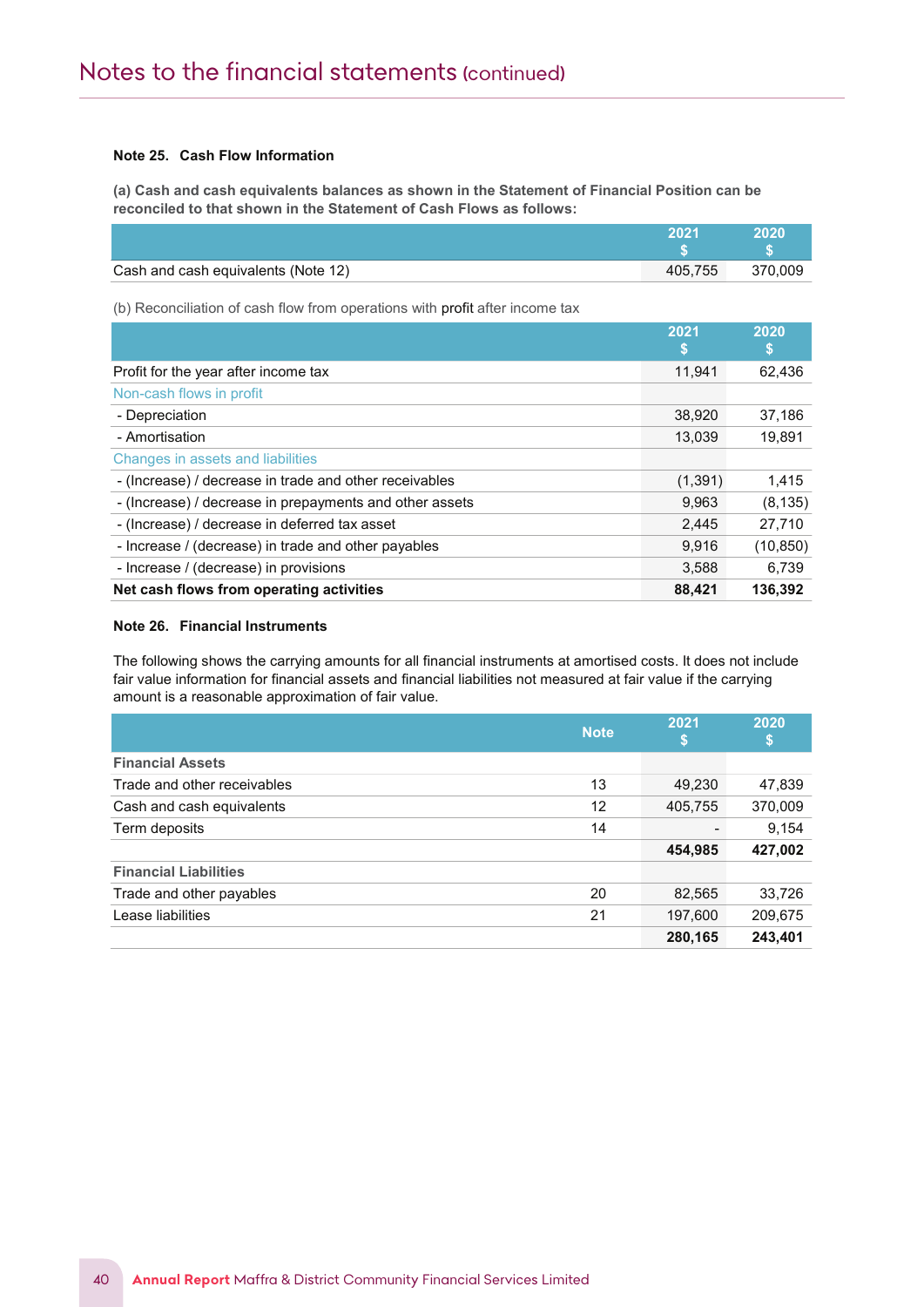# Note 27. Related Parties

Notes to the Financial Statements

(a) Key Management Personnel

Key management personnel includes any person having authority or responsibility for planning, directing or controlling the activities of the entity, directly or indirectly including any Director (whether executive or otherwise) of that company. The only key management personnel identified for the company are the Board of Directors, the members of which are listed in the Directors' report.

#### (b) Key Management Personnel Compensation

No Director of the company receives remuneration for services as a company director or committee member. These positions are held on a voluntary basis.

#### (c) Other Related Parties

Other related parties include close family members of key management personnel and entities that are controlled or jointly controlled by those key management personnel, individually or collectively with their close family members.

(d) Transactions With Key Management Personnel & Related Parties

During the year, the company purchased goods and services under normal terms and conditions, from related parties as follows:

| Name of Related Party  | Description of Goods or Services Provided | Value |
|------------------------|-------------------------------------------|-------|
| <b>Tomas Pritchett</b> | Treasurer Stipend                         | 2.400 |

#### (e) Key Management Personnel Shareholdings

The number of ordinary shares in the company held by each key management personnel during the financial year has been disclosed in the Director's Report.

(f) Other Key Management Transactions

There has been no other transactions key management or related parties other than those described above.

# Note 28. Auditor's Remuneration

The appointed auditor of Maffra & District Community Financial Services Limited for the year ended 30 June 2021 is RSD Audit. Amounts paid or due and payable to the auditor are outlined below.

|                                                      | 2021  | 2020  |
|------------------------------------------------------|-------|-------|
| <b>Audit &amp; Review Services</b>                   |       |       |
| Audit and review of financial statements (RSD Audit) | 5.300 | 5,250 |
| Total auditor's remuneration                         | 5.300 | 5.250 |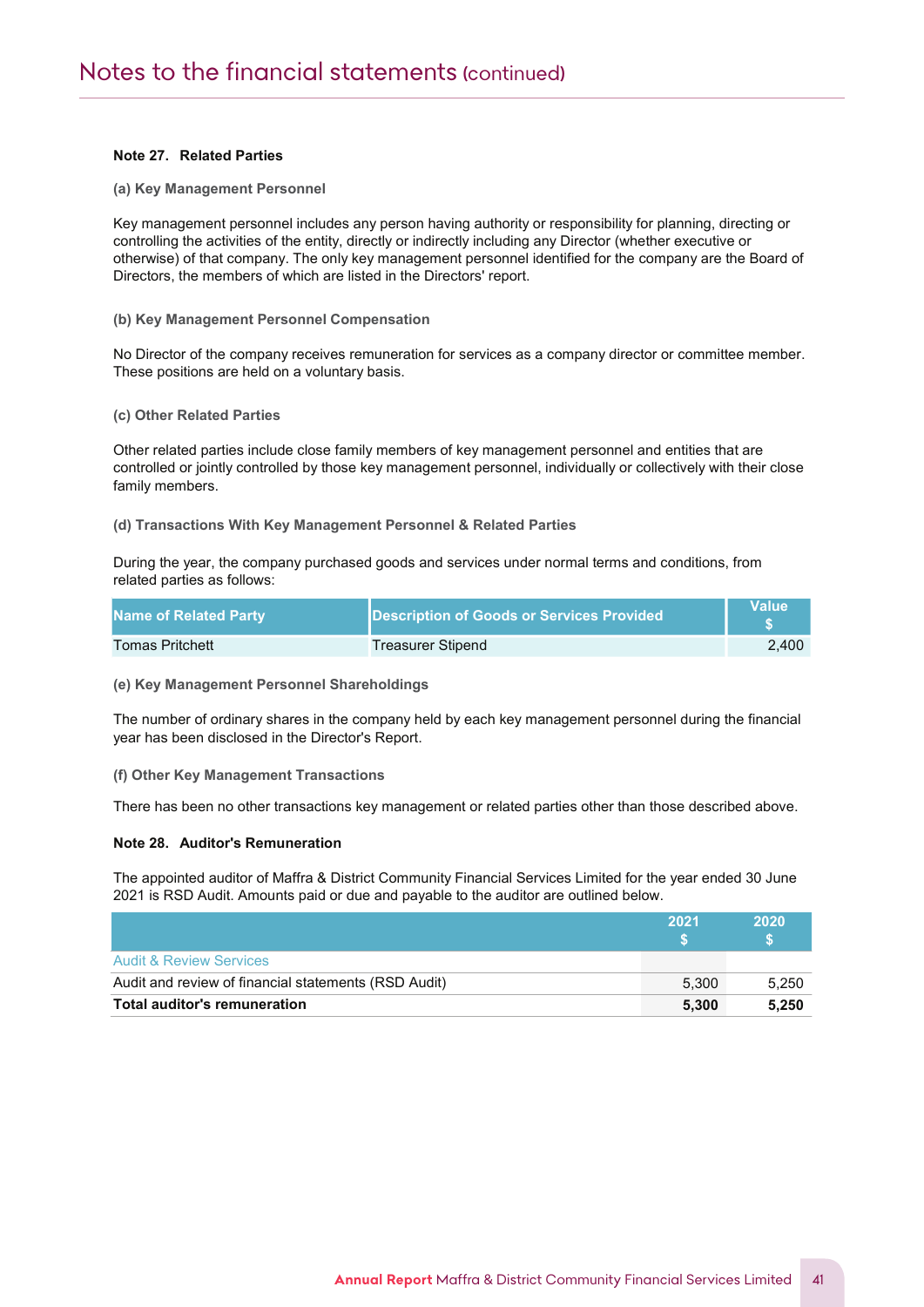# Note 29. Dividends

Notes to the Financial Statements

The following dividends were provided for and paid to shareholders during the reporting period as presented in the statement of changes in equity and statement of cash flows.

|                                                 | 2021          |        | 2020                 |        |
|-------------------------------------------------|---------------|--------|----------------------|--------|
|                                                 | <b>Number</b> |        | ⊦Number <sup>।</sup> |        |
| Unfranked dividend                              | 877.210       | 17.544 | 877.210              | 17.544 |
| Dividends provided for and paid during the year | 877.210       | 17.544 | 877.210              | 17.544 |

# Note 30. Earnings Per Share

The calculation of basic and diluted earnings per share has been based on the following profit attributable to ordinary shareholders and weighted‐average number of ordinary shares outstanding.

|                                              | 2021          | 2020          |
|----------------------------------------------|---------------|---------------|
| Profit attributable to ordinary shareholders | 11.941        | 62,436        |
|                                              | <b>Number</b> | <b>Number</b> |
| Weighted average number of ordinary shares   | 877,210       | 877,210       |
|                                              |               |               |
| Basic and diluted earnings per share         | 1.36          | 7.12          |

# Note 31. Events After the Reporting Period

There have been no significant events after the end of the financial year that would have a material impact on the financial statements or the company's state of affairs.

# Note 32. Commitments & Contingencies

Any commitments for future expenditure associated with leases are recorded in Note 22. Details about any capital commitments are detailed in Note 16(c).

The company has no other commitments requiring disclosure.

There were no contingent liabilities or assets at the date of this report that would have an impact on the financial statements.

#### Note 33. Company Details

The registered office of the company is:

| Maffra & District Community Financial 146 Johnsons Street |                 |
|-----------------------------------------------------------|-----------------|
| Services Limited                                          | Maffra Vic 3860 |

The principal place of business are:

Community Bank Maffra & District 146 Johnsons Street Maffra Vic 3860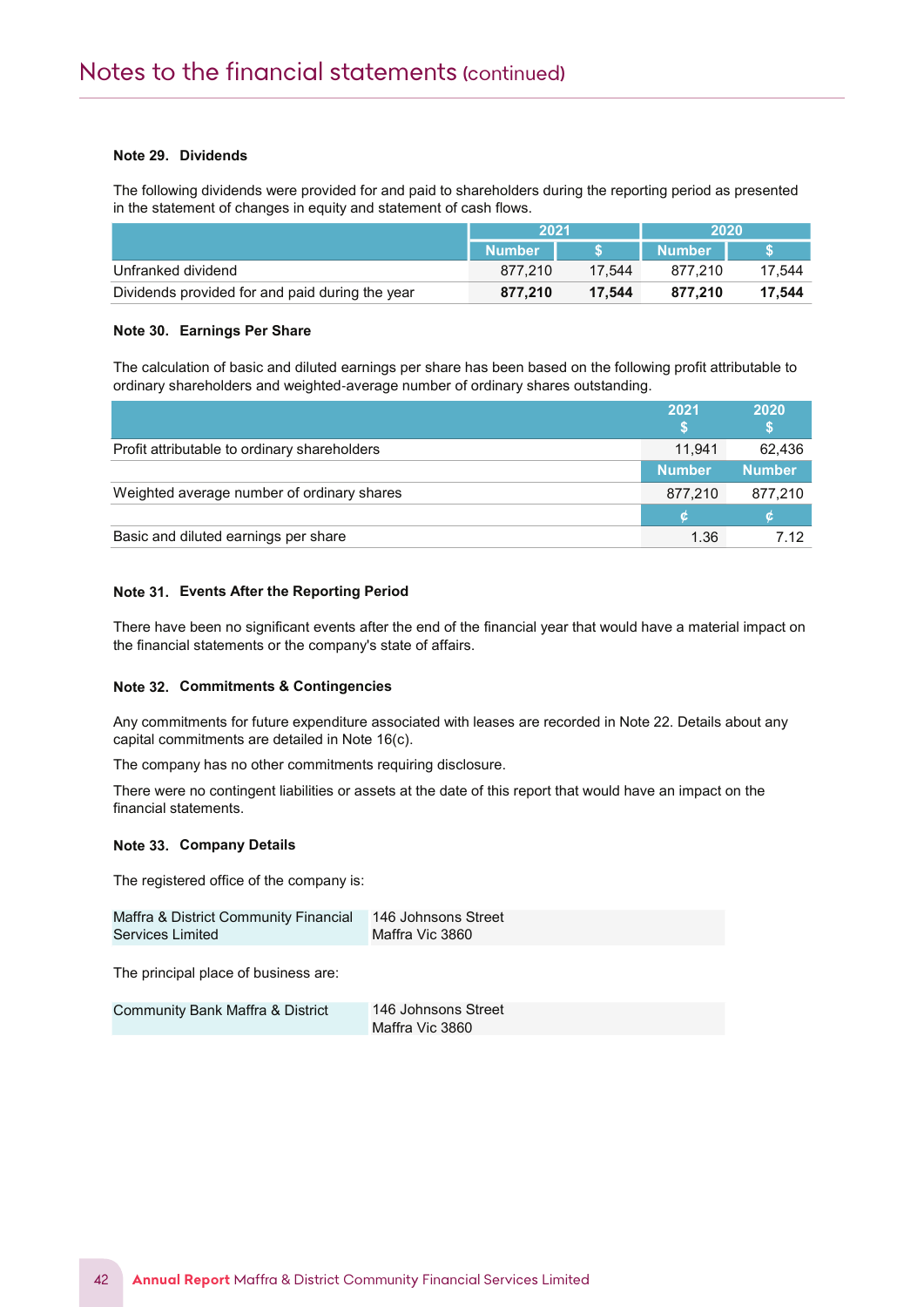# <span id="page-43-0"></span>*Directors' declaration*

# For the year ended 30 June 2021

In accordance with a resolution of the directors of Maffra & District Community Financial Services Limited, we state that:

In the opinion of the directors:

- (a) The financial statements and notes of the company are in accordance with the Corporations Act 2001, including:
	- (i) giving a true and fair view of the company's financial position as at 30 June 2021 and of its performance for the financial year ended on that date; and
	- (ii) complying with Accounting Standards, the Corporations Regulations 2001 and other mandatory professional reporting requirements; and
- (b) there are reasonable grounds to believe that the company will be able to pay its debts as and when they become due and payable

This declaration is made in accordance with a resolution of the board of directors.

Robert Christie Chair/Director

Dated this 11th day of November, 2021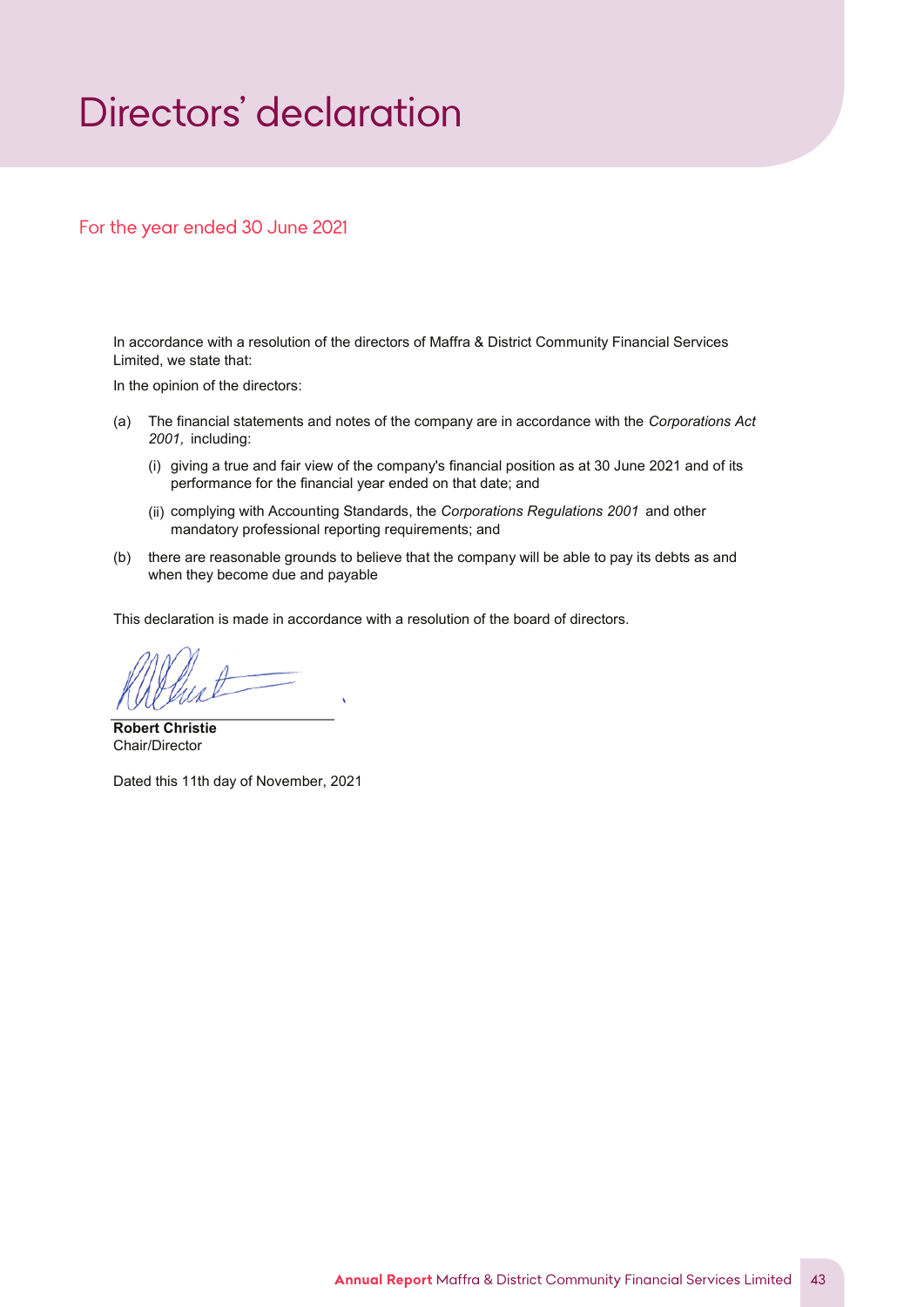# <span id="page-44-0"></span>*Independent audit report*



Ph: (03) 4435 3550 admin@rsdaudit.com.au www.rsdaudit.com.au

#### **INDEPENDENT AUDITOR'S REPORT TO THE MEMBERS OF MAFFRA & DISTRICT COMMUNITY FINANCIAL SERVICES LIMITED**

#### **REPORT ON THE AUDIT OF THE FINANCIAL REPORT**

#### **Opinion**

We have audited the financial report of Maffra & District Community Financial Services Limited (the Company), which comprises the statement of financial position as at 30 June 2021, the statement of profit or loss and other comprehensive income, the statement of changes in equity and the statement of cash flows for the year then ended, and notes to the financial statements, including a summary of significant accounting policies and other explanatory information, and the directors' declaration.

In our opinion the accompanying financial report of Maffra & District Community Financial Services Limited is in accordance with the *Corporations Act 2001*, including:

- (i) giving a true and fair view of the Company's financial position as at 30 June 2021 and of its performance for the year then ended; and
- (ii) complying with Australian Accounting Standards and the *Corporations Regulations 2001*

#### **Basis for Opinion**

We conducted our audit in accordance with Australian Auditing Standards. Those standards require that we comply with relevant ethical requirements related to audit engagements and plan and perform the audit to obtain reasonable assurance about whether the financial report is free from material misstatement. Our responsibilities under those standards are further described in the *Auditor's Responsibilities for the Audit of the Financial Report* section of our report.

We believe that the audit evidence we have obtained is sufficient and appropriate to provide a basis for our opinion.

#### **Independence**

We are independent of the Company in accordance with the auditor independence requirements of the *Corporations Act 2001* and the ethical requirements of the Accounting Professional and Ethical Standards Board's APES 110: *Code of Ethics for Professional Accountants* (the Code) that are relevant to our audit of the financial report in Australia. We have also fulfilled our other ethical responsibilities in accordance with the Code.

We confirm that the independence declaration required by the *Corporations Act 2001*, which has been given to the directors of the Company, would be in the same terms if given to the directors as at the time of this auditor's report.

#### **Director's Responsibility for the Financial Report**

The directors of the Company are responsible for the preparation of the financial report that gives a true and fair view in accordance with Australian Accounting Standards and the *Corporations Act 2001,* and for such internal control as the directors determine is necessary to enable the preparation of the financial report that gives a true and fair view and is free from material misstatement, whether due to fraud or error.

In preparing the financial report, the directors are responsible for assessing the ability of the Company to continue as a going concern, disclosing, as applicable, matters related to going concern and using the going concern basis of accounting unless the directors either intend to liquidate the Company or to cease operations, or have no realistic alternative but to do so.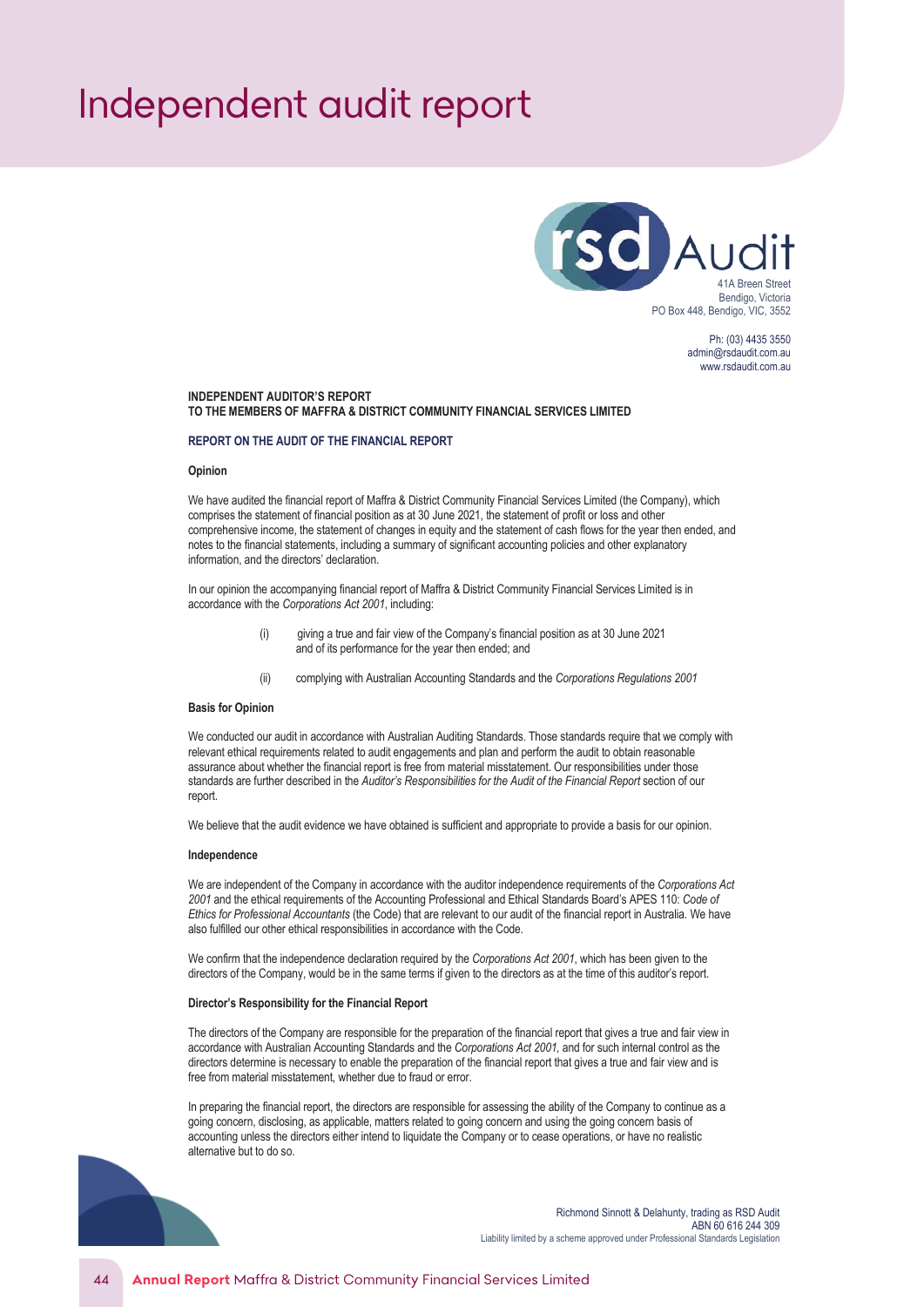

#### **Auditor's Responsibility for the Audit of the Financial Report**

Our responsibility is to express an opinion on the financial report based on our audit. Our objectives are to obtain reasonable assurance about whether the financial report as a whole is free from material misstatement, whether due to fraud or error, and to issue an auditor's report that includes our opinion. Reasonable assurance is a high level of assurance but is not a guarantee that an audit conducted in accordance with the Australian Auditing Standards will always detect a material misstatement when it exists. Misstatements can arise from fraud or error and are considered material if, individually or in aggregate, they could reasonably be expected to influence the economic decisions of users taken on the basis of this financial report.

As part of an audit in accordance with Australian Auditing Standards, we exercise professional judgement and maintain professional scepticism throughout the audit. An audit involves performing procedures to obtain audit evidence about the amounts and disclosures in the financial report.

The procedures selected depend on the auditor's judgement, including the assessment of the risks of material misstatement of the financial report, whether due to fraud or error. In making those risk assessments, the auditor considers internal control relevant to the entity's preparation of the financial report that gives a true and fair view in order to design audit procedures that are appropriate in the circumstances, but not for the purpose of expressing an opinion on the effectiveness of the entity's internal control.

We identify and assess the risks of material misstatement of the financial report, whether due to fraud or error, design and perform audit procedures responsive to those risks, and obtain audit evidence that is sufficient and appropriate to provide a basis for our opinion. The risk of not detecting a material misstatement resulting from fraud is higher than for one resulting from error, as fraud may involve collusion, forgery, intentional omissions, misrepresentations, or the override of internal control.

An audit also includes evaluating the appropriateness of accounting policies used and the reasonableness of accounting estimates made by the Directors, as well as evaluating the overall presentation of the financial report.

We conclude on the appropriateness of the Directors' use of the going concern basis of accounting and, based on the audit evidence obtained, whether a material uncertainty exists related to events or conditions that may cast significant doubt on the Company's ability to continue as a going concern. If we conclude that a material uncertainty exists, we are required to draw attention in our auditor's report to the related disclosures in the financial report or, if such disclosures are inadequate, to modify our opinion. Our conclusions are based on the audit evidence obtained up to the date of our auditor's report. However, future events or conditions may cause the Company to cease to continue as a going concern.

We evaluate the overall presentation, structure and content of the financial report, including the disclosures, and whether the financial report represents the underlying transactions and events in a manner that achieves fair presentation.

We obtain sufficient appropriate audit evidence regarding the financial information of the entity to express an opinion on the financial report. We are responsible for the direction, supervision and performance of the audit. We remain solely responsible for our audit opinion.

We communicate with the Directors regarding, among other matters, the planned scope and timing of the audit and significant audit findings, including any significant deficiencies in internal control that we identify during our audit.

The Auditing Standards require that we comply with relevant ethical requirements relating to audit engagements. We also provide the Directors with a statement that we have complied with relevant ethical requirements regarding independence, and to communicate with them all relationships and other matters that may reasonably be thought to bear on our independence, and where applicable, related safeguards.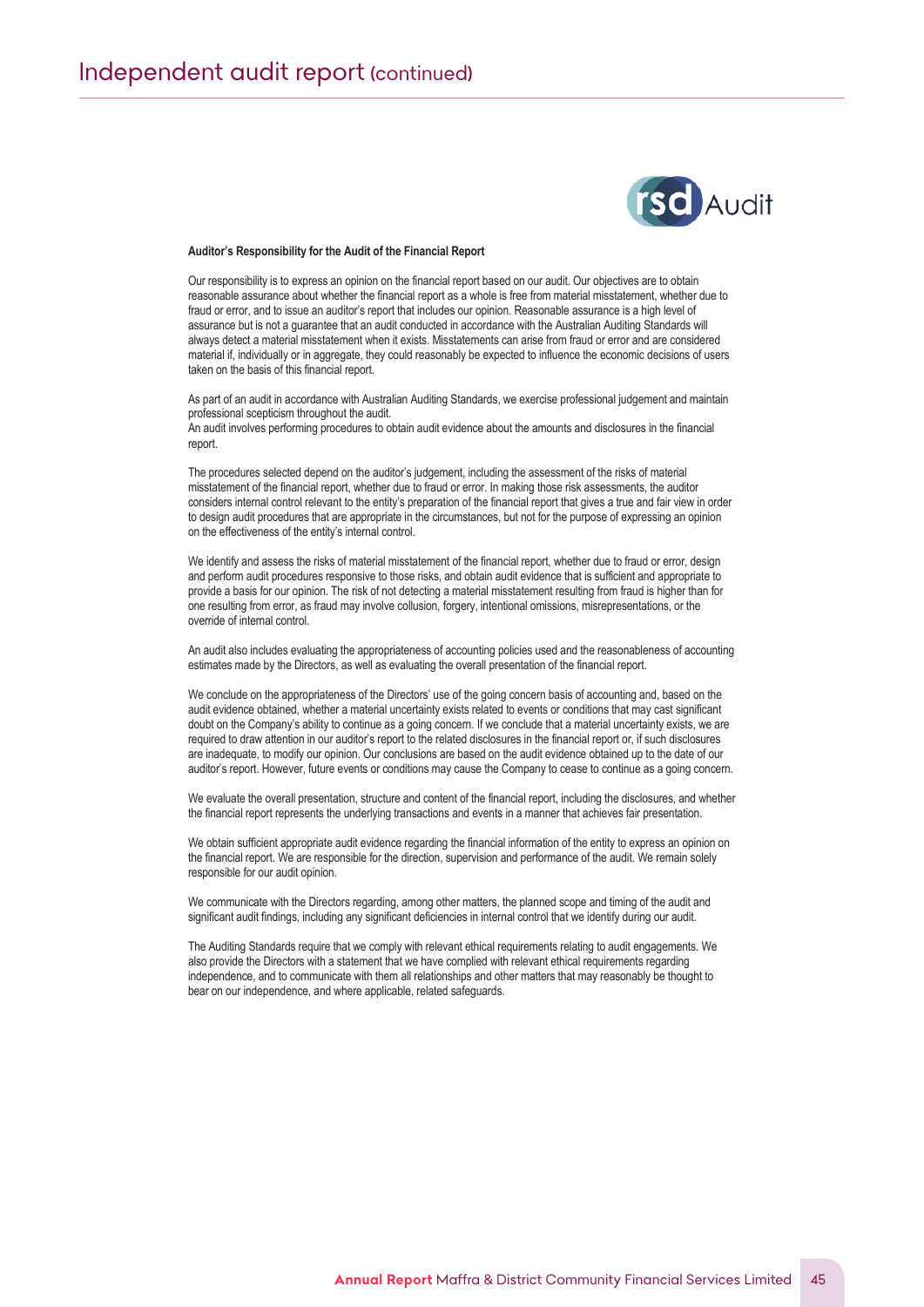

#### **Other Information**

The directors are responsible for the other information. The other information comprises the information included in the Company's annual report for the year ended 30 June 2021 but does not include the financial report and our auditor's report thereon. Our opinion on the financial report does not cover the other information and accordingly we do not express any form of assurance conclusion thereon. In connection with our audit of the financial report, our responsibility is to read the other information, and in doing so, consider whether the other information is materially inconsistent with the financial report or our knowledge obtained in the audit or otherwise appears to be materially misstated. If, based on the work we have performed, we conclude that there is material misstatement of this other information, we are required to report that fact. We have nothing to report in this regard.

**RSD Audit** Chartered Accountants

**Kathie Teasdale** Partner Bendigo Dated: 12 November 2021